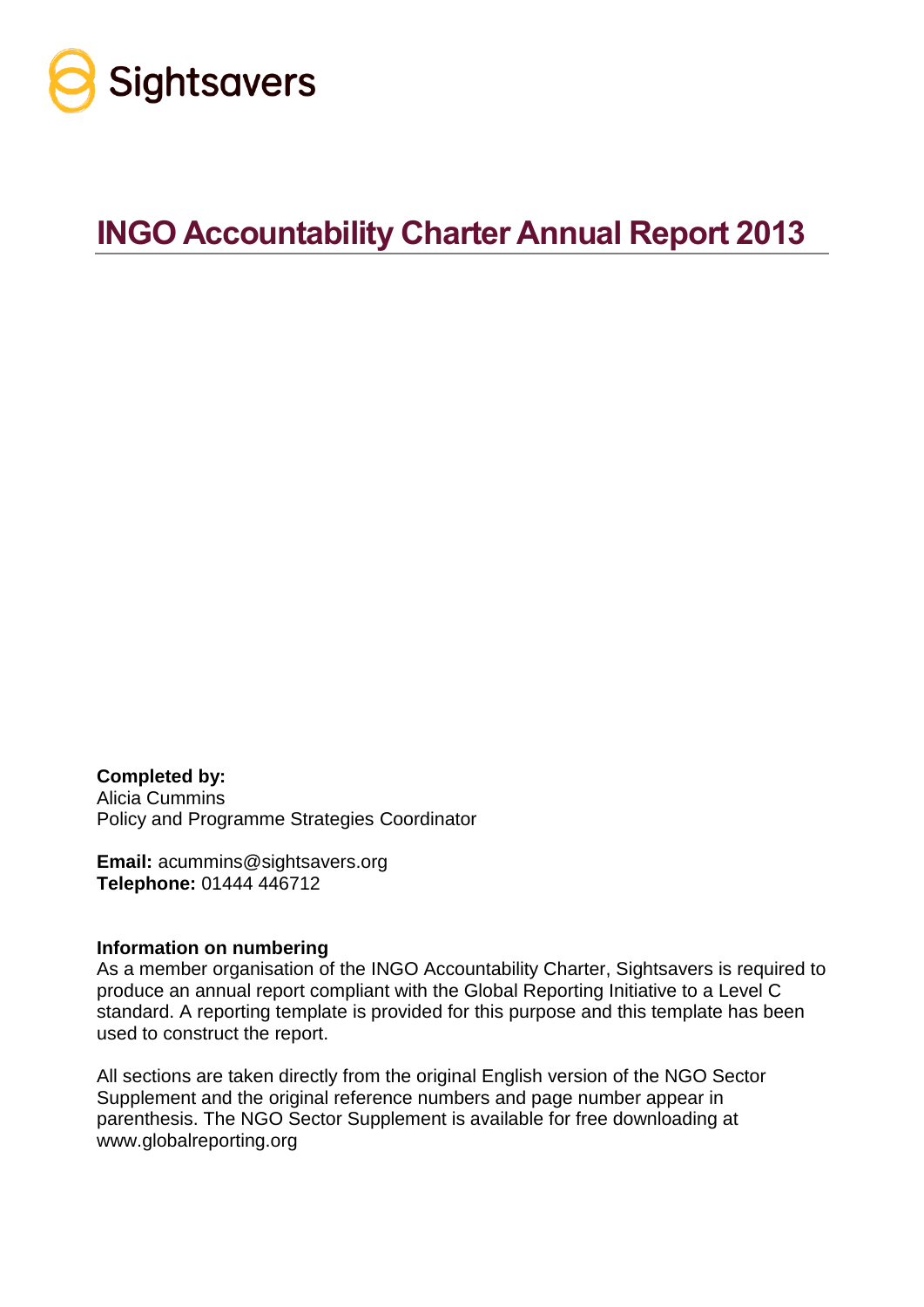## **1. Strategic Commitment to Accountability**

## **1.1 Statement from the most senior decision-maker of the organisation**

This is Sightsavers' third INGO Accountability Charter report. We were very pleased that the Independent Review Panel feedback was positive again last year, remarking on our commitment to Charter Principles; the link between our strategy; implementation and monitoring, and our dashboard.

There were a couple of points made – notably concern over our lack of a comprehensive Complaints Handling Mechanism (we had these for staff and donors but nothing beyond that). There was also recognition that our report was rather too long!

In 2013 we have addressed the primary point, introducing a revised Complaints Handling Policy supplemented by Complaints Handling Procedures. These have been rolled out to the organisation as a whole. We will make sure this report does not exceed 40 pages, and in the spirit of this, I have shortened this statement from three and a half pages to two and a half!

Our strategic framework has not changed since last year and can be found on our [website.](http://www.sightsavers.net/in_depth/quality_and_learning/organisational_monitoring/default.html) It is articulated in the previous two reports and hence is not set out again here.

The implementation and management of the strategy is covered by our 'SIM card' (Strategy, Implementation and Monitoring Card), a balanced scorecard which includes a strategy map, indicators and targets for each objective. We have an interactive dashboard which captures these measures and is a key tool used by the senior team for monitoring performance against strategy. The dashboard is on our [website](http://www.sightsavers.net/in_depth/quality_and_learning/organisational_monitoring/13068.html) to ensure transparency and enable the public to hold us to account. Our [Annual Report and Accounts](http://www.sightsavers.net/about_us/publications/default.html) also includes all the outputs for the year together with an explanation of performance against specific objectives. We are open about areas where there were challenges or disappointments.

As part of our increasing awareness of the need for accountability, we have introduced some new management reporting over the last year, specifically covering large restricted grants. These are regular reports which show performance against agreed targets and budgets, which are reviewed both by senior management and by our audit committee.

We intend to review the SIM card later in 2014 to ensure that it remains current, not least as we have been doing a lot of work on our Theory of Change, and upgrading our thematic strategies. These will impact on our SIM card measures and in some cases (notably in social inclusion) on our objectives.

Our website (www.sightsavers.org) includes a range of publications related to transparency - our Financial Framework , a Sustainability Statement and our governance arrangements are all set out alongside our Annual Report and Accounts.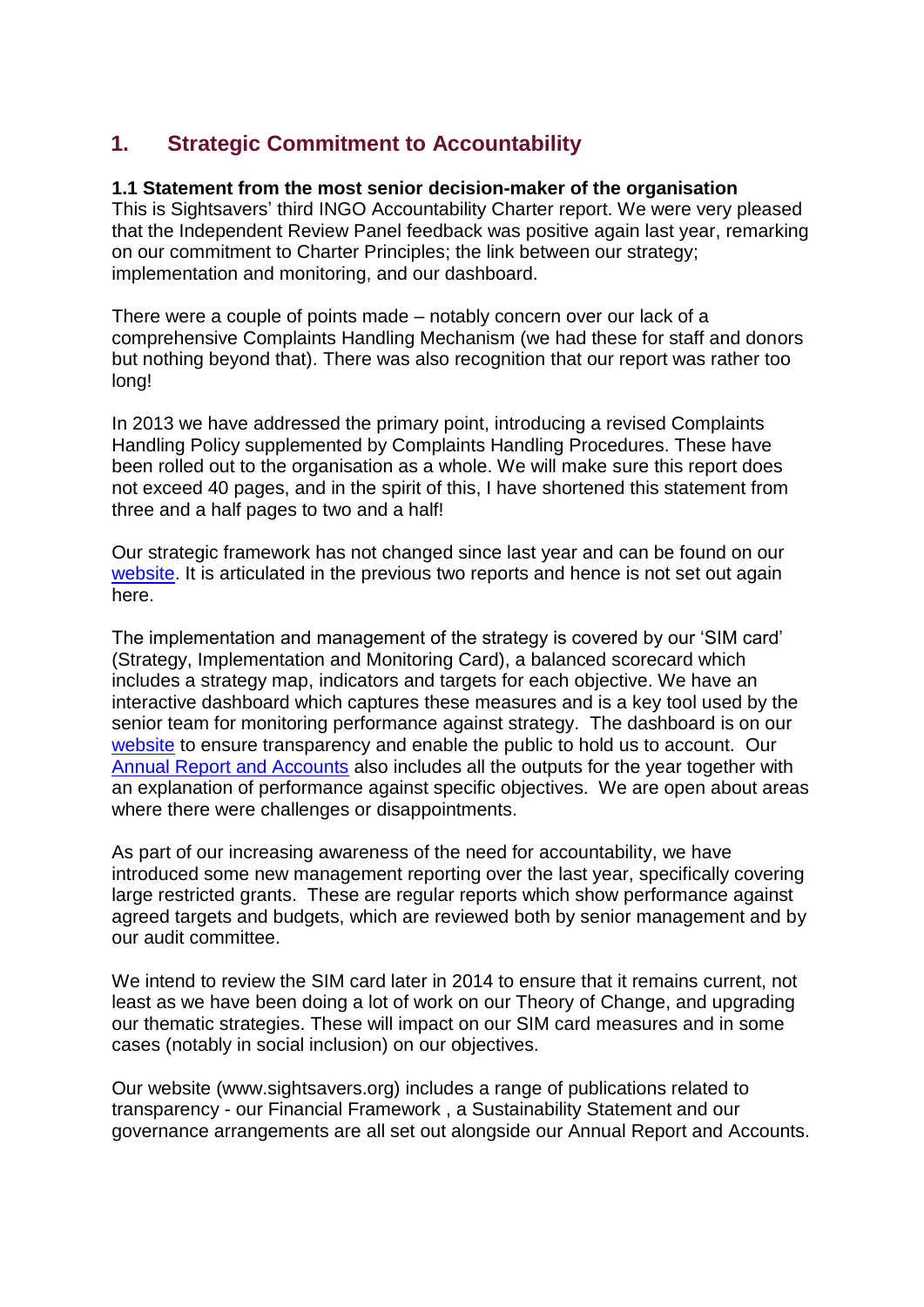We consider the INGO Accountability Charter to be very important as an external benchmark – I am on the board of the Charter company and was recently appointed as Vice Chair. In addition to being signatories of the INGO Accountability Charter, we have committed to reporting under the International Aid Transparency Initiative (IATI).

Our top priorities for the next few years are:

- Ensure we deliver against our plans for the major neglected tropical diseases (NTD) contracts/grants, and ensure the commencement of new ones is done well. Over the last 18 months we have secured over £100 million worth of such grants from donors such as DFID and the Queen Elizabeth Diamond Jubilee Trust, so this is a key focus for us going forward.
- Develop a new Social Inclusion strategy and ensure as far as possible that our programmes are inclusive of people with disabilities (i.e. ensure we practice what we preach). We see this as an important strategic development to improve our accountability to our beneficiaries.
- Design and develop a global programme portfolio consistent with the new thematic strategies – this will include exiting from non-strategic programmes in a way that minimises the impact on partners and beneficiaries. It is essential that all our programmes are aligned with our strategy – this can of course be difficult, but resources deployed on non-strategic work detract from the impact against our mission, for which we are accountable to all our stakeholders.
- Review all country and regional offices management structure, staffing and costs – ensuring we have the right staffing levels and expertise to deliver the portfolio in a cost effective way. The increasing focus of donors on value for money is a key driver for this.
- Develop a revised global advocacy strategy including campaigning work. This will include two core international areas of promotion of the WHO Action Plan and the post-2015 framework, as well as a policy campaign calling for DFID to take a leading role in inclusive development.
- Improve our research, evidence gathering and management information systems, including resilience systems around security of personnel and data. These are all essential from an accountability perspective – to beneficiaries and donors in terms of ensuring good quality programmes and to staff and a wide range of stakeholders in terms of security of personnel and data.
- Implement a new global fundraising strategy, integrating our teams to achieve more synergies and investing more in the recruitment of regular individual supporters in key markets. There will be a particular focus on digital channels and a major fundraising appeal based on eye health across our key markets. Both Middle East and India will be given high priority. The new strategy will ensure we are as efficient as possible in our fundraising and make decisions based on return on investment rather than emotion.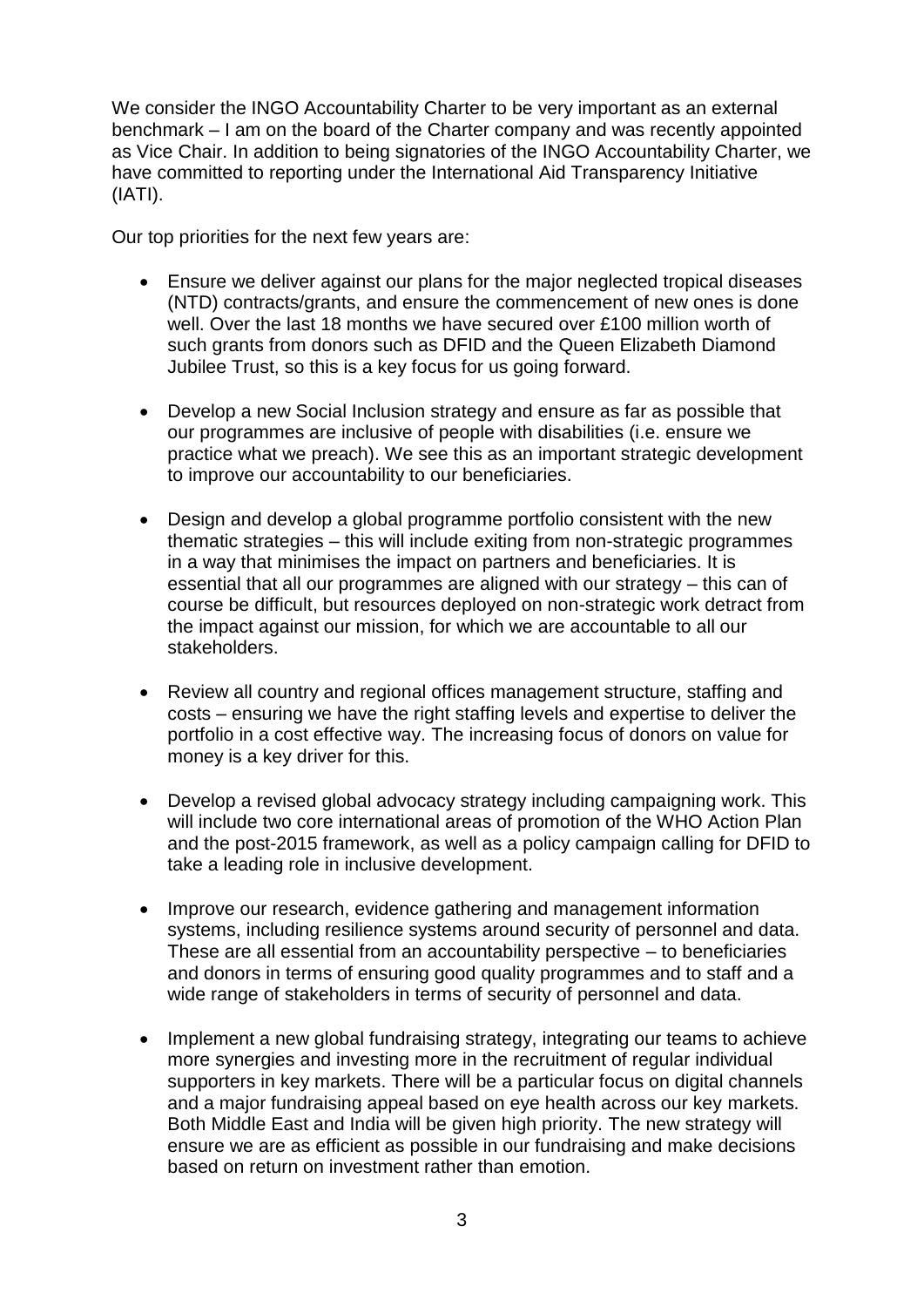- Deepen and broaden our relationship with institutional donors, ensuring we deliver for those we already have and diversify our portfolio.
- Ensure our move to our new UK offices (which are far more accessible for disabled people, much more environmentally friendly and will promote more collaborative working) goes smoothly.
- Increase focus on both external and internal communications (including crisis management) by appointing a Strategic Communications Director – a new post for us. In today's world where communication is such a critical part of accountability, we have decided that this is essential.

2013 has been a year of great achievement and great change for the organisation. We have seen record levels of outputs (over 100 million NTD treatments for example) and some really significant new grants. We have had some significant advocacy wins (notably around the post-2015 agenda). We have also undertaken some significant restructuring which continues into 2014. Accountability is an underpinning theme with all our work, in recognition of the fact that in today's world it is becoming more and more important for all stakeholders.

Dr Caroline Harper CEO **Sightsavers**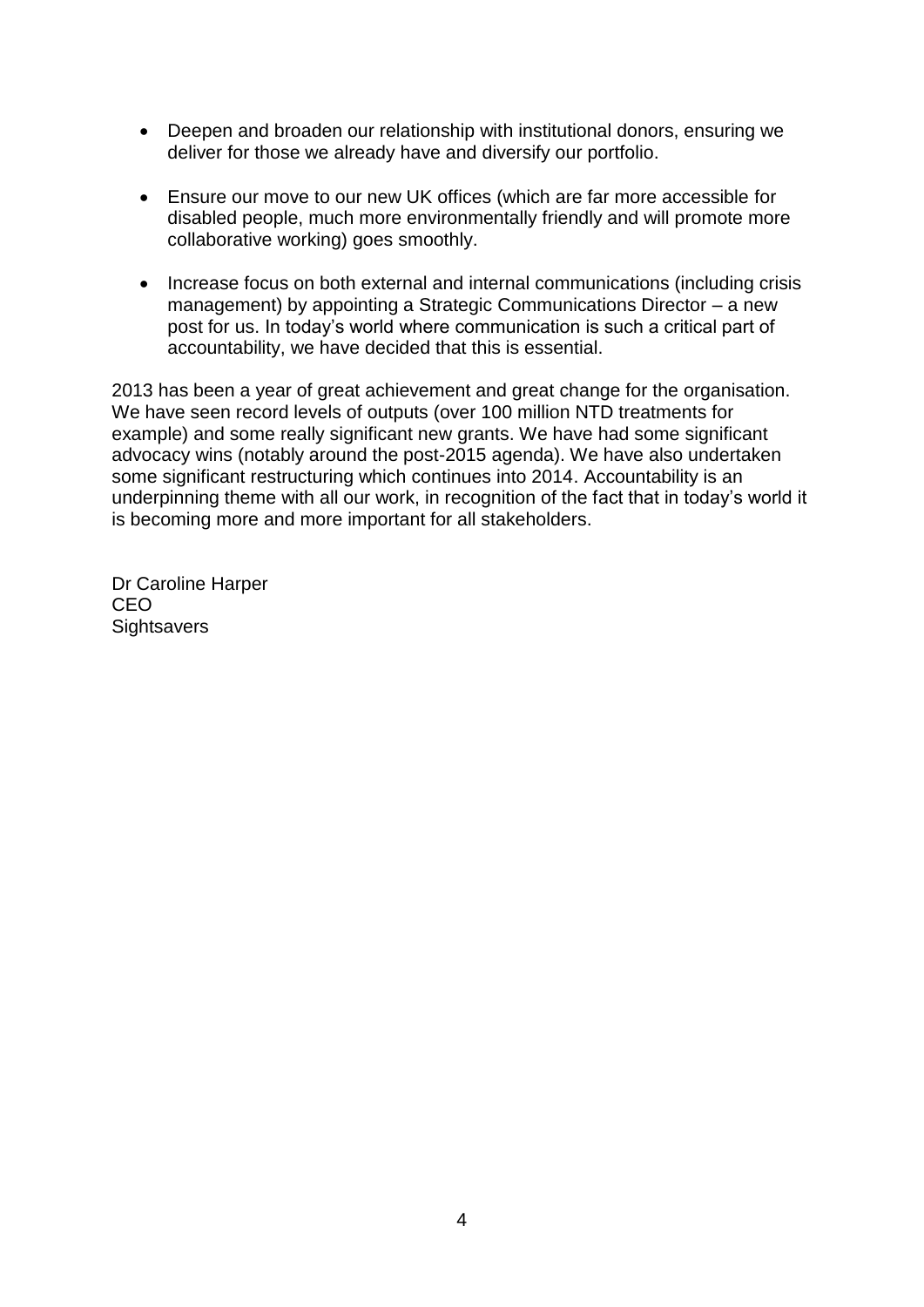## **2. Organisational Profile**

## **2.1 Name of the organisation**

The organisation is known as Sightsavers.

#### **2.2 Primary activities**

Sightsavers' primary operating model is to work with partners from the countries in which we work. We work together with these partners to deliver our programmes and provide a mixture of grants, capacity building, training and technical expertise as well as ensuring that the work is well managed and beneficiary and supporter requirements are met. Our primary partners on health and education are the relevant line ministries or organisations providing services within the systems overseen by the ministry. In social inclusion work, we work with organisations providing services for people with disabilities as well as organisations representing the interests of people with disabilities in advocating for improvements to lives and livelihoods or access to rights.

The core operational aim of all Sightsavers' projects is twofold: to directly contribute to our four change themes, and to demonstrate what can be achieved so that others (whether it be governments or in some circumstances other players) can take this work to scale. To achieve this second aim, we have increasingly invested in our capacity to undertake research and gather evidence to ensure that our programmes make an impact and are cost effective, so that the advocacy undertaken to support the demonstration approaches has a strong foundation. Advocacy is usually done with partners or other coalitions as this is more effective. In Sightsavers' social inclusion work, supporting blind and disabled people's organisations to advocate for their members' rights is emphasised, as this is more powerful than operating just as Sightsavers.

Sightsavers collaborates with a wide range of international agencies working in development, including the World Health Organisation, World Bank, UK Department for International Development, UN Secretary General's office and the US Agency for International Development; both to fund our programmes, and to influence changes in broader development processes and systems. We also have a growing range of strategic alliances with other international non-governmental organisations with similar objectives, for example, the Fred Hollows Foundation, Helen Keller International, the Carter Center, Light for the World and others.

## **2.3 Operational structure of the organisation**

Sightsavers is an international non-governmental organisation headquartered in the UK. Sightsavers is governed by a Council of Trustees, who oversee operations whilst delegating day to day management to the Strategic Management Team (SMT). The SMT consists of the Chief Executive plus the heads of the six directorates of the organisation. These are Global Fundraising, Human Resources and Organisational Development, Finance and Performance,

Policy and Programme Strategies, Strategic Communications (under recruitment) and Neglected Tropical Diseases. Management at the country level is split into four regions (including India) and below this, by country/area. Details of the countries in which we operate are contained within section 2.5 below.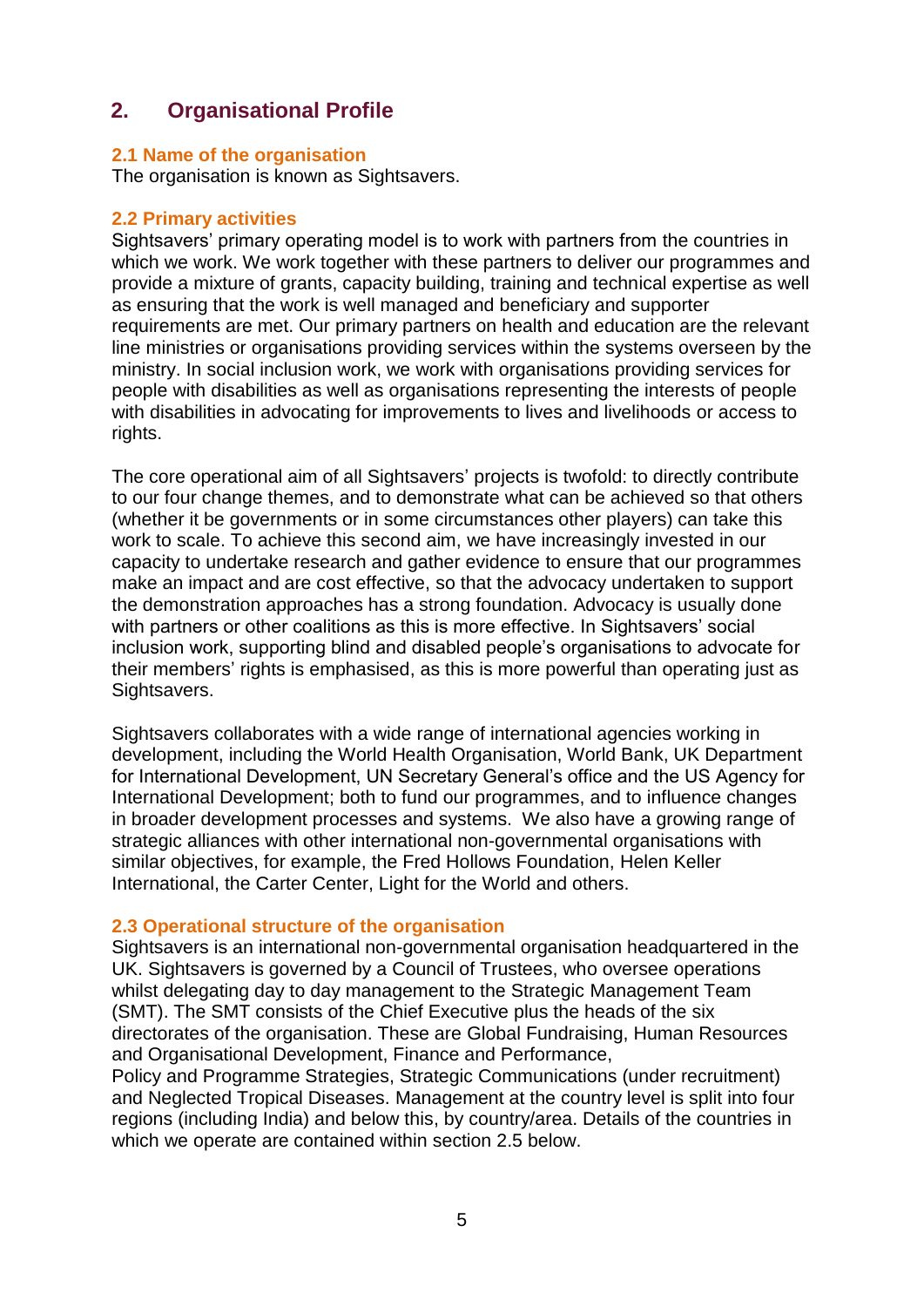Sightsavers has a number of subsidiary undertakings, established to facilitate alternative fundraising activities in the UK or to expand our fundraising operations and establish a permanent presence overseas. These are:

- Sightsavers (Trading) Limited UK registered. The key activities of the company are sales of Christmas cards, merchandise and receipt of corporate sponsorship.
- Sightsavers International Inc. registered in the USA.
- Sightsavers International (Ireland) registered in Ireland.
- Sightsavers International (Italia) registered in Italy.
- Sightsavers Middle East registered in the UAE
- Sightsavers Sweden registered in Sweden
- Sightsavers India registered in India

Each of these entities has a formal legal structure under the relevant country laws including a board of directors or trustees. Sightsavers exercises aspects of financial or programmatic control of these entities by virtue of conditions in their founding documents, or under licensing or management services agreements.

## **2.4 Location of organisation's headquarters**

Sightsavers' head office is located at Grosvenor Hall, Bolnore Road, Haywards Heath, West Sussex, RH16 4BX, United Kingdom. The contact telephone number is +44 (0)1444 446600.

At the end of quarter one 2014, Sightsavers' head office is relocating to 35 Perrymount Road, Haywards Heath, West Sussex, RH16 3BW, United Kingdom. The telephone contact number remains the same.

## **2.5 Number of countries where the organisation operates**

Sightsavers currently works in 39 countries in Africa, Asia and the Caribbean (see map below). There are regional offices based in Senegal (West Africa), Kenya (East, Central and Southern Africa) and India (for India as a region) with management oversight of the South Asia region (Bangladesh, Pakistan and Sri Lanka) based in the Bangladesh country office. There are country offices in 22 of the countries. Where we do not have an established country office, Sightsavers' staff are embedded with the partner, and in Benin, Zimbabwe, Chad, Central African Republic, the Democratic Republic of Congo, Ethiopia, Yemen and Sudan the relationship with partners is managed from other country offices.

Sightsavers also has funding and marketing activities based in Ireland, Italy, India, Sweden, the United States and the United Arab Emirates.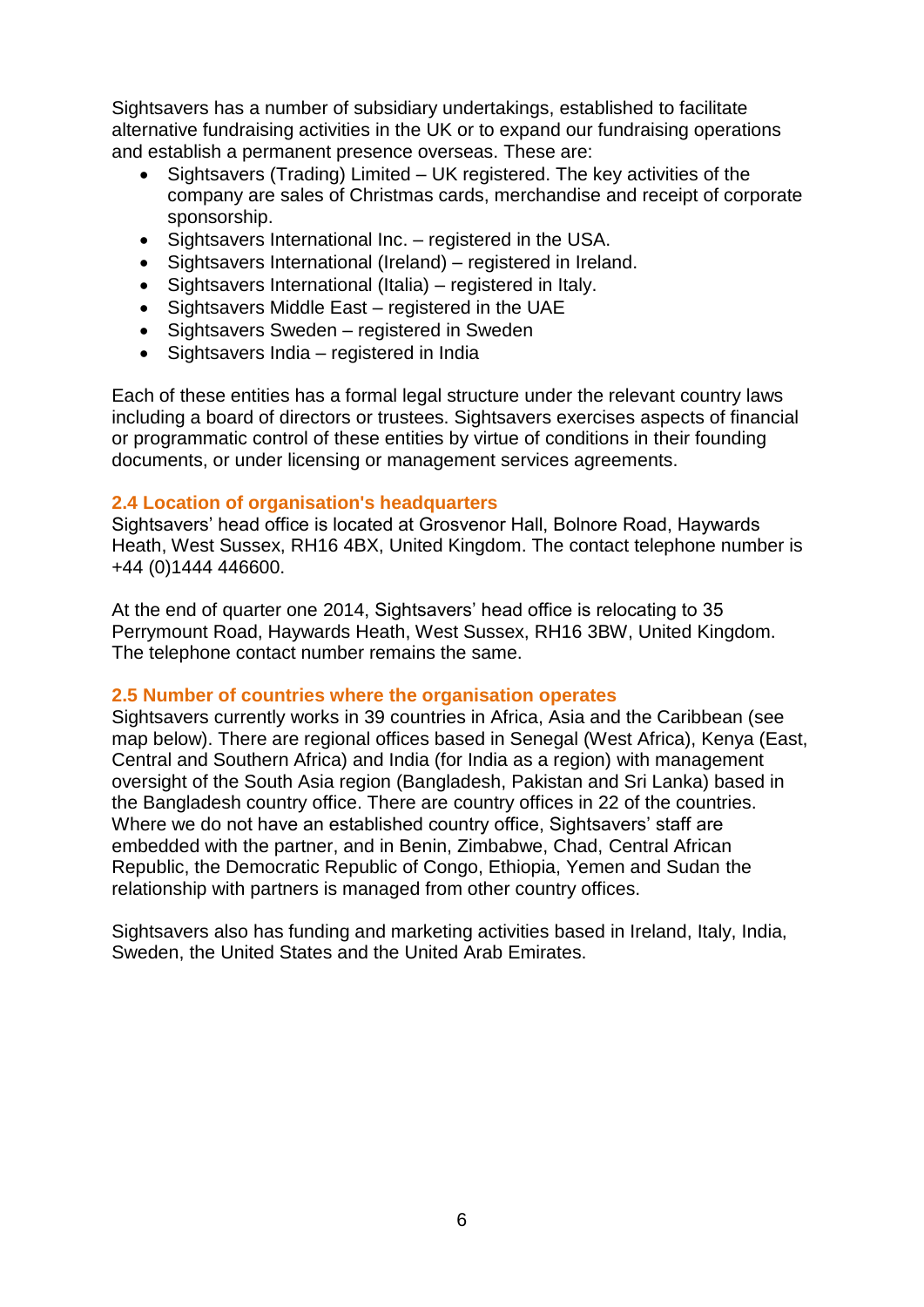## **Countries where we have programmes**



## **2.6 Nature of ownership and legal form**

Sightsavers is the working name of Royal Commonwealth Society for the Blind. Originally founded in 1950, we are now a company incorporated by Royal Charter dated 28 February 1990 as amended on 8 July 2009 (company number RC000706) and are a charity registered in England and Wales (207544) and Scotland (SC038110). Sightsavers is regulated by the UK Charities Commission.

The relationship of Sightsavers and our related entities is complex and varies according to the legal requirements in the respective locations:

- Sightsavers owns the whole of the issued share capital of Sightsavers (Trading) Limited and the taxable profit is gift aided to Sightsavers.
- Sightsavers International Inc. is incorporated as a non-profit organisation in Delaware, USA. The organisation does not have any capital stock, but the incorporation documents and registration with the US Internal Revenue Service establish that it exists to support Sightsavers.
- Sightsavers International (Ireland), Sightsavers International (Italia) and Sightsavers Sweden are each limited companies registered as charities in their respective countries.
- Sightsavers India is registered as a charitable trust in India
- Sightsavers Italia is a registered non-profit association in Italy.
- Sightsavers Middle East is a marketing company registered in the Dubai Silicon Oasis Freezone.
- Sightsavers Sweden is a registered charity in Sweden.
- Sightsavers Zambia is a non-stock company wholly owned by Sightsavers and registered as an NGO in Zambia.

All other country and regional offices are branches of Sightsavers, and are registered under the laws of their respective country of operation.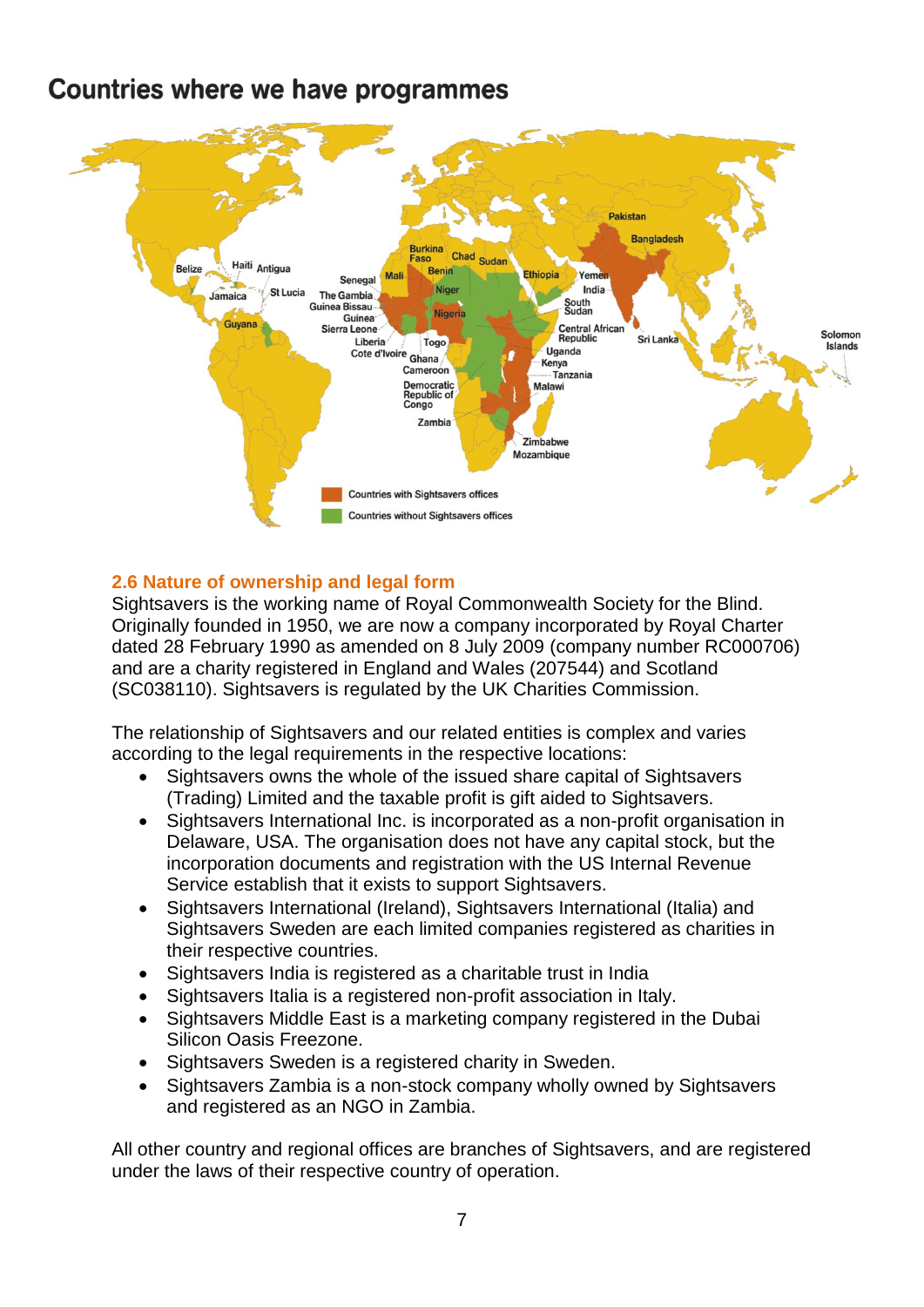### **2.7 Target audience and affected stakeholders**

Sightsavers' potential beneficiaries are people who are blind or have low vision, and those people at risk of becoming blind and disabled in developing countries. The precise geographic breakdown of this work is shown on the map in section 2.5, whilst section 2.2 outlines the primary activities undertaken to deliver for our beneficiaries.

Other affected stakeholders include our partner organisations; other NGOs that we collaborate with; donors and supporters and those governments and institutions and organisations that we seek to involve in or influence through our work. These stakeholders are primarily based in the countries in which we operate, but may be located anywhere in the world.

During the reporting period, our stakeholder group has expanded to include private sector organisations supporting in the delivery of our interventions. Additionally, in 2013 we strengthened our consortium and alliance approaches with agencies, networks and institutions working in eye care.

#### **2.8 Scale of the reporting organisation**

As of 31 December 2013, Sightsavers had 389 employees and 96 volunteers. Our employees are based in each of the locations described in section 2.5 and undertake all functions to allow us to deliver our programmes. Our volunteers are UK based and contribute to fundraising and awareness raising activity in their local communities. In addition, we had 130,402 UK individual supporters who made one or more donations in 2013.

A detailed breakdown of Sightsavers' financial results for 2013 can be found in the Annual Report and Accounts, which is published on the website. In summary, total incoming resources were £199.7m (2012: £158.6m), of which £152.6m (£119.8m) was gifts in kind (primarily the donation of Mectizan ® from Merck and Co. Inc.). Total resources expended were £200.4m (£159.3m), split between costs of generating funds £10.1m (£9.7m), charitable activities £189.4m (£148.9m) and governance costs £0.8m (£0.7m). Sightsavers' net assets at 31 December 2012 were £9.8m. This is the net of £17.4m assets and £7.6m liabilities.

In 2013, Sightsavers operated over 300 projects. These supported many millions of beneficiaries (13,872,336 people examined, 34,302,111 people treated for onchocerciasis etc.) and full details of our output statistics can be found in the annual report and accounts. This is the first year that we have distributed over 100 million NTD treatments in one year. In 2013, we distributed 103,560,852 treatments.

#### **2.9 Significant changes during the reporting period regarding size, structure, governance or ownership**

2013 was a year of growth for Sightsavers, particularly in the Neglected Tropical Disease programme. This led to the expansion of the department created in 2012 and mentioned in the 2012 report, with a particular focus on technical and programme management expertise.

Two departures from the Strategic Management Team also led to a wider re-design of the Departmental structure. The two fundraising departments – UK and International, were merged to form one Global Fundraising Department, and the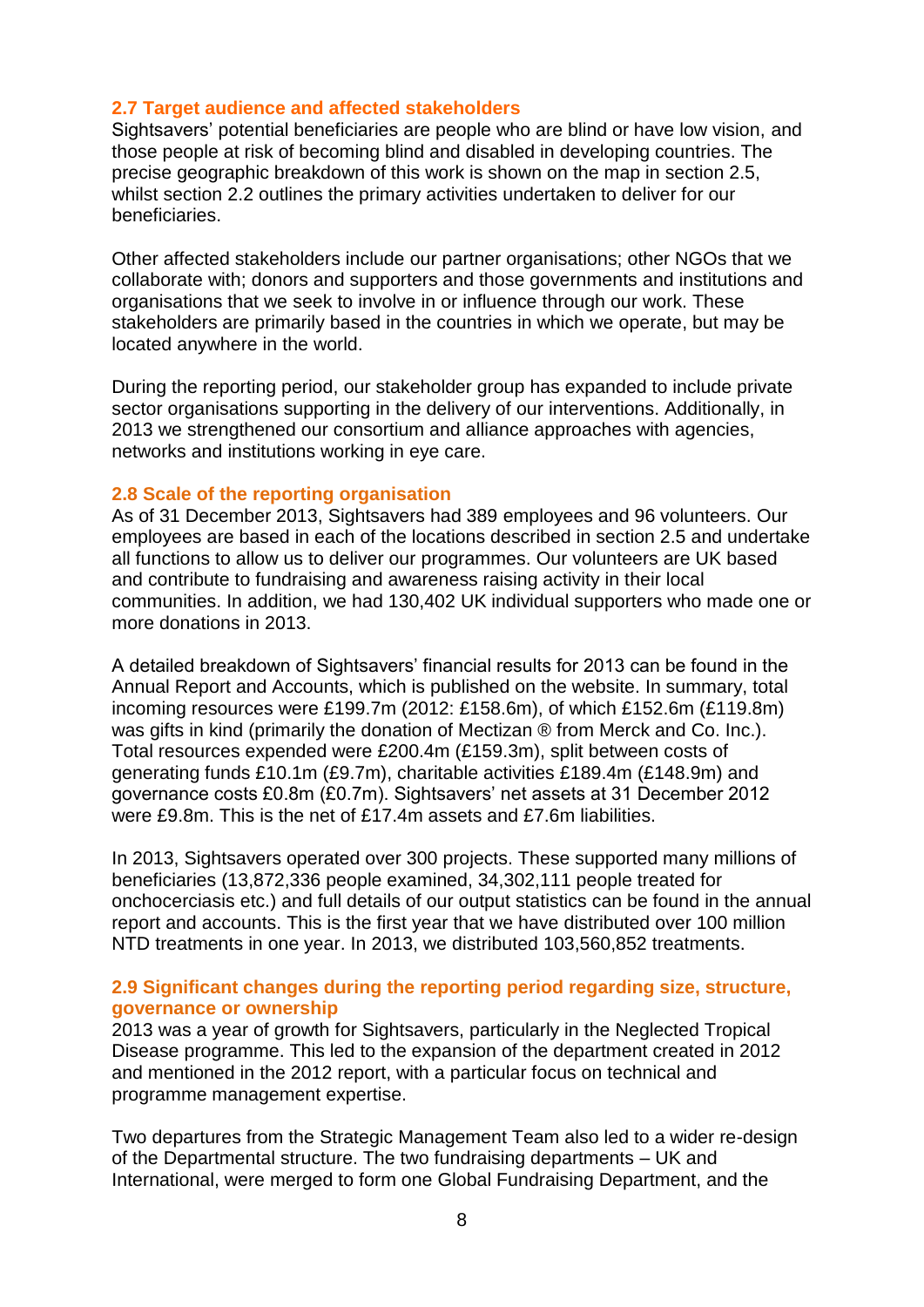Programme Operations Department was disbanded, with the functions distributed between a new Finance and Performance Department and the existing Policy and Programme Strategies Department. This allows a clear separation of responsibilities between a) the setting of programme strategy and global portfolio and b) the implementation of programmes and projects.

A new strategy was also agreed for Sightsavers India, with the independent Indian board. This will include a refocusing within poorer states in India and streamlining the number of programmes.

Finally, due to the global trachoma mapping project, we incurred significant programme expenditure in several countries where we are working exclusively through other international agencies, particularly Ethiopia. The set-up of the NTD Department has facilitated this operating model, one which will continue to expand with further significant NTD contracts in the pipeline.

#### **2.10 Awards received in the reporting period**

Sightsavers has not received any awards in the reporting period.

## **3. Report Parameters**

#### **3.1 Reporting period for information provided**

The reporting period is the calendar year 2013

#### **3.2 Date of most recent previous report**

The most recent report was produced for the calendar year 2012

#### **3.3 Reporting cycle**

Sightsavers produces a report annually on a calendar year basis.

#### **3.4 Contact person for questions regarding the report or its contents**

Questions regarding the report or its contents should be directed to Alicia Cummins; Policy and Programme Strategies Coordinator at the head office address.

#### **3.5 Process for defining report content and using reporting process**

The process for defining the content of the 2013 report was undertaken in the same way as reported in 2012; with an audit of the outcomes from the 2011 detailed review of the level C reporting framework. We made the decision to maintain the same report content for comparability across the three year reporting period. In addition, we have increased the scope of the report to include the additional indicators in conjunction with the updated level C framework.

The report has been compiled with contributions from various functions within the organisation including Finance, HR, Global Fundraising, Planning and Performance, Research and Evidence, Programme Systems, Policy and Advocacy and the NTD teams. The process for monitoring progress against commitments made in the report is captured in the Gap Analysis table. This ensures accountability is embedded within the organisation to deliver against these areas of commitment. The report is circulated internally within the organisation together with the feedback received from the Independent review panel. We anticipate that the report will be of fundamental interest to third parties that we interact directly with, i.e. employees, partners and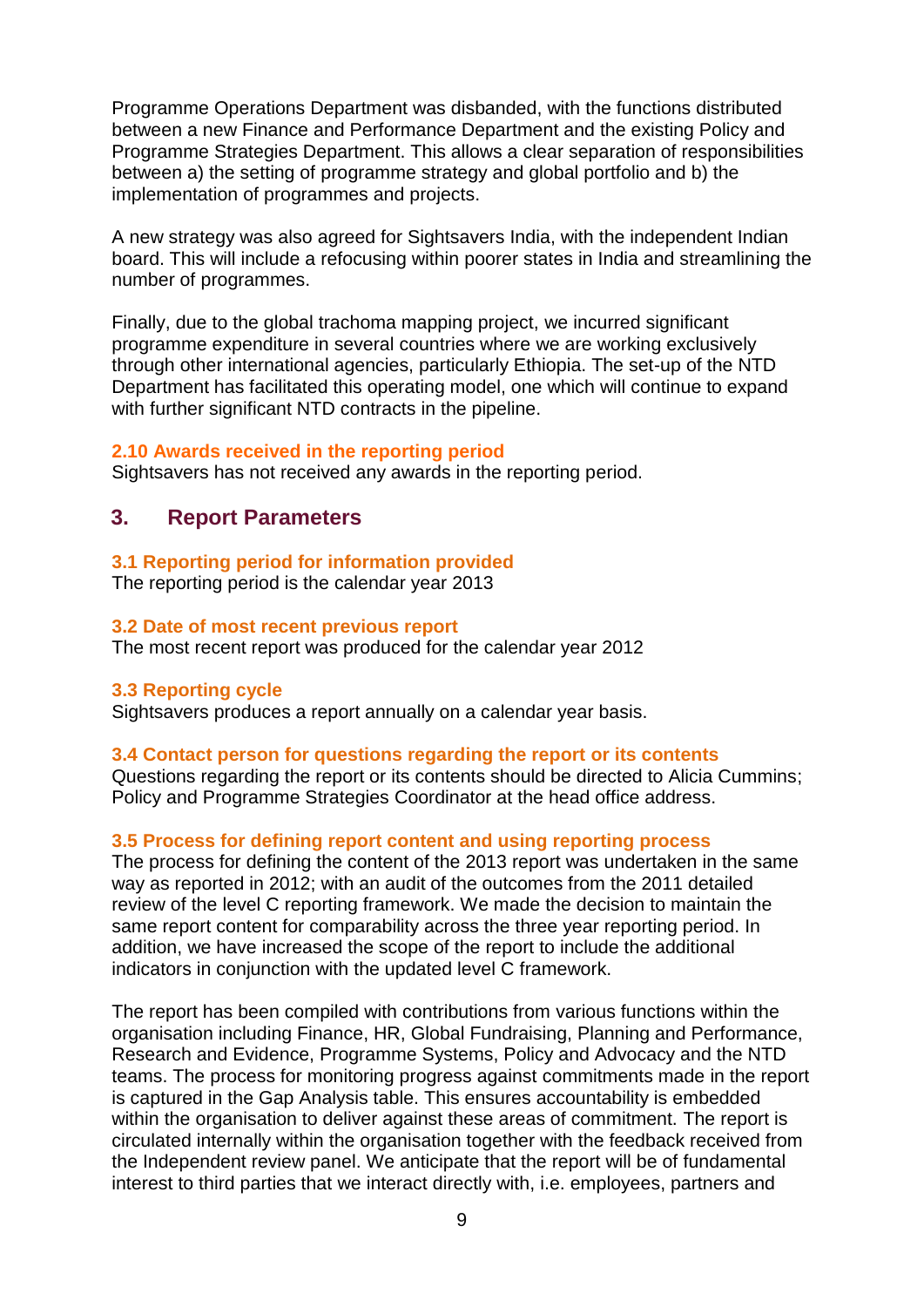donors. The wider public and other interested parties are secondary intended audiences for the report. Finally, we hope that by making this report publicly available it also has the capacity to be an additional mechanism for our beneficiaries to hold us to account.

#### **3.6 Boundary of the report**

The report covers activities of all associated entities listed in section 2.3 above. We are party to one partnership agreement, and that entity is not included within this report. It is a partnership called WillAid with a group of UK charities to undertake fund-raising around the creation of legal wills by solicitors

## **3.7 Material content limitations of the report**

The only material content limitations of the report relate to indicator EN16. At present the systems do not exist to allow reporting on carbon emissions relating to energy usage by offices outside of the UK. In 2013 we initiated a dialogue with our country offices to better understand the challenges of collecting this data, however it remains unclear when the energy providers in these countries will have the facility to provide the information. We hope to make further progress on this reporting in 2014.

## **3.8 Basis for reporting on national entities, joint ventures, subsidiaries, outsourced operations, or other entities**

As described in section 3.6, Sightsavers has included the activities of subsidiaries within the boundary for reporting purposes. These entities operate integrally with the core organisation, so their reporting for this report and their performance reported are equally integrated.

## **3.11 Significant changes from previous reporting periods in the scope, time frame, boundary, or measurement methods applied in the report.**

The significant changes to the scope of the report from previous reporting periods relate to the inclusion of the additional indicators in conjunction with the updated level C reporting framework.

## **4. Governance Structure and Key Stakeholders**

## **4.1 Governance structure and decision making process at governance level**

Sightsavers has a governing Council of Trustees which consists of 16 trustees. The Council is committed to maintaining a high standard of corporate governance. Details of our trustees can be found on our [website.](http://www.sightsavers.org/about_us/governance/trustees/default.html) Sightsavers' governance structure is conceived and managed to allow us to be highly flexible and responsive to changing conditions, whilst conforming all operations to an over-arching vision and mission. The Council has global authority for the organisational strategy, which is implemented by our staff. All of our charitable services are performed in developing countries where programme management is structured on a branch office basis.

Authority is delegated through a Programme Implementation Manual and a Financial Policy and Control Framework, which are under regular review by the charity trustees. The directors of regional and country offices report to senior management at headquarters. Independence from specific governments, political parties and the business sector are assured by employing performance indicators that focus our work, and the expectations of our partners, on our global mission.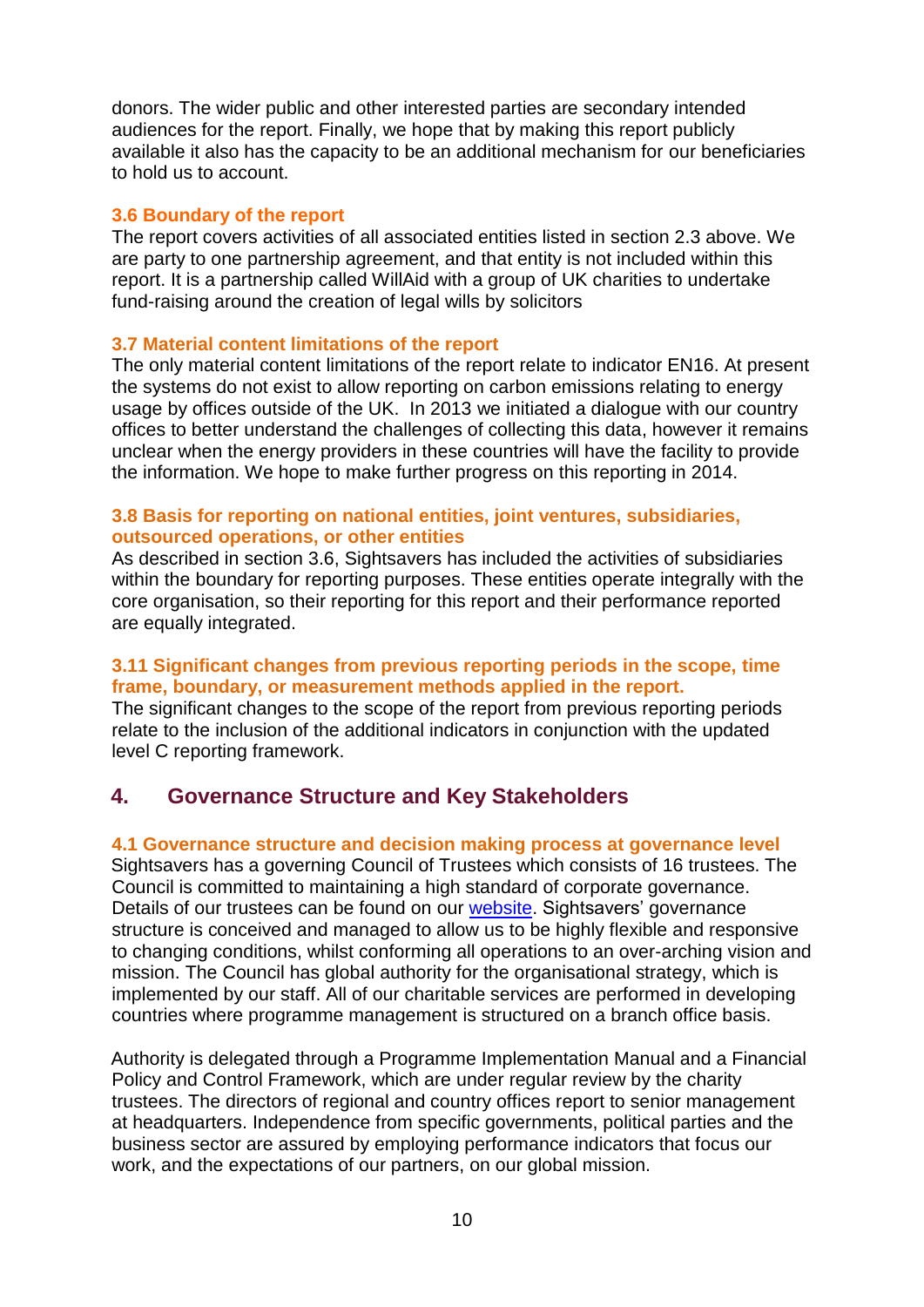We raise funds or engage in informational marketing in Europe, the Middle East, India and the United States. In these countries, charitable or non-profit organisations with independent boards of directors operate under the Sightsavers brand through licensing and management agreements.

There are clear distinctions between the roles of Council and the Strategic Management Team (SMT), to which day to day management is delegated. Matters such as policy and strategic plans are prepared by the SMT for consideration and approval by Council.

There are four committees of Council: Audit monitors, audit activities, risk and control framework and process effectiveness; Investment monitors, investment performance and treasury activities; Remuneration monitors, remuneration policy and key salary decisions; and Governance advises on overall governance structure, monitors legal and registration issues in the countries where Sightsavers operates and advises on the appointment of trustees and honorary officers. Committees may include specialists who are not members of the Council but who volunteer to use their expertise to assist the committees on an on-going basis.

Risk management and the maintenance of the risk register is the direct responsibility of the Chief Executive. The senior management group and Audit Committee, respectively, review and update the risk register on a quarterly basis. All relevant policies, partner contracts and control processes require compliance with relevant laws and regulations.

## **4.2 Division of powers between the highest governance body and the management and/or executives**

The Chair of the Council of Trustees is not an executive officer of Sightsavers. The most senior executive officer within Sightsavers is the Chief Executive, who reports to the Council.

As described in section 4.1, the roles of the Council and SMT are clearly defined and distinct from one another. In broad terms the trustees are concerned with:

- prescribing the ends
- setting the boundaries of management authority
- monitoring the results

Trustees thus focus on the Society's purpose and what we can reasonably achieve in a given context and time period. Trustees set the parameters, policies and values within which management and staff are free to act. Once the parameters are set, employees are empowered to make reasonable judgements about planning and organising the work to achieve the agreed aims. The trustees' role is then to monitor performance. They have their own version of the SIM card, which is based on the roles and responsibilities of trustees as set out by NCVO, and which includes KPIs which assist in performance management.

The trustees look to management for high quality, well informed advice on which to base decisions about the organisation's objectives, evaluation processes and the like. Management rely on the trustees to provide objective and challenging feedback from a non-executive perspective. This interdependence between trustees and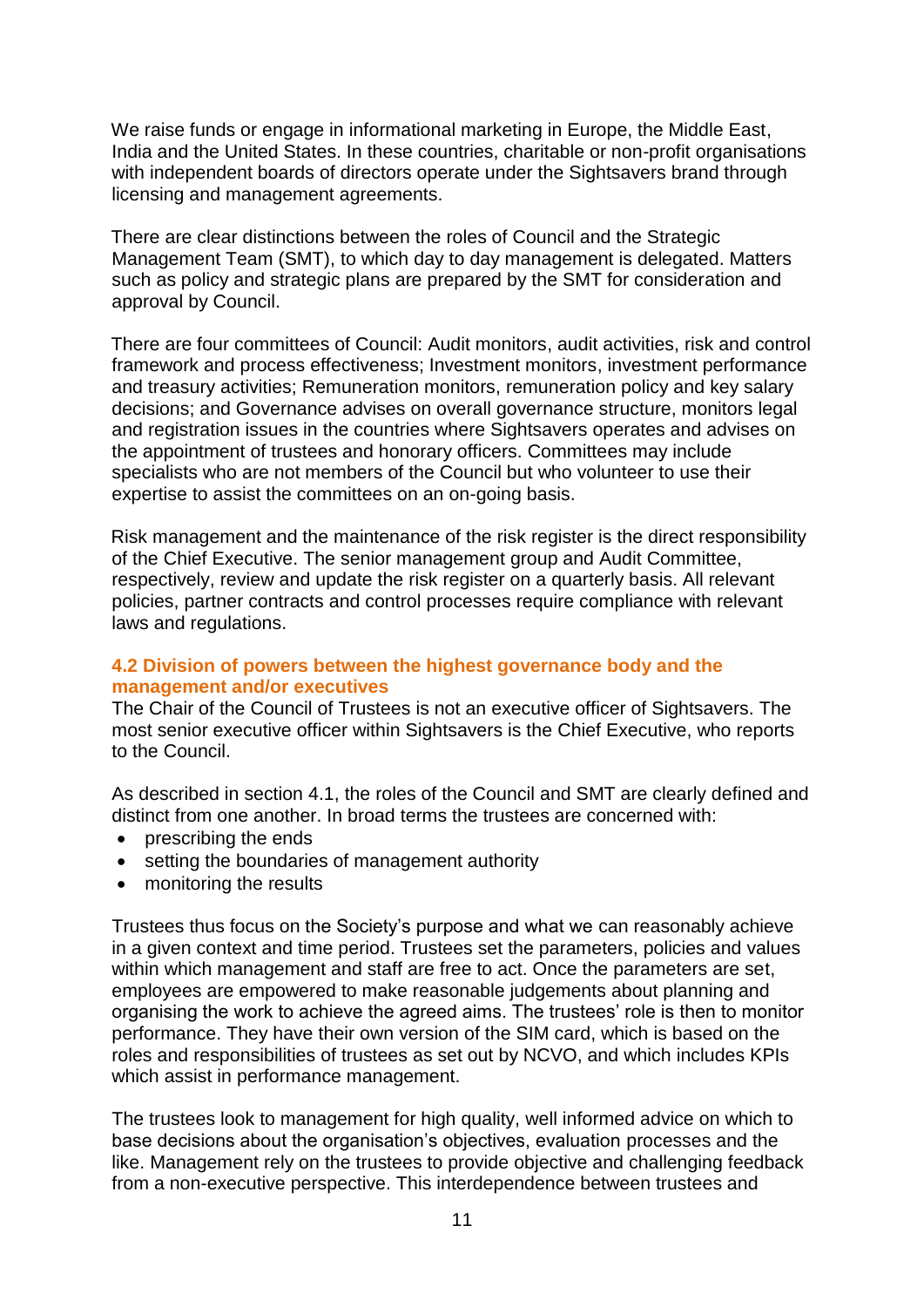management recognises the fact that while trustees are legally responsible for the charity's activities, both trustees and senior management are morally responsible for the way in which the Society conducts itself.

## **4.3 The number of members of the highest governance body who are independent and non-executive.**

There are currently 15 members of the Council of Trustees, all of whom are independent.

## **4.4 Mechanisms for internal stakeholders to provide recommendations or direction to the highest governance body.**

Sightsavers key internal stakeholders are employees and volunteers. We do not have established formal mechanisms for employees below executive level to provide recommendations or direction to the Council of Trustees. Opportunities are provided by informal opportunities to meet, including at the Sightsavers Annual Meeting.

Formal mechanisms do exist for employees to provide recommendations and direction to the Strategic Management Team. An employee survey is held every two years that examines the relationship of employees with the organisation and the SMT. The 2013 survey reported a 94% overall response rate. Responses to questions relating to confidence in Sightsavers leadership, including trustees were all above 70% and all increases in positive responses in comparison to 2011. Additionally, 75% of 94% of staff who completed the survey agreed that 'The organisation practises open and honest communication and shares information and that information sharing systems in the organisation are effective'.

Volunteers do not have a direct mechanism to provide feedback to the highest governance body, but are encouraged to provide feedback after each completed engagement. During this informal process, we encourage volunteers to provide comments on any aspect of their experience.

## **4.5Compensation for members of highest governance body**

Sightsavers has a remuneration committee which produces our remuneration policy and key salary decisions. Job roles are also benchmarked against organisations of comparable complexity and risk attached to roles both in and outside the NGO sector.

## **4.6 Conflicts of interest for governing bodies**

Sightsavers has the following mechanisms and processes in place to ensure that conflicts of interest for governing bodies are identified and managed responsibly:

- Registers of interest and meeting declarations of conflicts The Council of Trustees maintains a register of declarations of interests and related parties that is updated each year. At each Council or committee meeting, a regular agenda item is the declaration of interests that any member may have with respect to any matter on that meeting's agenda.
- Code of conduct Sightsavers employees and Trustees are required to comply with the organisation's code of conduct and related policies
- The Council of Trustees has a Conflict of Interest policy and a Related Party Transactions policy. These are reviewed by the Trustees annually.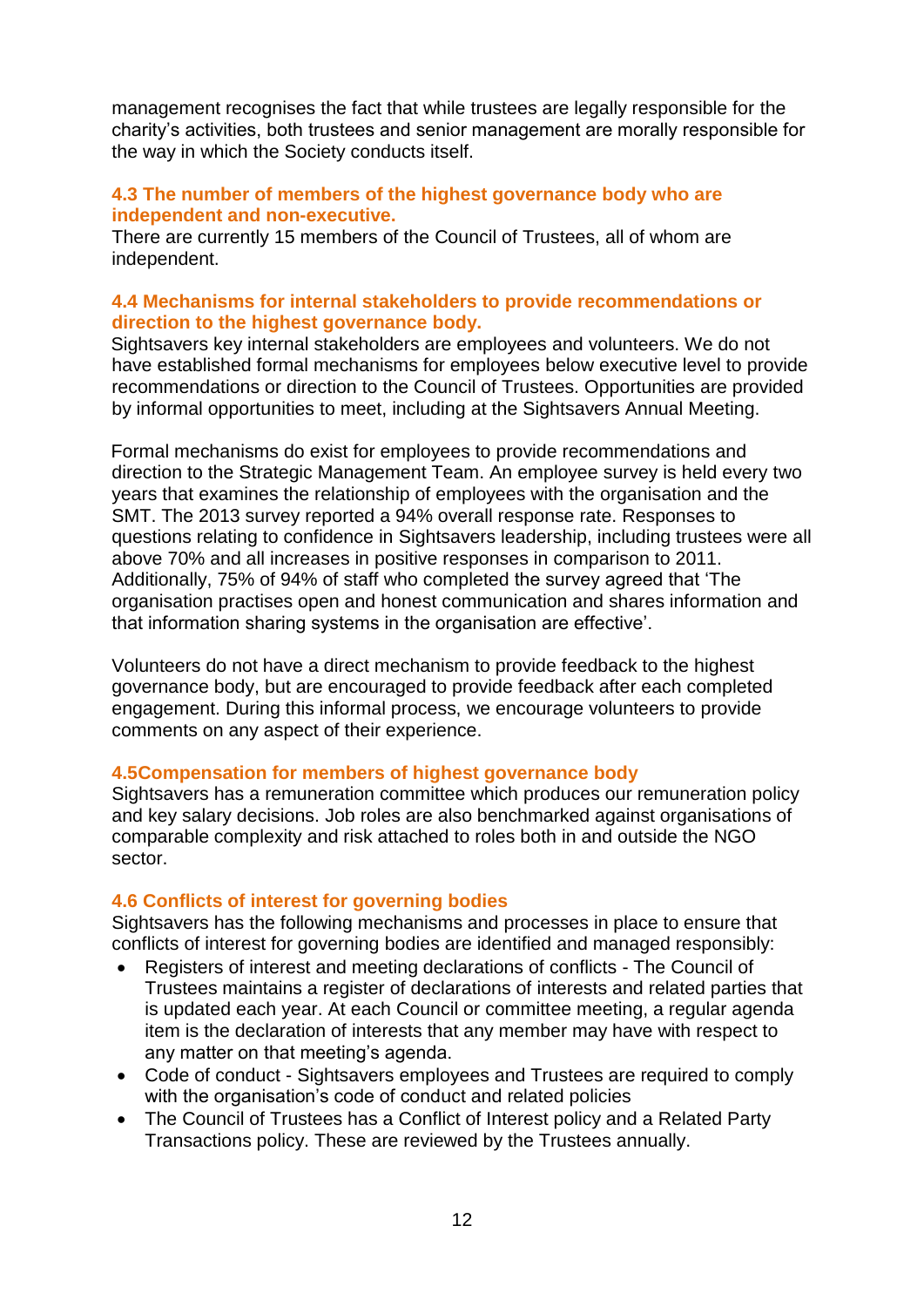#### **4.10 Process to support the highest governance body's own performance**

Council members, all of whom are wholly non-executive, are drawn from diverse, international backgrounds and bring a broad range of relevant experience and skills to Council discussions. Trustees are elected to Council by other trustees for a maximum total term of eight years (they must be re-elected after the first term of four years). All trustees attend an induction programme to familiarise themselves with their statutory responsibilities, their role within the Council, the governance framework and Sightsavers' objectives.

The Council of Trustees evaluates itself typically every other year. The evaluation does not cover the Council's economic, environmental, and social performance separately from that of the organisation as a whole. Sightsavers has an extensive and highly advanced programme and outcome measurement system; the determinants and review of which are the direct responsibility of the Council. Individual trustees are evaluated by the Chair and Vice Chair every two years.

Trustees serve up to two terms of four years each. No trustee has been dismissed from the Council, but the governing documents provide a process to do so for a range of reasons. The Council appoints new trustees from time to time as trustees reach the end of their terms. The process for appointment may involve advertising, consultant search, and other forms of candidate recruitment, and includes interviews and consideration by the Governance Committee prior to Council appointment. There are currently 16 trustees; the Council has had an informal target of 15 trustees for many years.

## **4.12. Externally developed environmental or social charters, principles or other initiatives to which the organisation subscribes.**

Sightsavers subscribes to or endorses the following external charters/principles:

- INGO Accountability Charter we became a member of the charter in 2011 and have submitted annual reports since that year. Our CEO Caroline Harper is board member.
- $\bullet$  International Aid Transparency Initiative (IATI) we have published to the voluntary IATI registry on our activities from 2012 and now publish quarterly.
- People in Aid (PIA) Sightsavers joined the voluntary PIA Code of Good Practice in 2006 and were awarded the PIA Quality Mark in 2009.
- Fundraising Standards Board (FRSB) we have been a member of FRSB since 2007. Membership is voluntary and requires compliance with a code of conduct with respect to accountability and transparency to donors and regulatory bodies, and implementation of a formal complaints process.

## **4.14 Stakeholder groups engaged by the organisation**

Sightsavers engages both internal and external stakeholders to achieve the strategic objectives of the organisation. Internal stakeholder groups and the mechanisms for engaging them are discussed in section 4.4. The external stakeholders groups are identified below.

Our external stakeholders include those partner organisations we work with to deliver programmes (including local and international civil society, government ministries and the private sector) and those agencies, networks and institutions working in health, eye health, education, social inclusion and development more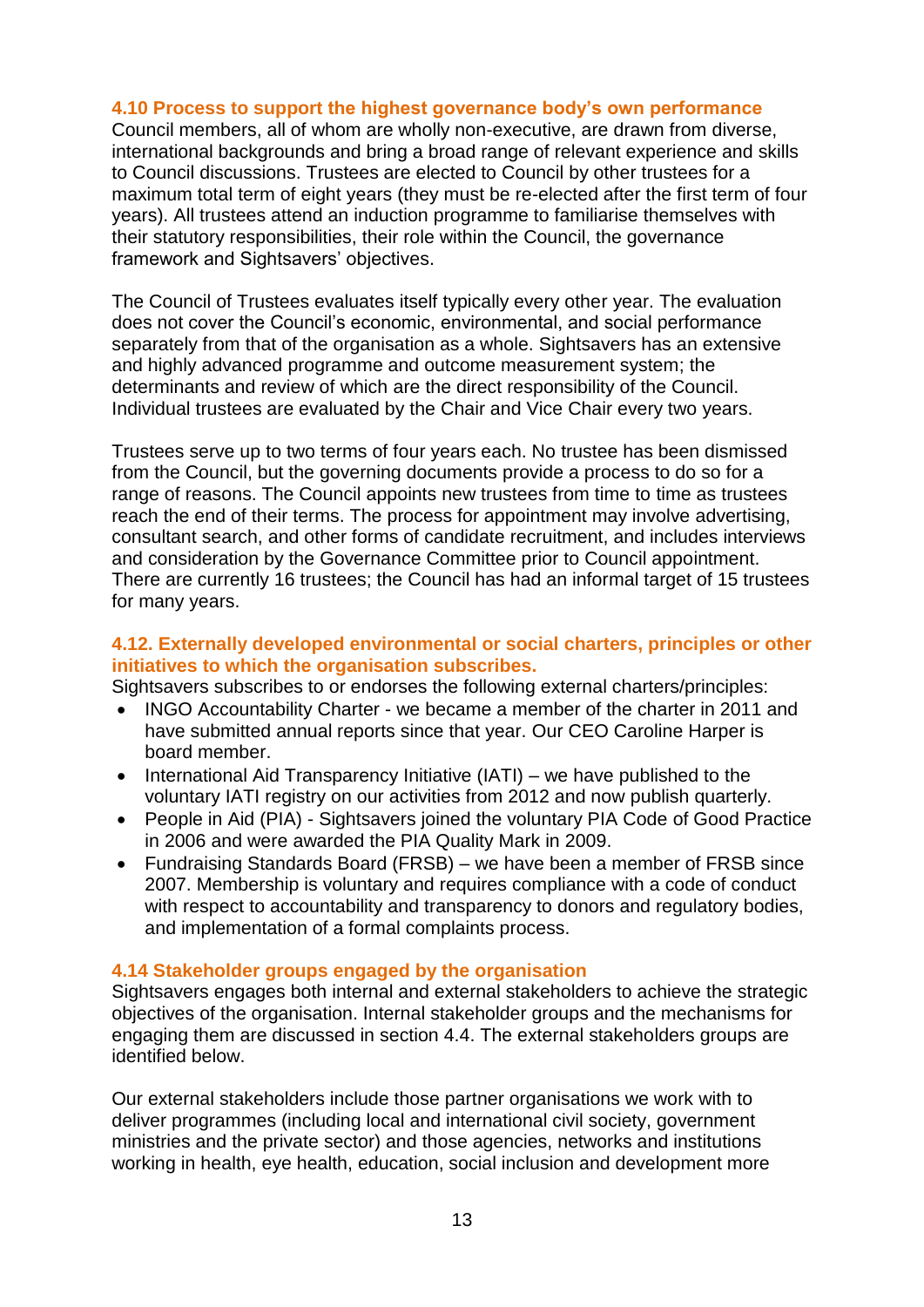broadly; with whom we collaborates in programmes, in research, in advocacy and in procurement.

Sightsavers external stakeholders also include those individuals and organisations that fund or are prospective funders of our work and those organisations that regulate Sightsavers in the UK or elsewhere. Most importantly, our stakeholders also include those women and men, girls and boys, who are blind, have low vision or are at risk of becoming so.

## **4.15 Identification, selection and prioritisation of key stakeholder groups**

As reported in 2012, our Programme Partnership Policy sets out the principles behind our approach to partnership and how these are operated in practice. This policy defines multiple stages of partnership, including "Exploration", which sets out how an initial interest is identified and what minimum criteria we apply in the selection of partners. Specifically, the policy guidelines outline certain situations in which Sightsavers will not enter into partnership with an organisation. We track the development of our partnerships in line with the policy and use internally developed tools to assess the capacity and financial competence of partners.

At the end of 2013 we initiated the development of a research governance framework which sets out the governance principles for all research activities that we support. The framework will provide guidance to staff, consultants and partners on the entire research process; including conceptualisation, design, partner selection, implementation, analysis and dissemination and will be rolled out to stakeholders in 2014

Our donors are actively solicited from the general public in the UK and the rest of the world, particularly Ireland, Sweden, Italy and the United States. Our Money Laundering Policy sets out the key issues to be considered in accepting a donation from an individual, corporation or foundation. The engagement with corporate donors specifically is also governed by our Corporate Engagement Policy. We also solicit and accept donations from governmental and institutional funders. Engagement with these donors is considered on a case by case basis.

Our engagement with women and men, girls and boys, arises from the circumstances of the programmes supported and our role and that of our partners, and flows largely from the decisions made with respect to the partners with who we collaborate.

## **I. Programme Effectiveness**

#### **NGO1 Involvement of affected stakeholder groups in the design, implementation, monitoring and evaluation of policies and programmes**

Sightsavers' internal and external stakeholders are detailed in section 4.14. The format and frequency of our engagement differs between each stakeholder group as follows:

 We proactively communicate on a regular basis with our individual donors. This is through a variety of ways including telephone calls, direct mail packs, magazines and emails.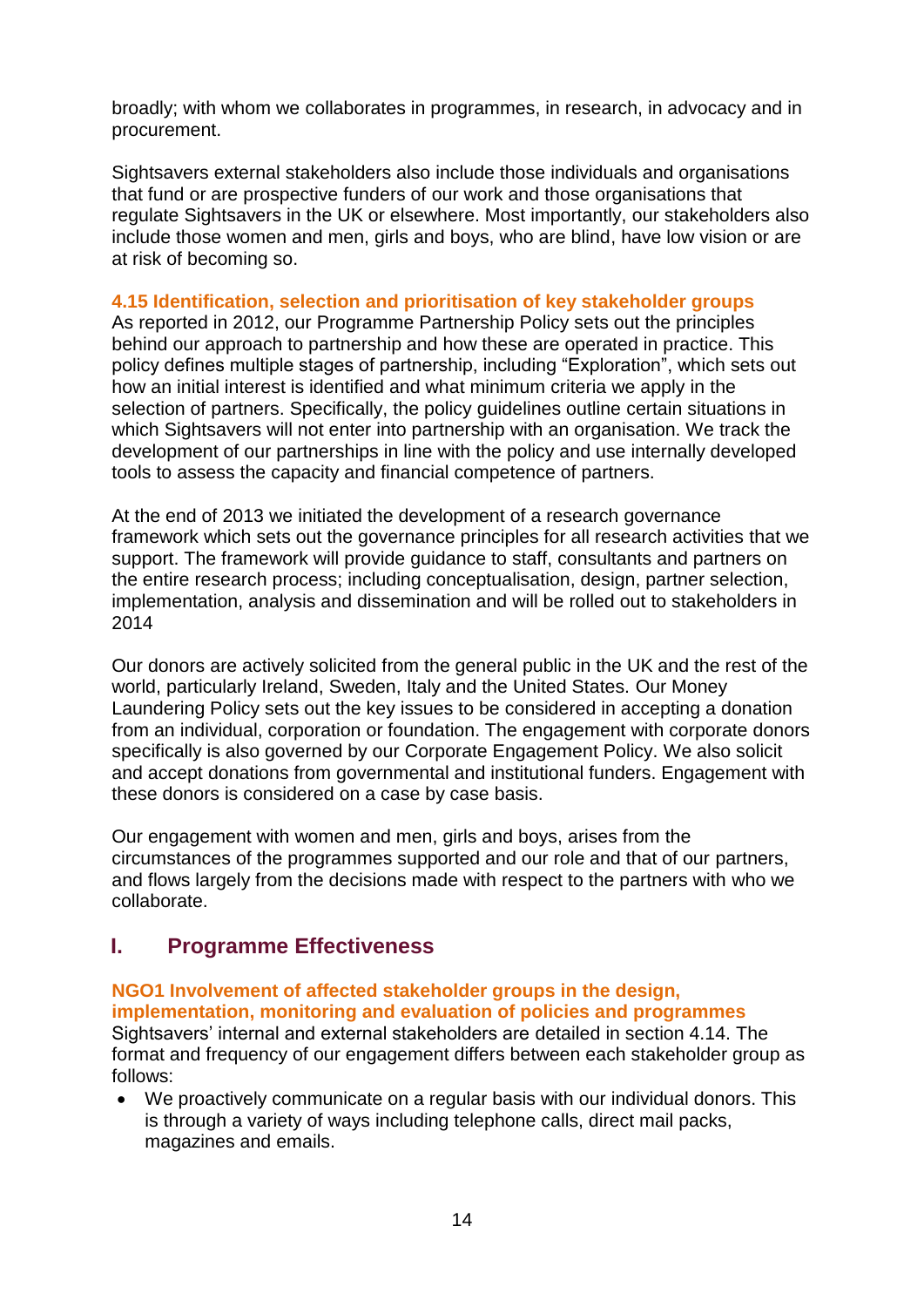- We carry out regular dialogue with partners through country offices as part of programme cycle management, including during conceptualisation, design, implementation, monitoring and project closure. Additional active engagement with partners is conducted via formal project reporting mechanisms.
- As part of our organisational SIM Card, we track the engagement of partner and beneficiary stakeholders in all aspects of project design, monitoring and implementation.
- We actively engage in advocacy at the national, regional and international level. Our key stakeholders include national governments and a broad range of decision-makers at local, national and international level.

In 2013 we continued our efforts to engage with affected stakeholders in our programmes, as described in the 2012 report, through involvement in the design and implementation of programmes. During the reporting period our global indicator for measuring progress in this area demonstrated that although we marginally failed to achieve the set targets, we still maintained levels of engagement as previously reported in the 2012 report. We had a 75.15% achievement in this indicator against a set target of 85%. Further detail on the SIM Card, including performance data can be found on Sightsavers [website.](http://www.sightsavers.org/in_depth/quality_and_learning/organisational_monitoring/13068.html)

Sightsavers has involved affected stakeholders in the development of internal programme policies to varying degrees, depending on the nature of the policy being developed. In 2013, no new program policies were developed nor old ones revised. However in 2014 we will be reviewing key programmatic policies and will involve relevant affected stakeholders in their redesign.

As cited under indicator NGO5, in 2013 the Policy Team developed a draft Disabled People's Organisations (DPO) Strategy. The purpose of this strategy is to work towards the inclusion of DPO voices (affected stakeholders) in Sightsavers' policy work and ensure that people with disabilities are key stakeholders in the development of relevant policy.

Other important mechanisms (that include affected stakeholders) to inform Sightsavers policy making are: the participatory research project *Voices of the Marginalised* (with IDS, HelpAge International, ADD and Alzheimer's International) that draws on the experiences of persons with disabilities and older people in Bangladesh; and our continued support to the Secretariat of the African Decade of Persons with Disabilities (SADPD). This support enables SADPD to engage at regional and national level in the post-2015 process, ensuring that disability is well represented in the design of the global policy framework.

In addition, throughout 2013, we have continued to work closely with several umbrella bodies of disability organisations, including, the International Disability and Development Consortium, the International Disability Alliance, as well as UK based disability organisations. This has proved to be an effective way of capturing the views of affected stakeholders in making submissions to policy consultations.

Although Sightsavers engages with various stakeholders in various capacities for design, implementation, monitoring and evaluation of policies and programmes, the biggest challenge is evidencing the impact of such engagement. We have not currently built metrics to measure how their engagement affects the decision making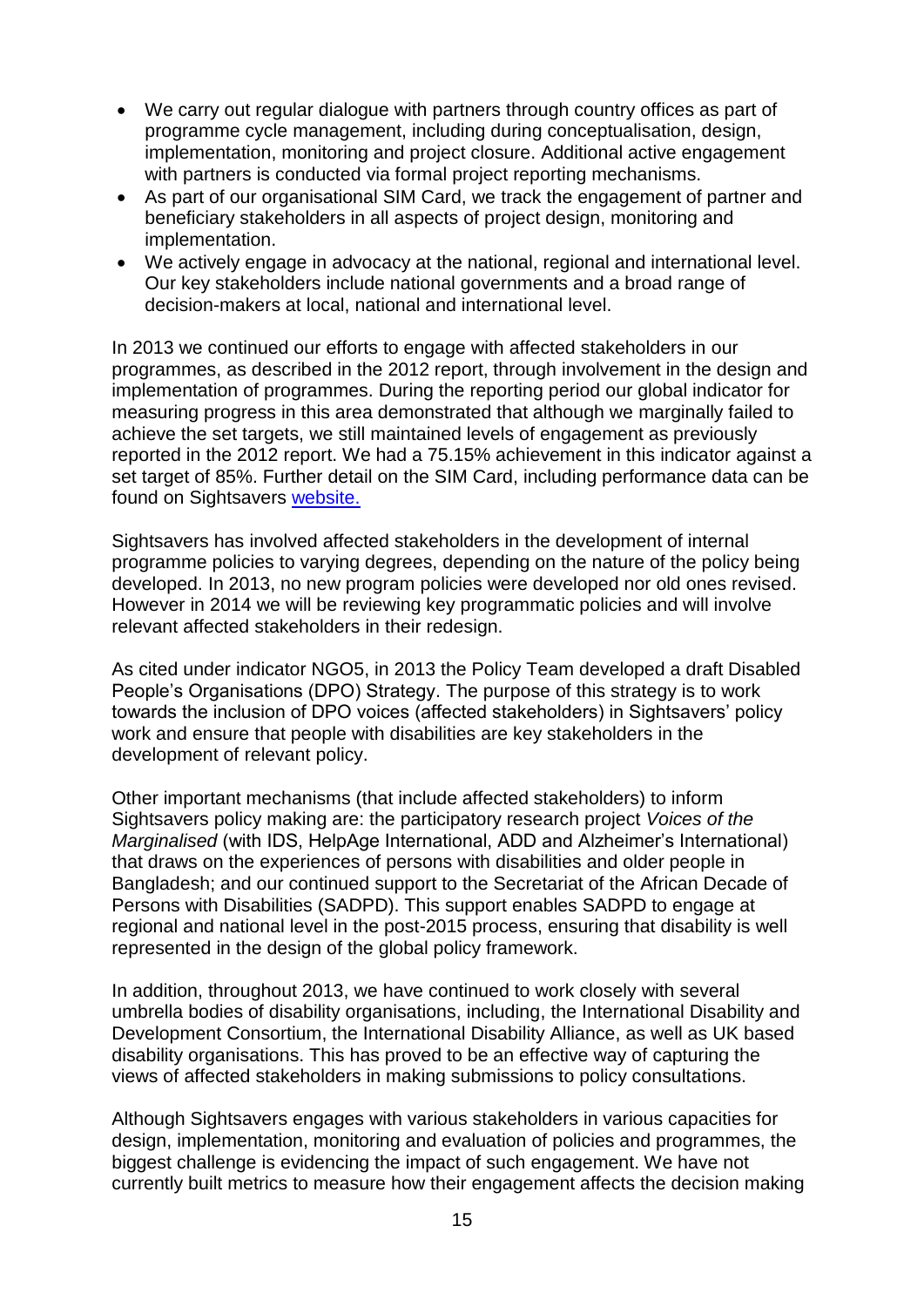or reshaping of policies and procedures. This is an area we will include in our plans for 2015, as current work in other areas makes it impossible to conceptualise in 2014.

#### **NGO2 Mechanisms for feedback and complaints in relation to programs and policies in response to policy breaches**

In the 2012 report, Sightsavers recognised that the existing complaints process could be improved and committed to engaging other INGO Charter members to support this effort. We have spent 2013 developing a revised approach.

In developing this approach, we have been supported by and learnt from other Charter members as part of the peer advice group on complaints handling. This has provided a forum to discuss mechanisms and the challenges that they bring to ensure that we have a policy that is workable and effective. Internally, the development has been undertaken by a working group representing all different parts of the organisation to ensure that the policy meets the needs of our different stakeholders.

The new Complaints Policy is available on our [website](http://www.sightsavers.net/about_us/governance/20930.html) and sets out the principles that Sightsavers upholds in processing complaints, how to make a complaint and how we will respond to complaints. This is supported by an internal Complaints Handling Procedure, which provides staff with practical guidance on how to implement the policy. This includes how to identify legitimate complaints under the Policy and how to identify those which are not relevant or are vexatious. Full details of when Sightsavers will not respond to a complaint are included in the Policy.

We have not placed a restriction on the way in which complaints may be made but, once received, all will be managed through the same process. This includes reporting of the complaint to a central administrative team who monitor the progress in responding to the complaint and maintain a central record of all complaints received. The responsibility for responding to complaints sits with the relevant line director, with the possibility for escalation to the CEO, Chair of Trustees or relevant external bodies if necessary. We have committed to acknowledging complaints within 14 days and responding within 30 days.

It is our expectation that all future external complaints will be made and managed through the mechanisms described in the Complaints Policy. In addition, we have two formal mechanisms in place for internal stakeholders to raise issues which are the Grievance Policy and the Whistle-Blowing Policy. Under these policies, employees are protected from any victimisation or discrimination as a result of their disclosure, provided they act in accordance with the policy. All complaints raised through these two procedures are escalated to the Director of Human Resources or CEO or to the Chair if they are about the Director of Human Resources or CEO. Employees may also email direct to a dedicated email address. Specific complaints mechanisms are also included within the child protection policy.

The complaints policy has been promoted to staff internally and has begun to be incorporated within business processes. 2014 will be a year of running the policy in its existing form and learning about what works and what doesn't. We will use this knowledge to refine the policy and process to ensure that it operates effectively. This will support the development of a culture which welcomes feedback and complaints.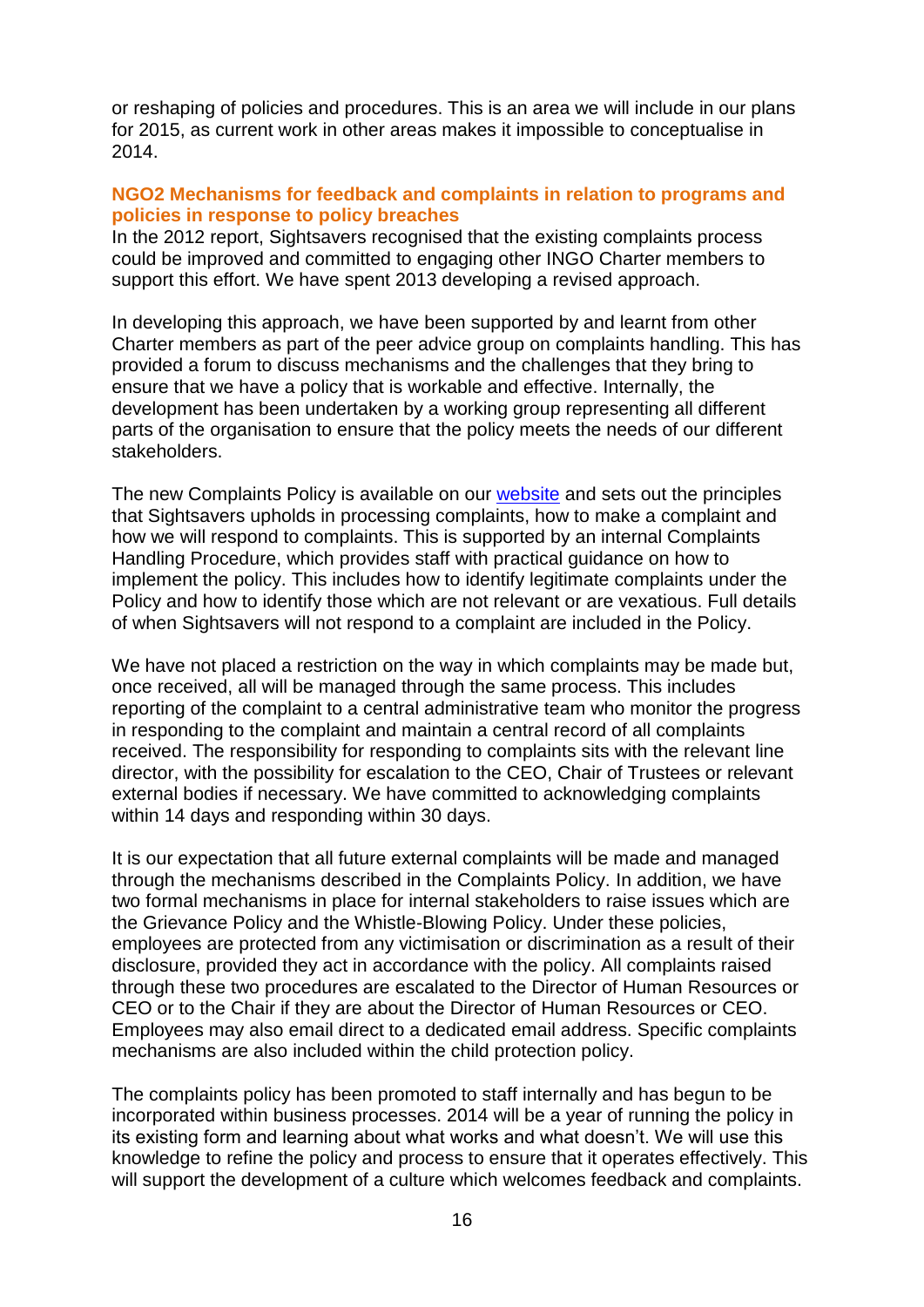The process for managing complaints during 2013 has been as described in the 2012 report. However, it is key to note that complaints have been managed on a case-by-case basis as they have been received, with the escalation path following the line management structure. Complaints from partners have been managed in line with the procedures set out in the Programme Partnership Policy. Fundraising complaints have been formally recorded and the numbers received are documented in indicator PR6. Only a small number of other complaints have been received in 2013.

### **NGO3 System for program monitoring, evaluation and learning**

Globally, all programmes are monitored using our Strategy Implementation Monitoring (SIM) card. All individual projects within Sightsavers contribute to these global strategic objectives and this monitoring platform is in the public domain.

On a project by project basis during the reporting period, all projects continued to be developed using the logical framework approach. In order to harmonise the indicators across our work, we developed an indicator dictionary working with experts both internally and externally. This dictionary will be rolled out in 2014.

Systems for monitoring and evaluating progress in our projects have been described in depth in the 2012 report. However there have been some further refinements based on the learning of what works as well as quality of data/information from this system. Country strategy plans have been deactivated and we have now focused on each individual project's progress against set plans, as depicted in the logframes. We have consequently improved our outputs monitoring system and continued testing out a database. This system was described in our 2012 report.

To enhance the evaluation aspects of our programmes, we successfully recruited an evaluations expert. This person will drive key processes around effective evaluation design and learning from findings. We also developed a revised programme implementation manual (PIM). This manual maps out the key processes across the programme cycle which staff need to adhere to and thus provided good grounding for organisational monitoring, evaluation and learning processes. The key programme cycle processes in the PIM are mapped across the same processes as in our quality standards; thereby ensuring that the monitoring, evaluation, learning and quality improvement systems are harmonised.

Internally, we continue to learn using various approaches such as, research seminars, monthly learning newsletter (Signpost) and 6 monthly publications (Insight Plus). Teams also use appropriate approaches in line with our quality standards on learning. Externally, the organisation continued to engage with the rest of the sector through various forums to share its learning, including:

#### **1. Presentation at Webinars and International Conferences**

One of Sightsavers' senior programmes staff presented the organisation's experiences in Information Disclosure Policies at the INGO Charter Webinar in December, 2013. Sightsavers also presented at international conferences and below are some of the topics and conferences that were participated in: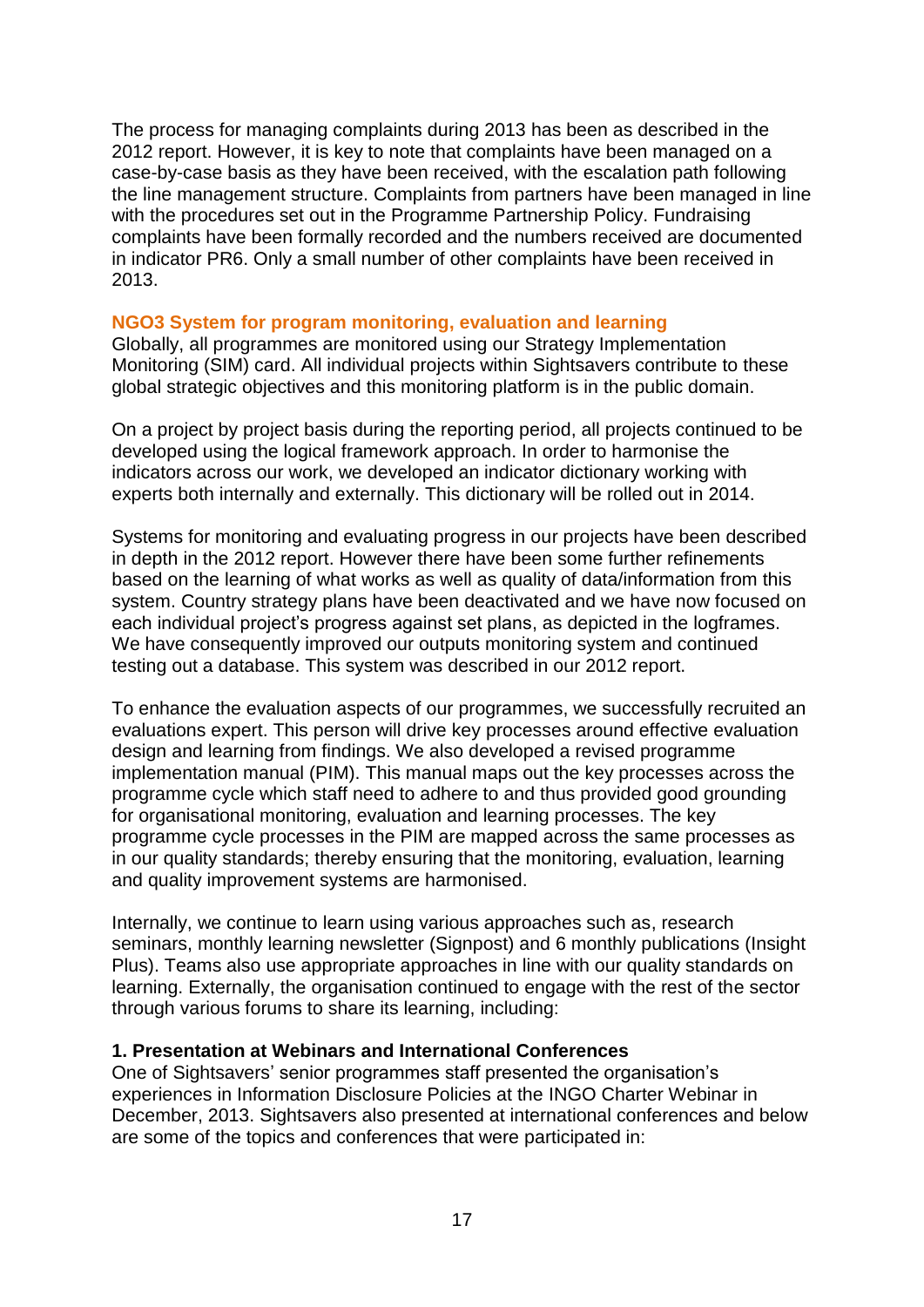- Research on cost-effectiveness of cataract and refractive error in Zambia and cost and benefits of elimination of avoidable blindness (The International Health Economic Association in Sydney in July 2013).
- Global mapping of prevalence of trachoma and an analysis of costs of NTD mapping (Annual meeting of the American Society of Tropical Medicine and Hygiene in Washington in November 2013).
- Research on primary eye care training in Tanzania (International Society for NTDs in London in October 2013).

## **2. Publications in peer-review journals**

During the reporting period, we shared our findings and learning in some peer journals. A study of ocular morbidity in Kenya was published in 2013 in [Public Library](http://www.plos.org/)  [Of Science](http://www.plos.org/) (PLOS) ONE and a systematic review on climate and trachoma was published in 2013 in PLOS NTD.

## **3. Improved our learning and research pages on Sightsavers' website**

This work is still on-going. In 2013 some improvements were made to Sightsavers' research and learning pages, where abstracts are now shared and full study reports of publications based on Sightsavers' research. The organisation is still working to improve how it shares evaluations and other learning materials. During the same year Sightsavers also invested heavily in internal sharing mechanisms and the learning strategy will help to tie the culture needed to develop around learning and knowledge sharing.

#### **NGO4 Measures to integrate gender and diversity into program design, implementation, and the monitoring, evaluation, and learning cycle**

Consideration of gender and diversity dynamics and issues, including age and ethnicity, has been systematically included in the design and implementation of Sightsavers' programmes since 2011. During the design of projects and programmes, staff are required to articulate how they will address specific gender and diversity concerns related to a project within the Concept Note.

Sightsavers also considers issues of gender and diversity in programme monitoring and, as of 2011, our country offices are expected to disaggregate all output data by gender. In 2012, we introduced the disaggregation of data by age group within the constraints of how government health and education partners collect data. During 2013, we conducted an internal output statistics audit that looked into all quality issues related to the data collection process. Gender disaggregation was an area noted for improvement in the audit recommendations. In response to this recommendation, all country teams were engaged in discussions to build on the quality of data collection and the output collection guidance was rewritten with greater emphasis on collection of disaggregated data. We will continue to use data disaggregation to inform data collection and appropriate policy changes.

As would be expected, our projects are often focussed on the disability aspect of diversity. This includes projects that empower people with disabilities to raise their voices and access their rights, support Blind and Disabled People's Organisations in our countries of operation, advocating for the adoption of the UN Convention on the Rights of Persons with Disabilities and shadow reporting against the implementation of this. In 2014 Sightsavers are continuing to explore ways of improving data quality and will be piloting a disability data disaggregation project looking at disaggregating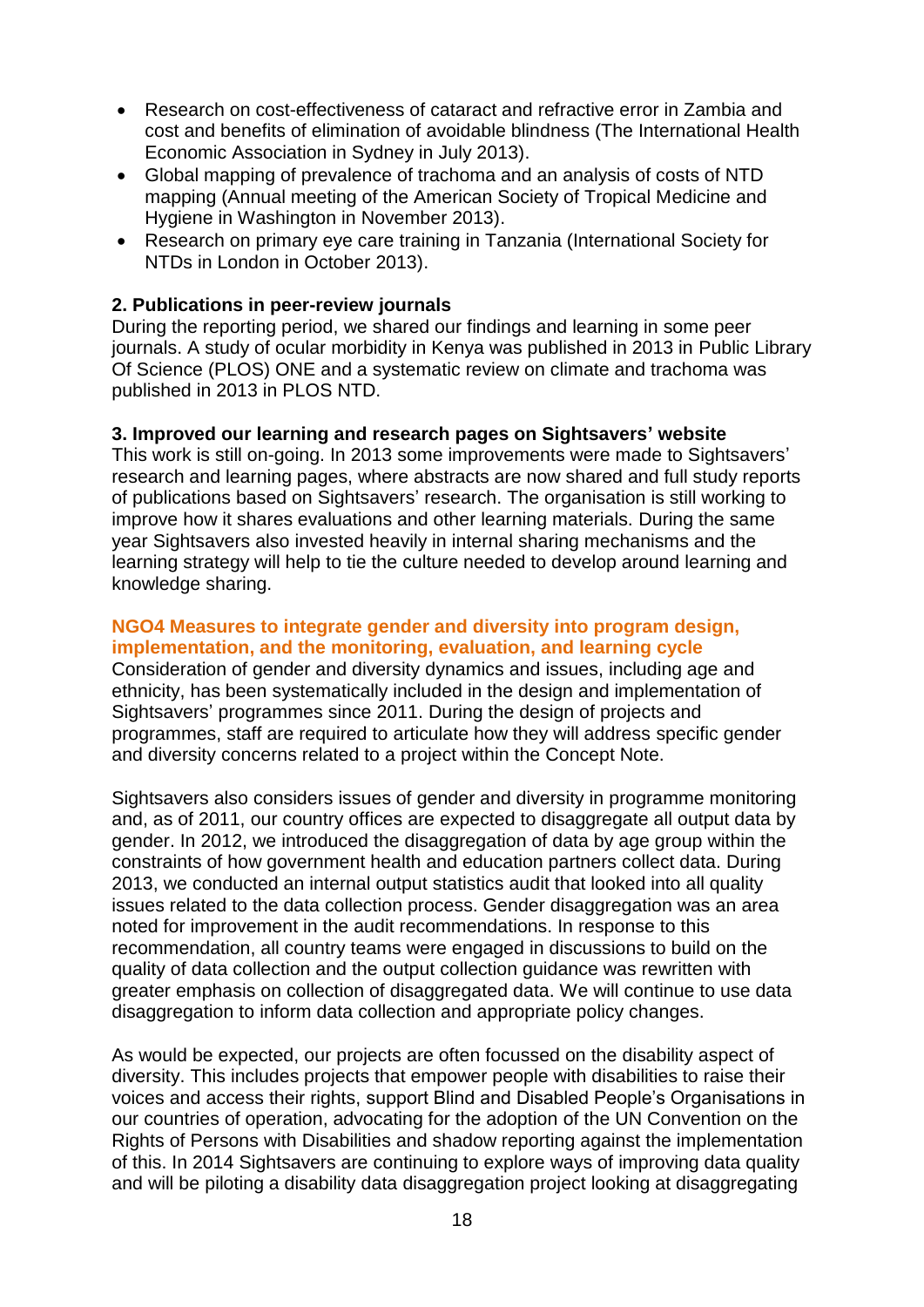output statistics in our eye health and Neglected Tropical Disease work by disability, which will provide more focused data on our beneficiaries. This is at the leading edge of disaggregation work in disability and development and we will be sharing findings widely, particularly with those looking at the "data revolution" aspects of the post-2015 development framework.

As described in the 2012 report, in 2013 Sightsavers invested in the development of a programmes database to improve the recording of outputs at the country level, as well as central consolidation. The pilot began in 2013 with added deliverables and full roll out scheduled for 2014. We will be developing a statistical tool as part of this project which will allow for disaggregated data to be visualised and reported on, helping to measure the impact of programmes on beneficiaries of different diversity groups.

We believe that with a combination of better data, and appropriate focus on diversity issues as programme planning and monitoring stages, it can make great progress over the strategic period. Our internal approach to gender and diversity is explained as part of performance indicator LA13.

## **NGO5 Processes to formulate, communicate, implement, and change advocacy positions and public awareness campaigns**

Policy and Advocacy remain critical functions within Sightsavers as the organisation seeks to influence change at national and international level to policy and practise. Guided by the organisation's three change themes, the Advocacy and Policy teams respectively seek to lobby national governments and a broad range of decisionmakers at local, national and internationals level to deliver demonstrable improvements in health, education and social inclusion. "Develop effective and joined-up advocacy" is a key SIM card objective for both the Advocacy and Policy teams respectively, with national and international level indicators.

From Sightsavers' perspective, the post-2015 agenda (poverty reduction, access to quality health and education services and equity) and the WHO Action Plan for the prevention of avoidable blindness 2014-2019 (eye health) remain our central advocacy objectives and they drive both team's activities and political engagement. Other key global advocacy objectives include the legislation of the World Intellectual Property Organisation Treaty for copyright amendment and the implementation of the UN Convention on the Rights of Persons with Disabilities (UNCRPD).

We aim to ensure that our policy and advocacy work is consistently of a high standard and informed by research and evidence. To ensure continued consistency in this area a Policy Development Guide (appendix 3) was developed in November 2013, aimed at promoting good practice in policy development. The guide seeks to draw a closer link between the policy change desired (the intended outcome) and the policy paper (the output). In addition, in 2013 the Policy Team developed a (draft) Disabled People's Organisations (DPO) Strategy. The purpose of this strategy is to work towards the inclusion of DPO voices in Sightsavers' policy work and ensure that moving forward, people with disabilities are key stakeholders in the development of Sightsavers' policy work. The strategy is being finalised and implementation is currently being planned. To date, both of these documents have only been shared internally.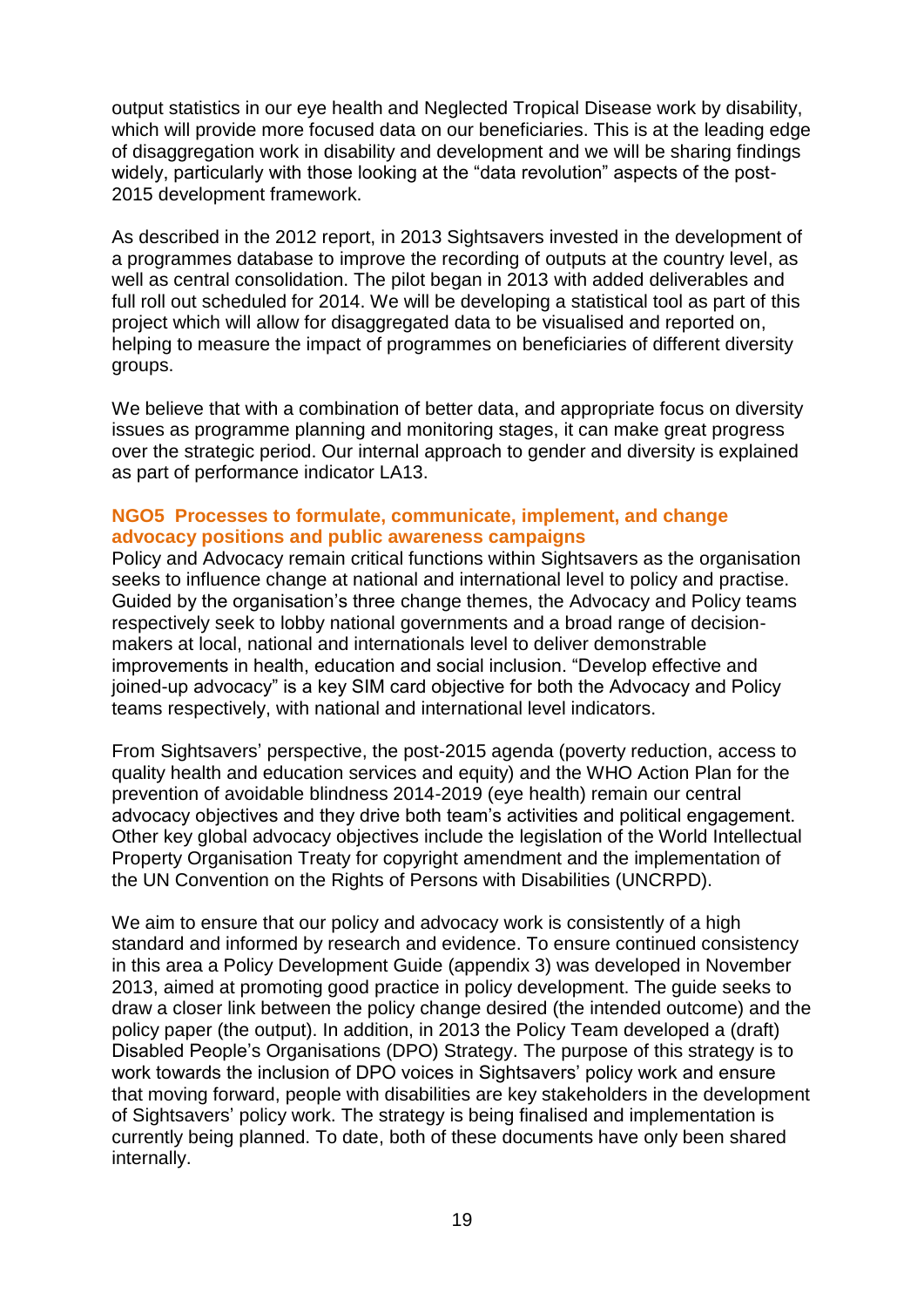It is critical that our relevant policy and advocacy positions accurately reflect the experiences of people living with a disability. In 2013, the final report of the Voices of the Marginalised pilot project was delivered. Entitled 'We Can Make Change', this participatory research project (achieved in collaboration with IDS, HelpAge International, ADD and Alzheimer's International) draws on the real-life stories of persons with disabilities and older people in Bangladesh, providing valuable testimony of the considerable equality and poverty challenges they face. The voices of people from this research have been reflected in numerous policy outputs, including Sightsavers' submission to the International Development Select Committee on disability in November 2013.

Sightsavers policy and advocacy work is coordinated at senior level by the International Advocacy Coordination team (IACT) which reports to the International Advocacy Strategy Group (IASG) comprised of the members of Sightsavers' Senior Management Team (SMT). The IACT group recommends specific advocacy themes for Sightsavers each year). This methodology ensures consistency across the organisation in these thematic areas. Both the Global Advocacy Team and Policy Team respectively share their annual plans and consult and meet on a regular basis.

In order to ensure consistency in approaches and messaging for advocacy at all levels, especially country and global, our Global Advocacy Team has developed guidance tools around our work on the post-2015 Agenda and with shadow reporting on the implementation of the UNCRPD.

We remain committed to ensuring that our public voice is fair, balanced, evidencebased and in accordance with our vision, mission and obiectives. Significant strategic importance is placed on the quality of research and evidence and in disability, where there is a clear paucity of global, regional and national level data, care is taken to use verifiable sources. This means that our voice, where we do make public criticisms, reflects the known evidence. The development of the Policy Development Guide, as highlighted above, should further strengthen stakeholder engagement and scrutiny in this area.

As reported in 2012, we do not have a process for corrective adjustment of advocacy positions and public awareness campaigns, although responsibility for taking corrective actions lies with the Advocacy and Policy teams respectively overseen by IACT and IASG. In December 2013, Sightsavers launched its first public policy campaign Put us in the Picture. Targeted at the UK's Department for international Development (DFID), the campaign is calling for DFID to make development policy inclusive of people with disabilities. Should the need arise to make corrective adjustments in this, and other, policy positions, Sightsavers will take responsibility for such actions, but as yet this area remains untested. There have been no corrective actions taken over the past 12 months.

The 'Put us in the Picture' campaign was developed as part of a longer-term five year campaigning strategy for the organisation. In May 2015, after the successful completion of the first policy campaign we will evaluate its progress against objectives, successes to date and review whether an exit strategy is required or whether the organisation will continue to use policy campaigning as a vehicle to deliver its wider organisational objectives.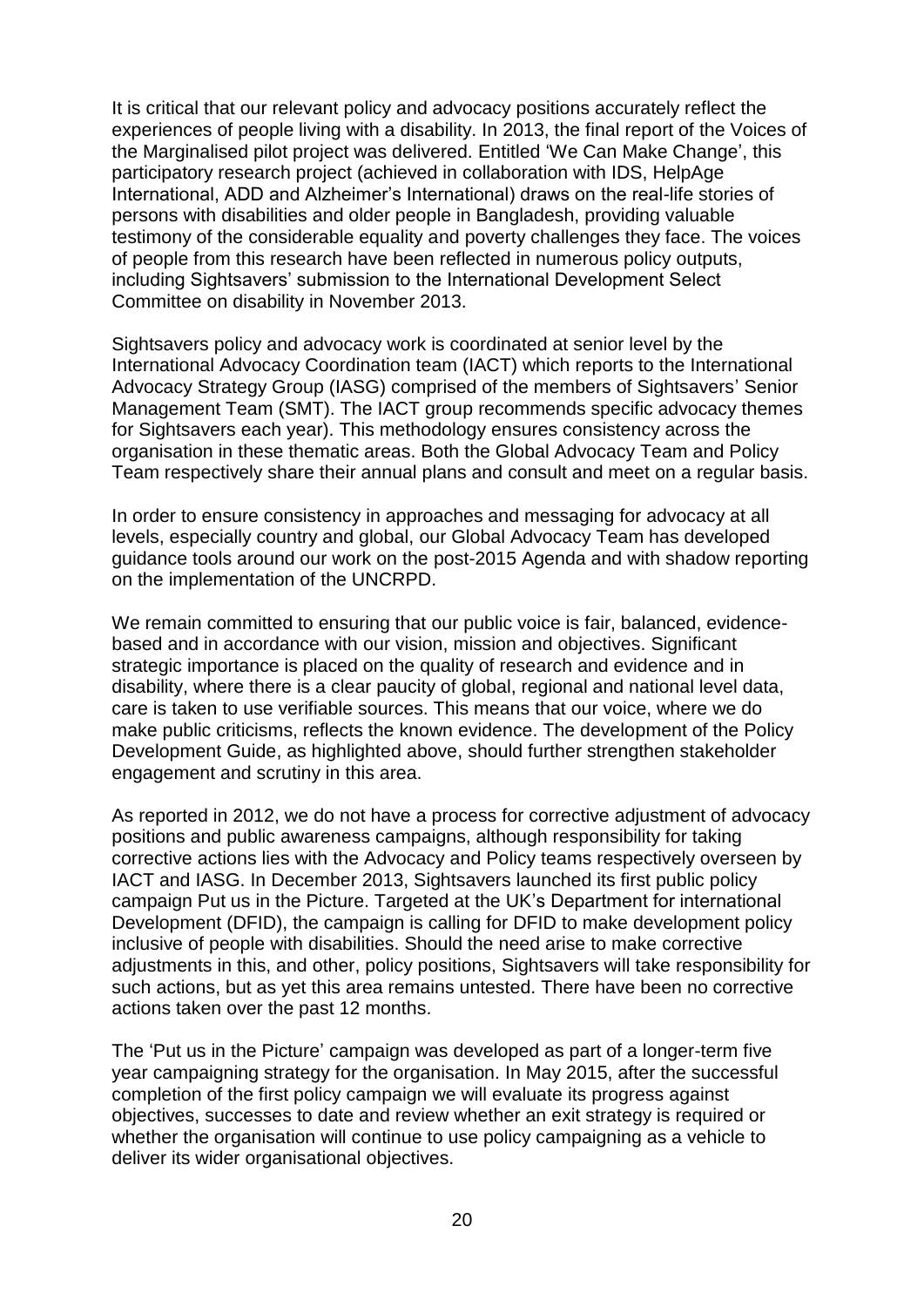Our policy positions are published on our website and internal intranet. In the UK, policy positions are disseminated to key targets in Westminster and Whitehall and used as a basis for additional briefings (for example to brief MPs or Peers in advance of relevant Parliamentary debates). At international level, policy and advocacy materials are disseminated to a range of other critical advocacy targets including, but not restricted to, UN agencies, bi-lateral and multilateral agencies, the World health Organisation, other non-governmental organisations, disabled people's organisations and governments in the countries in which we work.

In terms of communication, a dedicated Senior Media Officer (Policy) works with the team to disseminate our policy and advocacy messages and we have also developed a social media strategy (for internal use), aimed at ensuring that the policy team's presence on social media is considered, targeted open to scrutiny and reflects the policy team's objectives. The recruitment of a Social Media Manager has enabled the teams to reach public and policy professionals and disseminate positions, more effectively and in a more timely manner using twitter.

### **NGO6 Processes to take into account and coordinate with the activities of other actors**

Sightsavers continues to prioritise engaging with and leveraging our strategic network and alliances, as this is vital for us to reach our strategic goals. This is captured within the SIM card and features as a key component within Sightsavers' strategic approach in the areas of eye health, inclusive education for children with disabilities, and social inclusion.

## **Approach to partnership**

We define our approach to account for and coordinate the activities of partners through the organisational programme partnership policy. The policy focuses on project partners and focuses on selecting and working with these partners to increase capacity to support long term sustainability within the programmatic work. With increasing complexity within our partnership network, partners can be categorised into:

- 1. Global strategic alliances
- 2. International programme partnerships
- 3. Implementing project partnerships

The first category, global strategic alliances includes international bodies and professional associations that we actively support to coordinate efforts to influence change and share learning. These organisations include the International Agency for the Prevention of Blindness (IAPB), where we contribute through participation on several working groups and funding arrangements. In addition, Sightsavers supports the International Disability and Development Consortium (IDDC) and WHO-Afro, as well as international initiatives involving several other actors targeting specific health interventions like the African Programme for Onchocerciasis Control (APOC) and the International Consortium for Trachoma Control (ICTC).

The international programme partnerships directly support programmatic work through co-design, learning, and support to implementation. These partners include international eye health INGOs like Fred Hollows Foundation, Helen Keller International, Brien Holden Vision Institute, and INGOs from other sectors, like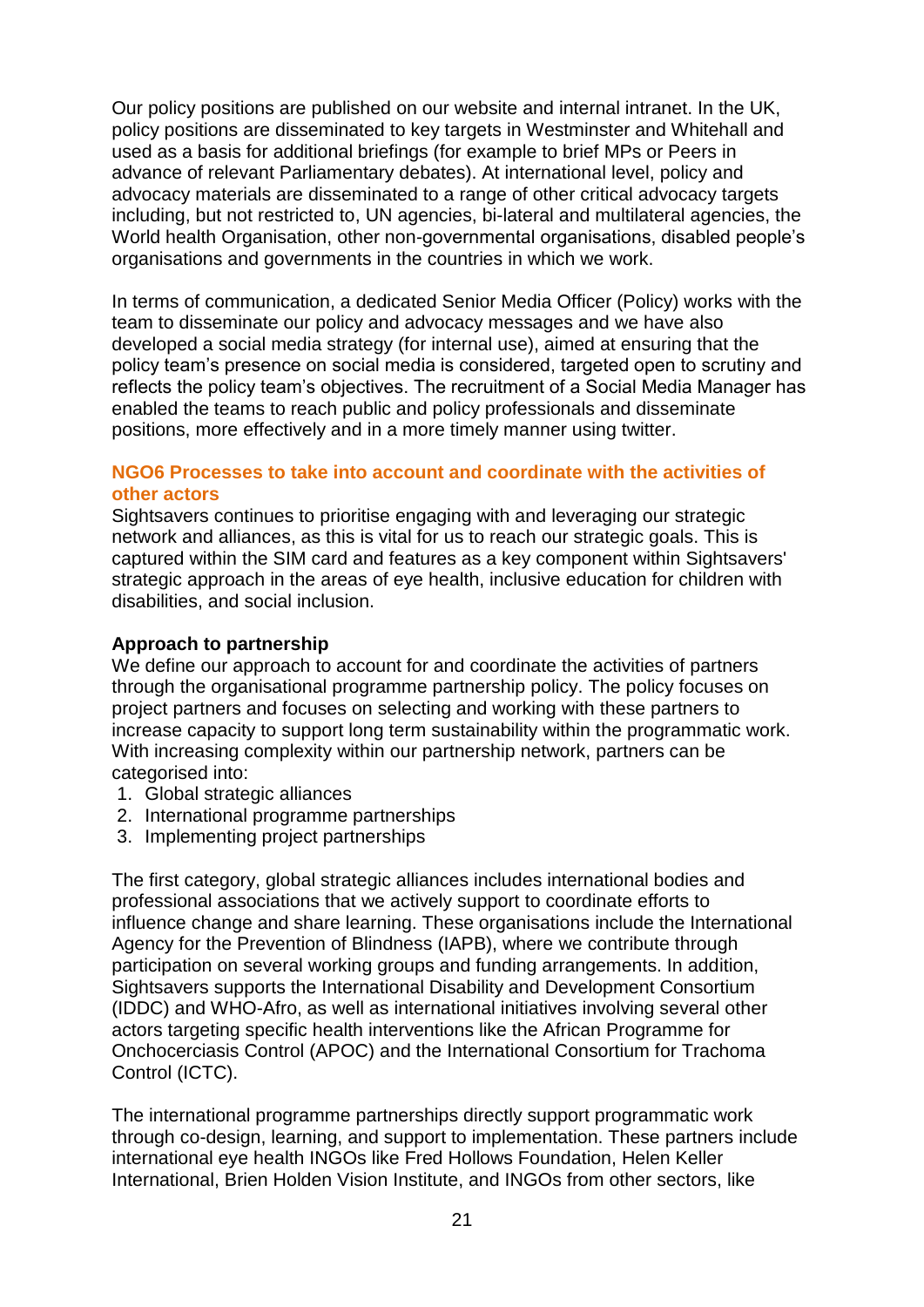WaterAid. Private sector partnerships, such as with Luxottica and Unilever, are leveraged to increase effectiveness of our programmes, through sustainable vision centres for refractive error and behaviour change with hand and face washing to prevent Trachoma. Merck and Pfizer have been instrumental in supporting our NTD work through donation of medication. Research institutes, like London School of Hygiene and Tropical Medicine and Imperial College are involved with baseline assessments to guide programme design.

The implementing project partnerships include local NGOs, CBOs and Ministries of Health and Education, in the countries where we work. These partners are involved in every step of project design, implementation, and monitoring/evaluation. We work with these partners to increase their capacity to deliver sustainable programmes through supporting training, processes, and infrastructure development, where indicated. By building the capacity of partners, we believe that this will support the sustainability of the programmes after the financial support from Sightsavers has ended. These areas are built into the programme design.

We need to improve our evidence-base to demonstrate that the partners have the increased capacity to sustain programme activities, and we are taking actions to improve in this area. Actions include:

- Building sustainability/exit plans into every project design with a phased approach to the reduction in financial support where appropriate.
- Evaluating long-term sustainability of programmes following the cessation of funding, especially in countries/programmes the organisation is/has exited from.

To ensure that the partners meet high standards of accountability, Sightsavers carries out a 'capacity assessment tool' and a 'financial assessment tool,' as specified in the Programme Policy Guidelines from 2008. These tools are meant to measure partners' capacities around financial, accounting, planning, and compliance to regulatory aspects.

The goal of engaging in these partnerships is to coordinate activities amongst actors. both local and international, to reduce programme duplication and to increase impact and promote learning.

## **Planning and learning in partnerships**

Whenever a programme is conceptualised in the initial planning phase, our country offices with support from global technical experts, ascertain the most suitable partner to work with. Programmes are then co-designed and implemented with the partner. Learning is shared at stakeholder meetings before, during, and after program completion.

#### **Strategic alignment process**

In 2013, Sightsavers began a process of strategic alignment to bring its global portfolio of programmes in alignment with the organisational and thematic strategies. The eye health and education strategies were finalised, with a key component related to the promotion of effective partnership and alliances in design, implementation and learning from programmes. The strategic alignment process builds on the organisational and thematic theory of change and takes a much more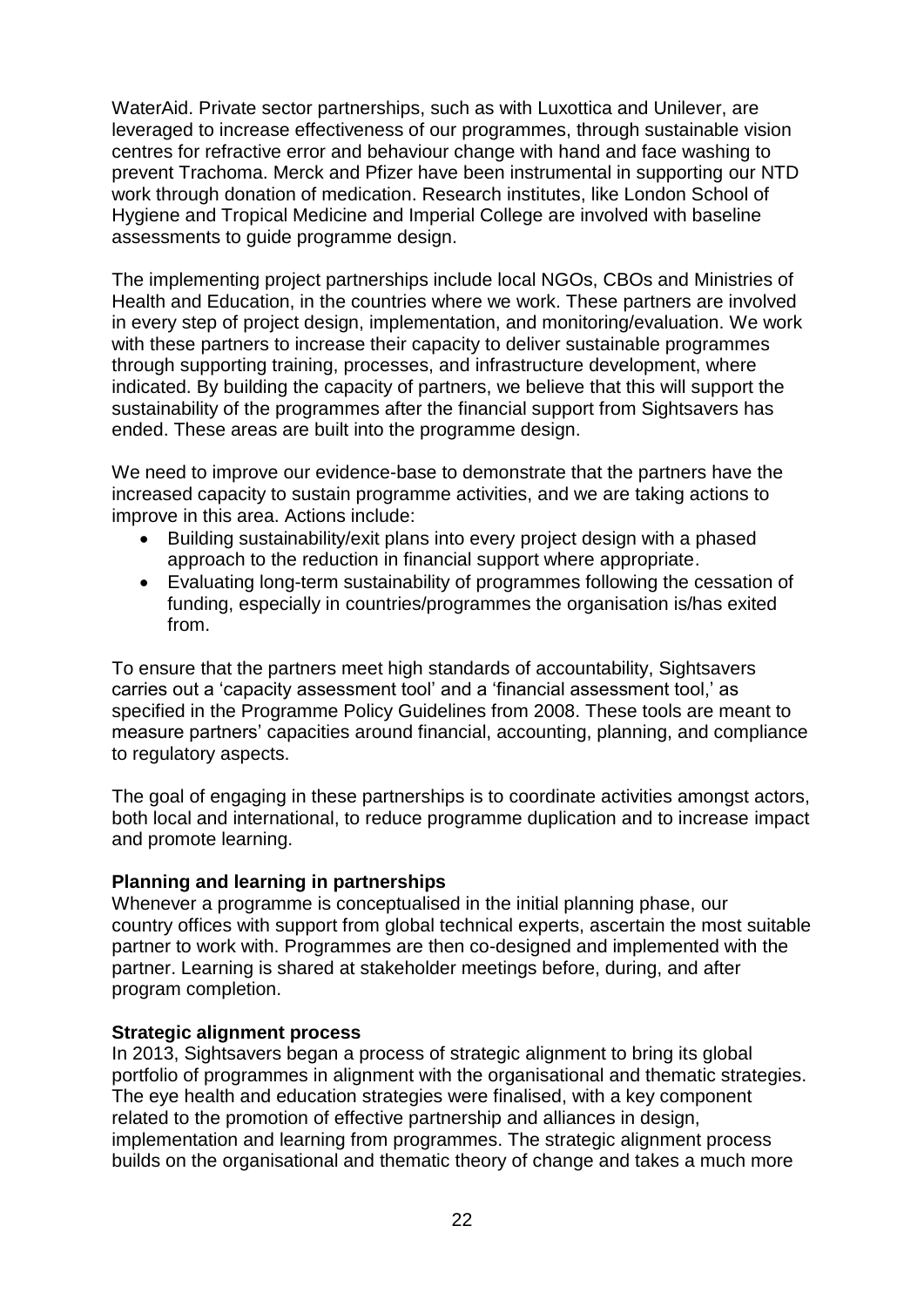strategic approach in how programmes are conceptualised and designed to improve partner coordination to have a higher impact on the beneficiaries.

## **Challenges and future actions**

- 1. Formalised programme design process despite the progress that Sightsavers has made in the strategic alignment process, the organisation needs to finalise the global portfolio, and formalise the process by which programmes are designed.
- 2. Revision of the partnership policy as Sightsavers' network of partnerships have become more complex with the organisation working with partners working at different levels, the policy needs to be revised to reflect this, especially with private sector and governments.
- 3. Increase effectiveness of shared learning Sightsavers needs to adopt innovative means to capture and share learning to improve programme design across the global programmes and within its partnerships.

## **II. Financial Management**

## **NGO7 Resource allocation, tracking and control**

Sightsavers' financial management and control framework is multifaceted incorporating: governance; organisational structure; appropriately skilled, qualified, accountable and supervised managers and staff; documented corporate policies, established internal procedures and processes and external monitoring including audit. This framework underpins our progress towards achieving our strategic objective of using resources strategically and efficiently and is geared towards SORP compliance.

Sightsavers' accounting aligns with the UK charity SORP. Annual accounts are produced which are audited by an independent auditor in line with International Auditing Standards - http://www.sightsavers.net/about\_us/publications/default.html

Financial management procedures are built around two key information systems: the Global Accounting System (GAS) and the Financial Management Framework (FMF). GAS is a SUN accounting system. The FMF is a web-based database system that supports all aspects of planning and forecasting and contains detailed fund management and resource allocation information. Both systems are globally accessible for data entry and extraction.

Planning, budgeting and resource allocation is based on our organisational strategy, which guides our country programmes' long term strategy plans, with rolling three year programme portfolios detailing how these plans will be achieved. New programme activity to strengthen and increase the impact of these plans is developed in line with a clear understanding of country strategic direction. Gaps are identified centrally by our Strategic Programme Development Team and new programmes are developed with country programmes to fill them. Key programme, planning and finance staff are involved in the development of the programmes from the start.

In 2013, we reorganised the annual planning process in 2013 so that fundraising cost centres develop their plans first. The outcome of this is a funding envelope, which is the starting point for programme and support cost planning. Programme planning is activity based and is undertaken at a cost centre level, informed by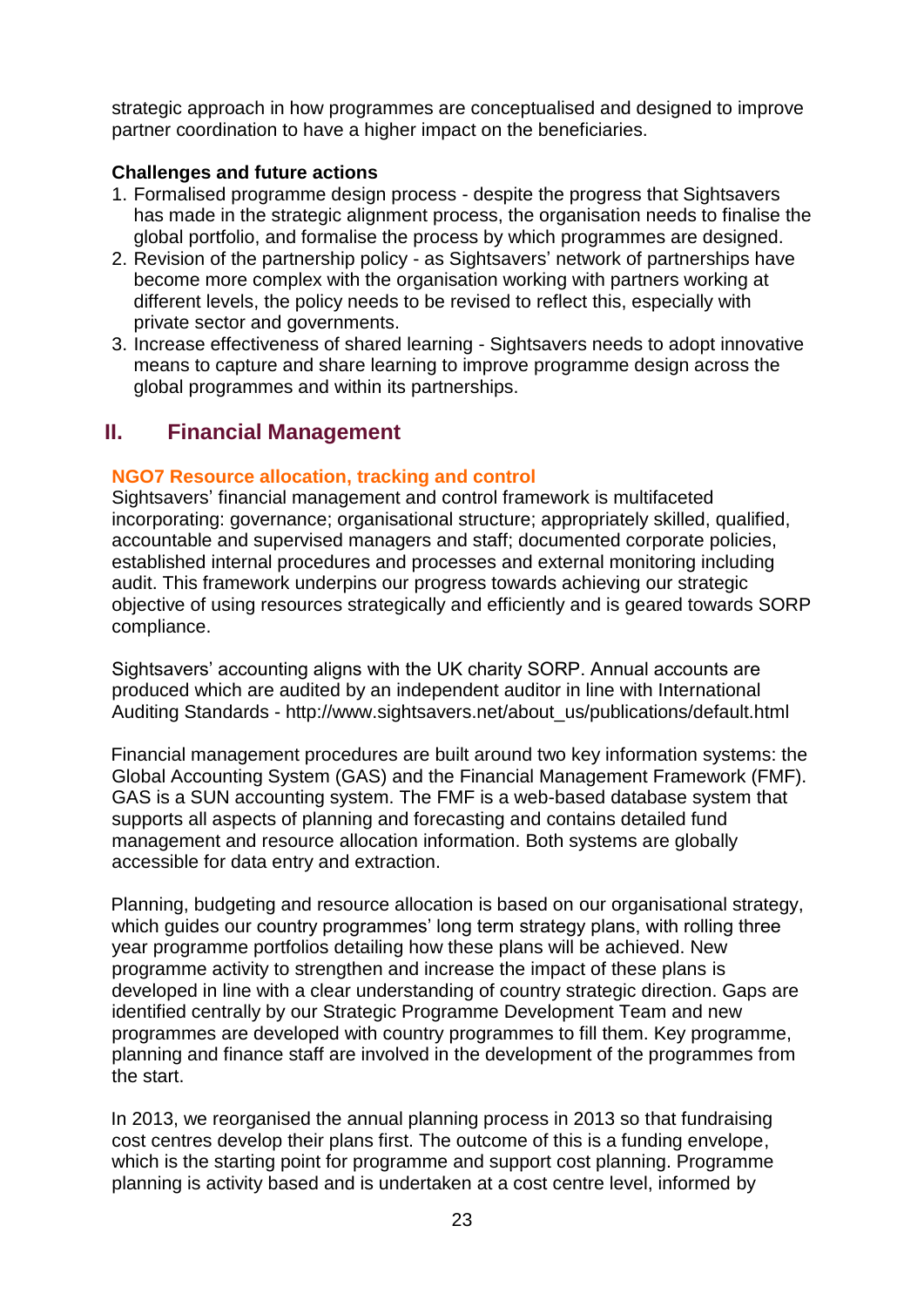discussions with partners. The budgets are challenged and approved through the line management process. Data on these plans is provided to the Strategic Management Team (SMT) and overall resource allocation decisions are taken with full understanding of long term projections of organisational reserve levels. SMT has the ultimate approval of the plans and budgets.

Resource allocation information is contained within the FMF system once finalised and, as funding is received for specific purposes, this detail is also added to the system. Expenditure recorded in GAS is uploaded onto the FMF allowing direct comparison between the resources allocated and the expenditure incurred. This process provides assurance that the funding is being used for the correct purpose. This information is summarised in monthly management accounts which allows management to track the use of resources.

We have implemented a strong financial control framework around the accounting for financial transactions in GAS and the FMF, which is documented in the Financial Framework. This document can be found here on our [website.](http://www.sightsavers.org/in_depth/quality_and_learning/organisational_monitoring/14042.html)

Integral to this framework are strong transactional controls over income and expenditure and monitoring controls, such as balance sheet reconciliations. One of the key controls over expenditure is the need to review it for compliance with terms and conditions set out by donors.

## **NGO8 Sources of funding by category**

Sightsavers has a strategic objective of growing and diversifying income. This is driven by a desire to increase organisational impact and to reduce the risks inherent in over-reliance on a narrow field of donors. We have historically had high levels of voluntary income from individuals, corporates and trusts, but have dedicated additional resources to growing institutional funding. This is driven by an evidencebased belief that there is a mutually reinforcing element to having policy, programme and funding relationships with key international development donors, rather than only one or two of these aspects.

Successful plans to meet these objectives, and increased resources dedicated to this area of work, have meant that we have seen significantly increased income from institutional donors over the last five years. We anticipate that this trend will continue in the short to medium term.

We have also seen increases over this period in the donation of Mectizan ® tablets from Merck and Co. Inc. to treat onchocerciasis and lymphatic filariasis (LF). Gift in kind income is recorded in the accounts at its value and offset by an identical value of expenditure. Given the nature of the donation, there is minimal dependency resulting from this income, even though it is significant.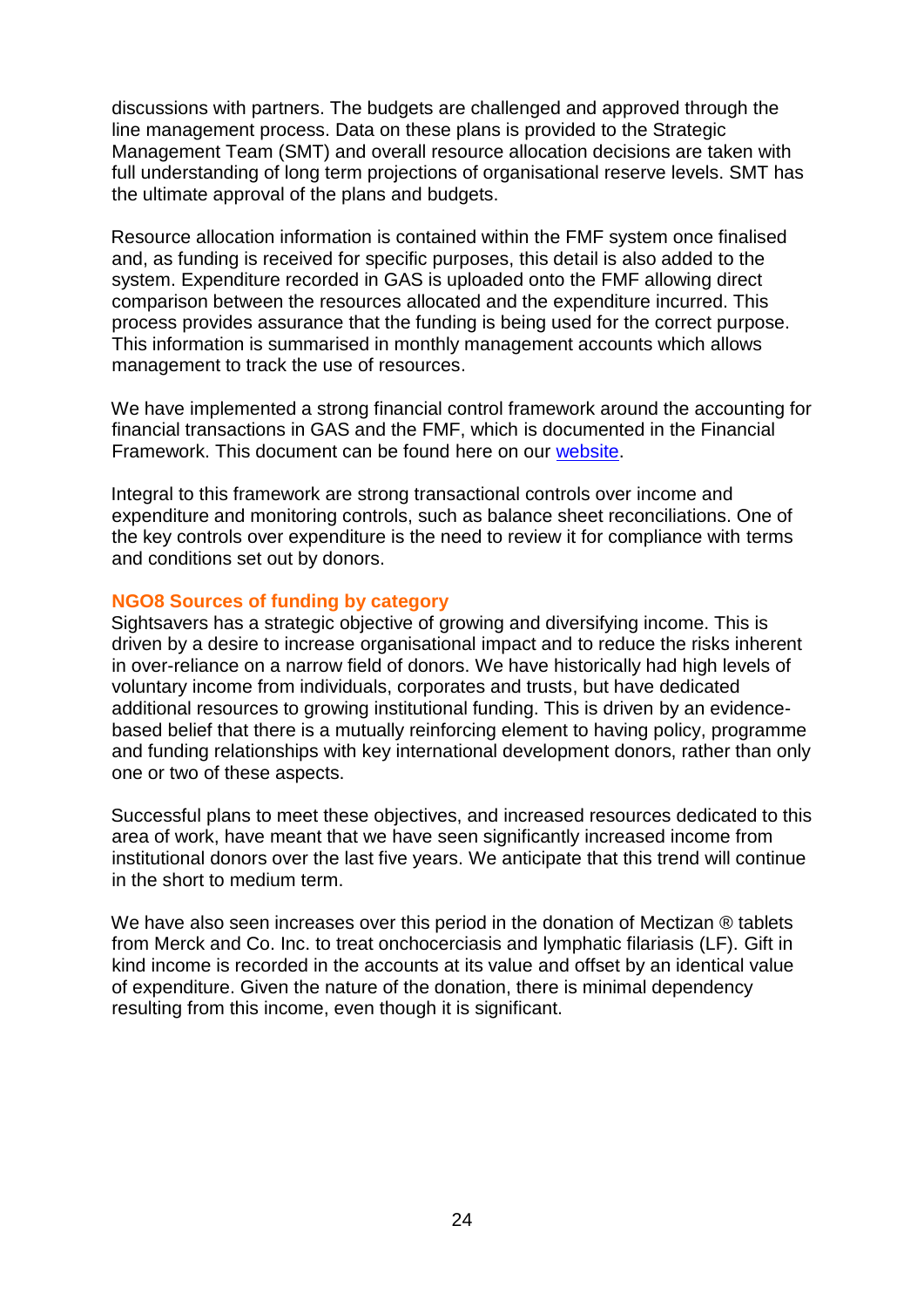From the 2013 Annual Report and Accounts, the categories of income are as follows (along with comparative figures for 2012):

| <b>Category</b>                               | 2013    | 2012    |
|-----------------------------------------------|---------|---------|
|                                               | £'000   | £'000   |
| Gifts-in-kind                                 | 152,587 | 119,836 |
| Individuals                                   | 17,557  | 17,127  |
| Legacies                                      | 9,709   | 7,399   |
| Incoming resources from charitable activities | 9,062   | 3,066   |
| Grants within voluntary income                | 6,926   | 6,921   |
| Companies                                     | 1,865   | 2,067   |
| <b>Trusts</b>                                 | 1,221   | 1,437   |
| Community service and other organisations     | 457     | 467     |
| Investment income                             | 189     | 166     |
| Other                                         | 115     | 143     |

The five largest donors and the value of their contribution are as follows (with comparisons for 2012). This excludes Merck and Co. Inc. as their donation is not direct income for Sightsavers:

| <b>Donor</b>                                | 2013<br>£'000 | 2012<br>£'000 |
|---------------------------------------------|---------------|---------------|
| UK Department for International Development | 8,389         | 4.522         |
| <b>European Commission</b>                  | 3,179         | 2,133         |
| Irish Aid                                   | 1,332         | 1,273         |
| Helen Keller International                  | 539           | 178           |
| <b>USAID</b>                                | 450           | 61            |

## **III. Environmental Management**

## **EN16 Total direct and indirect greenhouse gas emissions by weight at the organisational level**

Sightsavers' activities do not lead to direct emissions as defined. All emissions are indirect and incidental to our operations.

Sightsavers' largest office is the head office located at Grosvenor Hall, Haywards Heath, West Sussex in the United Kingdom. The figures in the table and its comparative below relate to the head office location only. All conversions to CO2 are reported based on information provided by our energy provider.

| <b>Electricity and Gas used at Grosvenor Hall</b><br>January - December (previous 3 years data) |         |                          |         |        |                          |         |
|-------------------------------------------------------------------------------------------------|---------|--------------------------|---------|--------|--------------------------|---------|
|                                                                                                 |         | <b>Consumption (kWh)</b> |         |        | CO <sub>2</sub> (tonnes) |         |
| <b>Type</b>                                                                                     | 2013    | 2012                     | 2011    | 2013   | 2012                     | 2011    |
| Gas                                                                                             | 24,833  | 112,372                  | 37,841  | 4.57   | 20.24                    | 6.124   |
| Electricity                                                                                     | 306,656 | 236,988                  | 347,915 | 148.30 | 131.92                   | 192.724 |
|                                                                                                 |         |                          |         |        |                          |         |
| <b>Total</b>                                                                                    | 331,489 | 349,360                  | 385,756 | 152.87 | 152.16                   | 198.848 |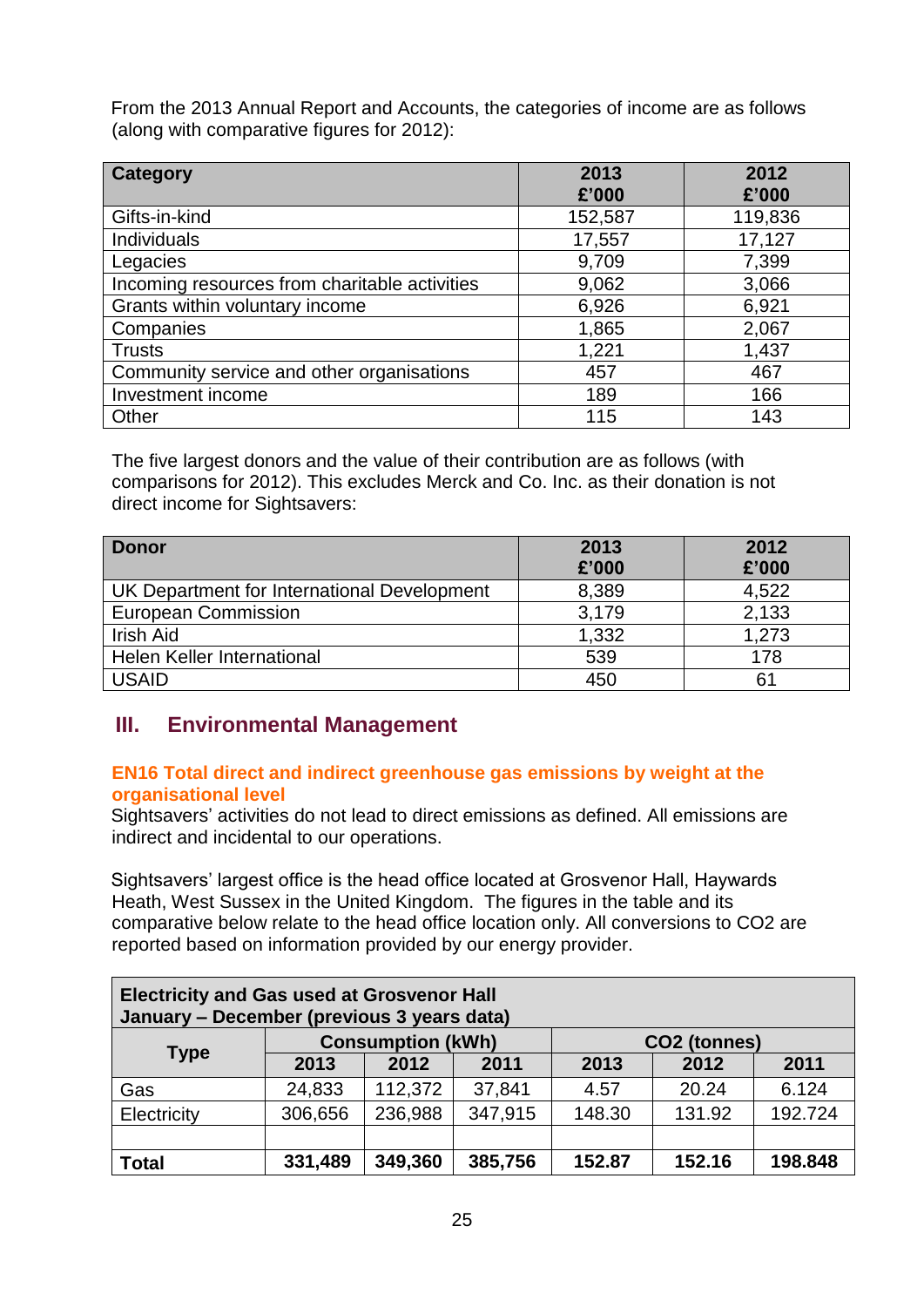In 2013, electricity consumption increased by 30% since 2012. This was largely due to an increase in Sightsavers' employee levels and the extension of office opening hours. In April 2014, we will be moving to managed offices and in order to keep capital costs down; we did not replace faulty boilers during 2013. This resulted in electric heaters being used in some areas of the building, and a significant reduction in gas consumption.

Sightsavers hopes to see electricity reductions in the next report, following both the office relocation and additional servers moving offsite (from February 2014). Currently, systems do not exist to collate data from overseas offices in respect of indirect greenhouse emissions for buying gas, electricity or steam and this is unlikely to change until local energy companies have the facility to calculate the carbon emissions resulting from energy generation. In 2013, we approached 13 of our overseas offices to obtain more information regarding their energy consumption. Responses stated that there are limited energy suppliers, many of which are government led. It was recorded that 8 of the 13 offices use energy efficient light bulbs and two reuse paper. In 2014, we will explore ways to work with offices to improve on this.

#### **Business Travel**

Nearly three quarters of Sightsavers' business related air travel (globally by value\*) is booked via a central process using a travel management company (TMC). The TMC provide carbon footprint reports and for Emirates flights, we use an online carbon calculator. The remainder of business related air travel is booked by local offices directly in country and, at this time, there are no processes in place to gather CO2 data in respect of these flights. The total of this local spend is reflected in the table below and can be considered as a proxy for CO2 emissions.

From Q2 2014, all international air travel will be booked via the central system using the TMC, enabling us to report on CO2 for all international travel. We are unable to report on rail/driving costs.

| Air travel spend                                          | Jan - Dec<br>$2013$ (£'s) | Jan - Dec<br>2013 (%) | Jan - Dec<br>$2012$ (£'s) | Jan - Dec<br>2012 (%) |
|-----------------------------------------------------------|---------------------------|-----------------------|---------------------------|-----------------------|
| <b>Travel Management Company</b>                          | 564,844                   | 73.2%                 | 479,824                   | 66.89%                |
| Skywards tax                                              | 44,198                    | 5.7%                  | 19,222                    | 2.68%                 |
| Short haul (Europe) via Easyjet etc                       | 12,028                    | 1.6%                  | 6,853                     | 0.96%                 |
|                                                           | 621,070                   |                       | 505,899                   |                       |
| Air travel booked through local offices<br>outside Europe | 150,399                   | 19.5%                 | 211,456                   | 29.47%                |
| <b>Total</b>                                              | 771,469                   |                       | 717,355                   |                       |

*\*Much of the business related air travel which is booked via the central process is funded by "Gifts in Kind" made to Sightsavers by Emirates Airlines via their Skywards "air miles" scheme, upon which Sightsavers only pays the airport tax element. During the year, Sightsavers utilised 25,825,265 Skywards miles (2012: 17,524,300) for the purpose of 279 related flights (2012: 346). In Sightsavers' annual report and accounts these have a value of £81,521 (2012: £142,000) based on the lowest economy fare available at the time of travel.*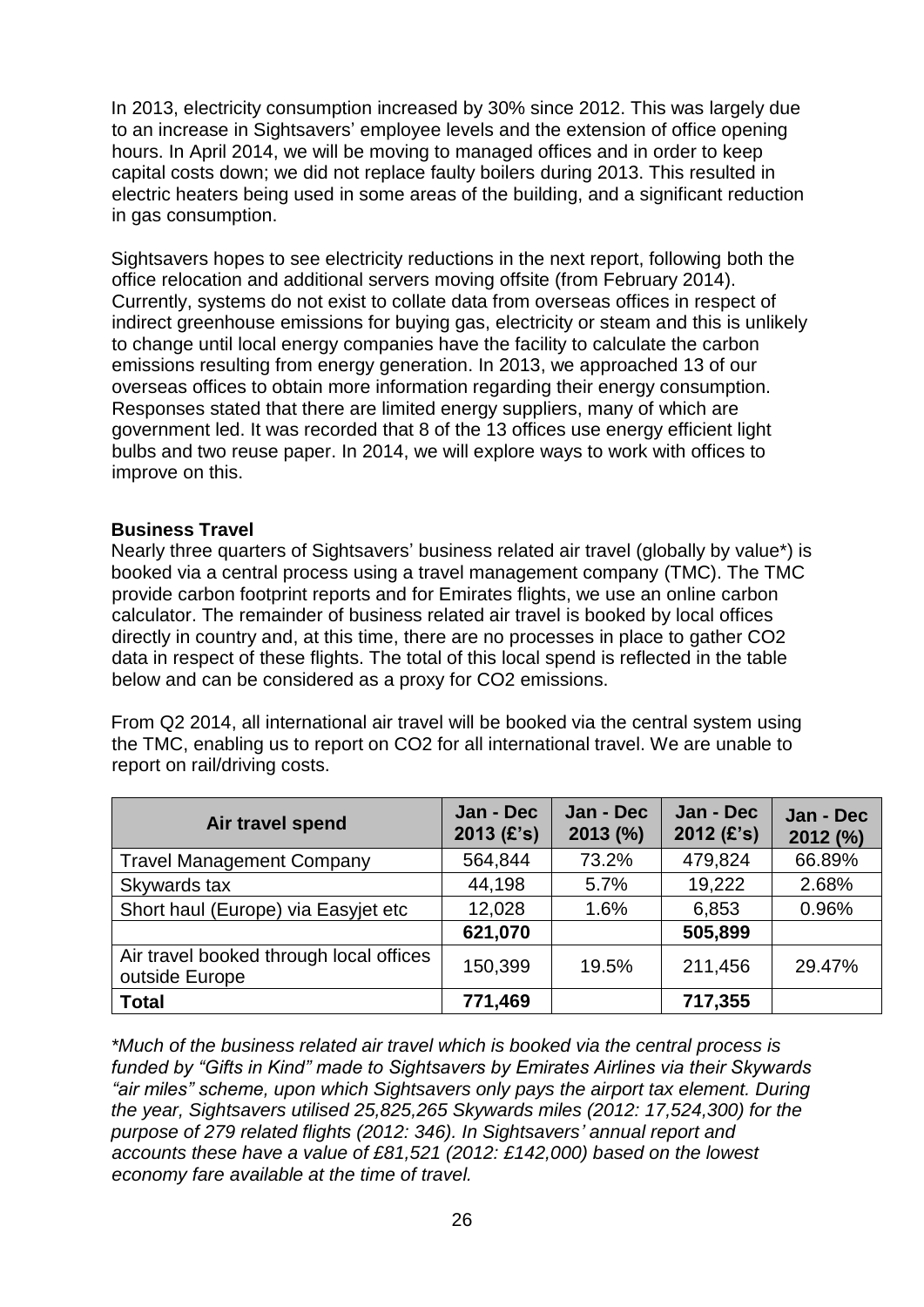| <b>CO2 (Tonnes) Air Travel Report</b>                 |                |                |  |  |  |
|-------------------------------------------------------|----------------|----------------|--|--|--|
|                                                       | CO2 (tonnes)   |                |  |  |  |
| <b>Journey Type</b>                                   | Jan - Dec 2013 | Jan - Dec 2012 |  |  |  |
| Short haul (Europe) - TMC                             | 16.48          | 26.52          |  |  |  |
| Short haul (other continents i.e. Africa to Africa) - | 42.03          | 57.25          |  |  |  |
| <b>TMC</b>                                            |                |                |  |  |  |
| Long haul - TMC                                       | 606.19         | 721.26         |  |  |  |
| <b>Total - TMC</b>                                    | 664.70         | 805.03         |  |  |  |
| Long haul - Skywards (donated) or BA (earned)         | 388.73         | 369.54         |  |  |  |
| via "air miles"                                       |                |                |  |  |  |
| Short haul (Europe) i.e. Easyjet, Aer Lingus          | 3.99           | 4.01           |  |  |  |
| <b>TOTAL</b>                                          | 1057.42        | 1,178.58       |  |  |  |

A proportion of surface business travel is undertaken in countries where we have country offices using Sightsavers owned and operated vehicles, some of which are ageing and equipped with engines which are not as efficient as more modern units. No current system exists for recording the CO2 output of this fleet but, in comparison with air travel, it is not believed that the numbers involved would change significantly.

**EN18 Initiatives to reduce greenhouse gas emissions and reductions achieved**

Sightsavers currently does not have an Environmental Management System. Organisational initiatives to reduce energy are set out below:

- **Head office premises** We have sold the existing UK headquarters building, a converted Edwardian convent school, and will be moving to more energy efficient office premises in April 2014. The new premises are located in closer proximity to public transport links, which provides staff with the opportunity to choose alternative transport.
- **IT Infrastructure -** Only 5% of our servers will be onsite at our new premises, which has meant only one server room being required. All ICT equipment is recycled. In 2014, we will be implementing a power saving solution that will shut down all unused PCs at a specific time at the end of each day, rather than some staff leaving them running overnight. The company TaskForceCO2, state that this solution will save an average of £30 per year for every PC on our network.

**Overseas vehicles -** In late 2011, we began a programme to replace all office vehicles in countries where we have country offices with modern, fuel efficient, low-emission, lower CO2 Ford vehicles. For the range of Ford vehicles being purchased, the CO2/km combined figures are 199-269g/km depending on the model. This programme will continue until 2015 when all old vehicles will have been replaced with Ford vehicles.

 **Virtual Meetings** *-* As previously reported in 2011 and 2012, we invested in video-conferencing equipment and desktop video-conferencing facilities which were made available to all staff in all offices globally. Significant effort has been put into educating staff in 2012 in the advantages and use of tele, weband video-conferencing. Given the nature of these changes (i.e. impacting on the total energy usage of Sightsavers), it is not possible to identify the specific amount of CO2 saved from each as it is hidden within the total bill.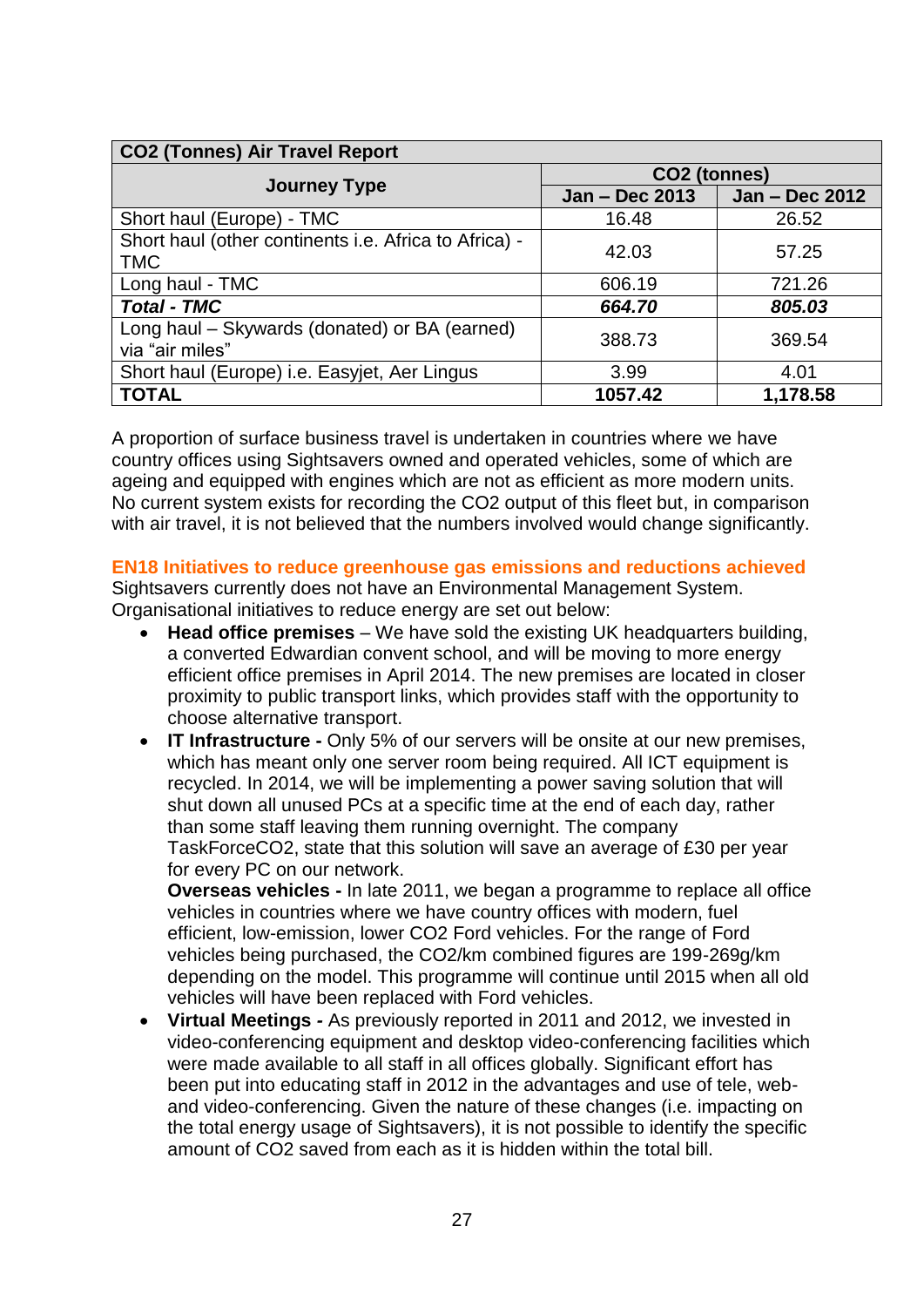**Air Travel –** we have explored carbon offsetting options for air travel booked through the designated team in Grosvenor Hall. This works out at approximately GBP10.00 per booking, but at this time the decision has been made not to offset.

The biggest challenges in reducing greenhouse gas emissions are in the visibility of travel costs, however this will be improved in 2014 by introduction of a new policy requires our overseas offices to book their air travel (with the exception of domestic) through the central travel process (described in EN16). This will provide us with a better understanding and control of costs.

## **EN26 Initiatives to mitigate environmental impacts of activities and services**

The main environmental impacts of our activities relate to air travel and energy consumption at the UK head office premises (described in EN16 and EN18). In 2013, we made a number of operational changes to reduce the impact of our activities on the environment. These include:

- **Invoice processing** We improved the electronic capabilities of its eprocurement solution by scanning all invoices and recycling the paper copies. This is a significant reduction in paper storage as approximately 500 invoices are received per year, many of which are more than two pages.
- **Combined printing** We now use one broker for business printing needs. Prior to this, teams were responsible for sourcing their own stock, resulting in multiple suppliers being used. Working with one broker means that stock is now monitored appropriately, saving the organisation money and waste. The broker will recycle out of date publication.
- **Courier services** –We use one courier company to ship all consumables and pharmaceuticals to our partners. This means that consignments can be consolidated to reduce costs and environmental impact.
- **Recycling at Head Office** There are improved recycling facilities within the new head office premises located at printing and kitchen points. General waste bins will be reduced to encourage staff to recycle where possible.
- **Recycling as part of the office relocation** The removal company that we are using will be disposing of any office furniture not being reused. MRT Office Services have a sustainability policy in place which ensures they will recycle as much as possible. The sustainability policy is available on the MRT [website.](http://www.mrtservices.co.uk/green-credentials.html)
- **Sightsavers' vehicles** We run a fleet of vehicles which are serviced at the correct and regular intervals (thus reducing harmful emissions). The 7.5 tonne vehicles use the Euro 4 engine which is LEZ compliant. Sightsavers holds full content and goods in transit insurance.

Where possible, Sightsavers uses email, telephone and virtual meeting facilities, such as video conferencing, to plan activities prior to undertaking air travel.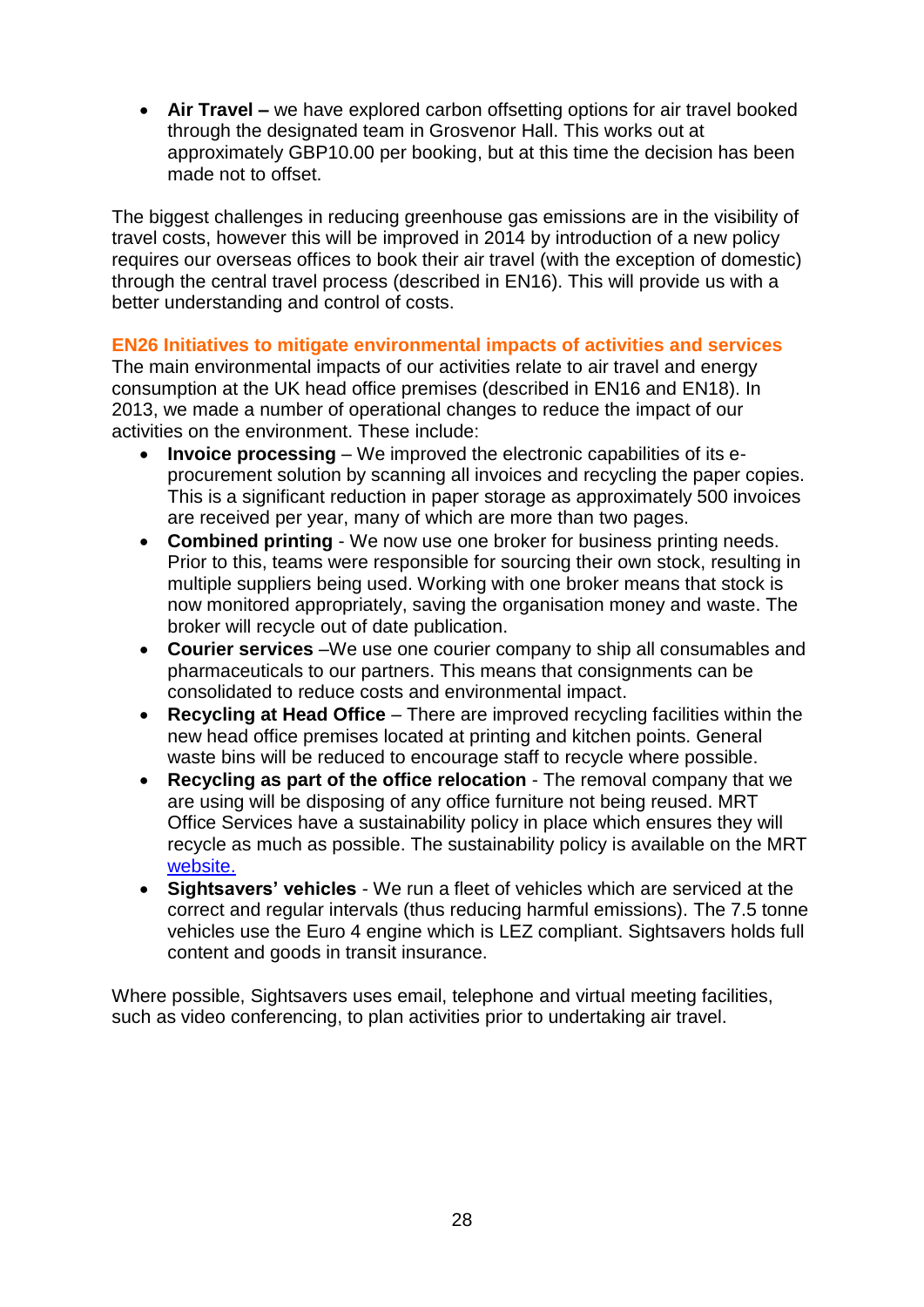## **IV. Human Resource Management**

|            | <b>Sightsavers</b> | <b>Europe</b> | <b>UAE</b> | <b>WARO</b> | <b>ECSA</b>    | <b>India</b> | <b>SE Asia</b> |
|------------|--------------------|---------------|------------|-------------|----------------|--------------|----------------|
| Total      |                    |               |            |             |                |              |                |
| Full time  |                    | 132           | 3          | 109         | 53             | 44           | 42             |
| Part time  |                    | 6             | 0          |             | $\overline{0}$ | 0            | 0              |
| Total      | 389                | 138           | 3          | 109         | 53             | 44           | 42             |
|            |                    |               |            |             |                |              |                |
| Permanent  |                    | 108           | 3          | 44          | 4              | 0            | 3              |
| Fixed term |                    | 30            | 0          | 65          | 49             | 44           | 39             |
|            | 389                | 138           | 3          | 109         | 53             | 44           | 42             |

## **LA1 Total workforce, including volunteers, by type, contract, and region**

In addition to this employed workforce, Sightsavers has 96 volunteers in total that are all classified as 'occasionally mobilised'. Their main functions are:

a) Talks to community groups including schools, churches and service organisations.

b) Classroom activities with school children.

c) Events/conference cover.

Of these volunteers, 10 have been trained as regional coordinators. These volunteers provide support to the other volunteers within their region, but this does not constitute a part time role.

We also work with university students who carry out street collections on our behalf. The precise number of students undertaking these collections varies from year to year. This is very sporadic and these volunteers do not receive any specific training for the role.

## **EC7 Procedures for local hiring and proportion of senior management hired from the local community at locations of significant operation**

Sightsavers' Global Diversity and Equality Policy makes the commitment to employ a workforce that reflects the diversity of local contexts and culture. This commitment is followed through in practice where we recruit people currently resident in a country where it can not only to reflect diversity, but also in terms of cost effectiveness and commitment, to build capacity in local communities. Locally hired employees are offered contracts in line with national terms and conditions.

The proportion of senior management hired from the local community at locations of significant operation is reported below. Senior Managers include the Strategic Management Team, Regional, Country, and Area Directors, and functional Heads

As part of our recruitment policy we work collaboratively together with a variety of NGOs and consultants to fill and advertise broadly, including using social media to ensure we attract the best candidates.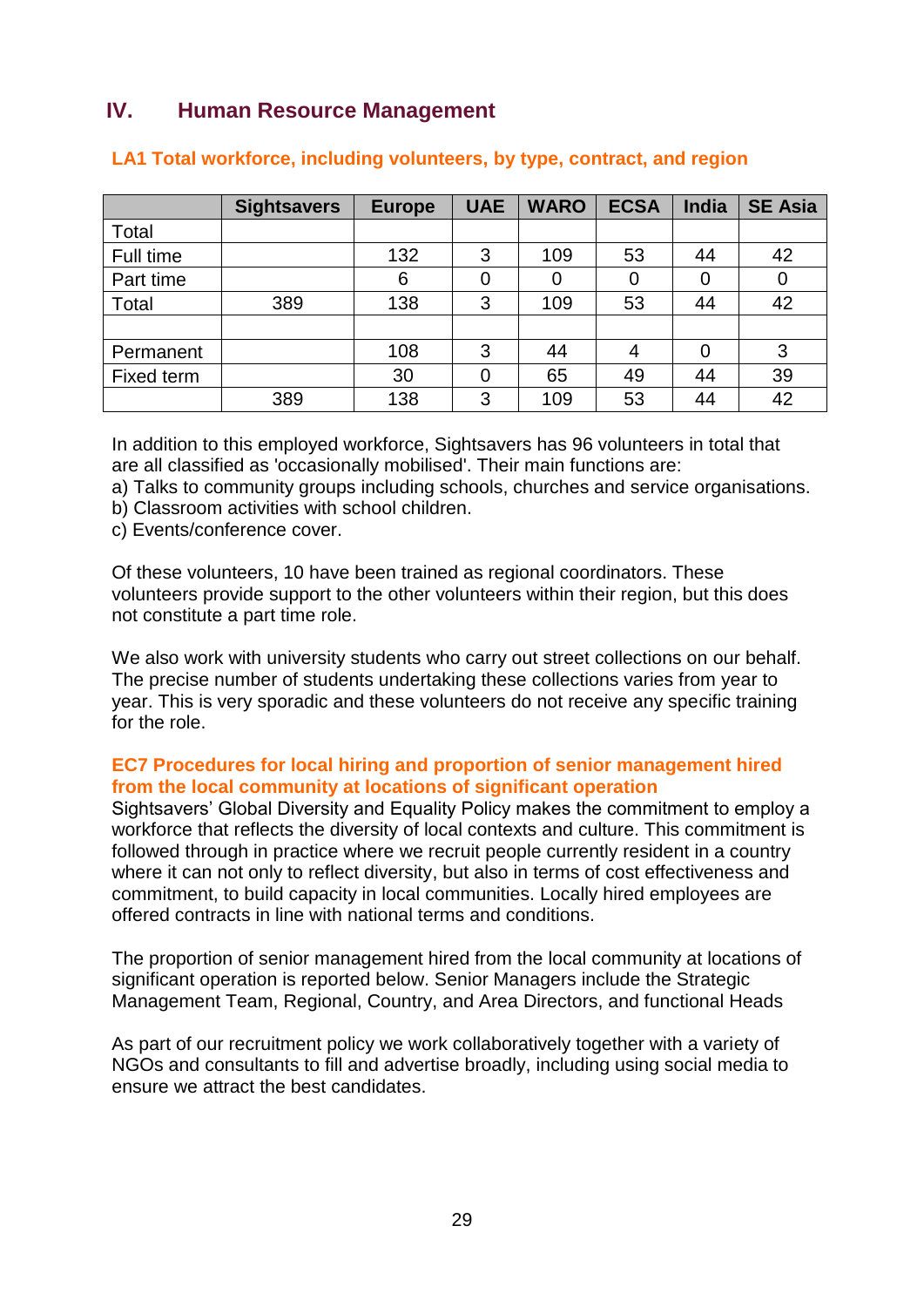| <b>Region</b>      | <b>Senior Managers</b> | <b>Hired locally</b> | <b>Proportion</b> |      |  |
|--------------------|------------------------|----------------------|-------------------|------|--|
|                    | 2013                   | 2013                 | 2013              | 2012 |  |
| East, Central and  | 8                      |                      | 100%              | 89%  |  |
| Southern Africa    |                        |                      |                   |      |  |
| India              |                        |                      | 100%              | 100% |  |
| <b>West Africa</b> | 11                     | 10                   | 90%               | 92%  |  |
| South Asia         |                        |                      | 100%              | 100% |  |
| Europe             | 18                     | 18                   | 100%              | 100% |  |

#### **LA10 Workforce training to support organisational development**

Sightsavers is committed to investment in training and development across all areas of our operations. Our approach aims to recognise the different development stages of staff through identification of needs at an individual level. Individual needs are identified through the annual Performance and Development Review that each staff member goes through with their line manager.

|                                              | <b>Europe</b> | West<br><b>Africa</b> | <b>East, Central</b><br>and<br><b>Southern</b><br><b>Africa</b> | <b>India</b> | <b>South</b><br><b>Asia</b> |
|----------------------------------------------|---------------|-----------------------|-----------------------------------------------------------------|--------------|-----------------------------|
| Average hours training per<br>employee       | 6.4           | 3.77                  | 3.7                                                             | 7.11         | 18.22                       |
| *Category breakdown                          |               |                       |                                                                 |              |                             |
| <b>Executive Directorate</b>                 | 6.7           |                       |                                                                 |              |                             |
| <b>Funding &amp; Marketing</b>               | 6.6           |                       |                                                                 |              |                             |
| <b>Policy &amp; Strategic Support</b>        | 5.7           |                       |                                                                 |              |                             |
| Finance, Planning &<br><b>Operations</b>     | 5.2           |                       |                                                                 |              |                             |
| <b>International Programme</b><br>Operations | 2.6           |                       |                                                                 |              |                             |
| International Fundraising                    | 4.2           |                       |                                                                 |              |                             |
| <b>Neglected Tropical Diseases</b>           | 0.0           |                       |                                                                 |              |                             |

Overall there has been a reduction in the number of training hours in 2013, from the data reported in 2012. The Development of Country Level Teams (DCLT) programme concluded in quarter one of 2013 and has been followed up with the introduction of the competency assessment framework, which allows Country and Regional Directors to focus on identifying and addressing specific role competency gaps. The blended learning approach, using e-learning, self-study, coaching and mentoring has produced significant improvement in the country level team performance with 83% of staff performing at the required level in their role.

During 2013, there has been an increase in investment in development hours, although this is not been reflected in the average training hours reported in 2013. The introduction of the new HR System in quarter four of 2013 and changes in the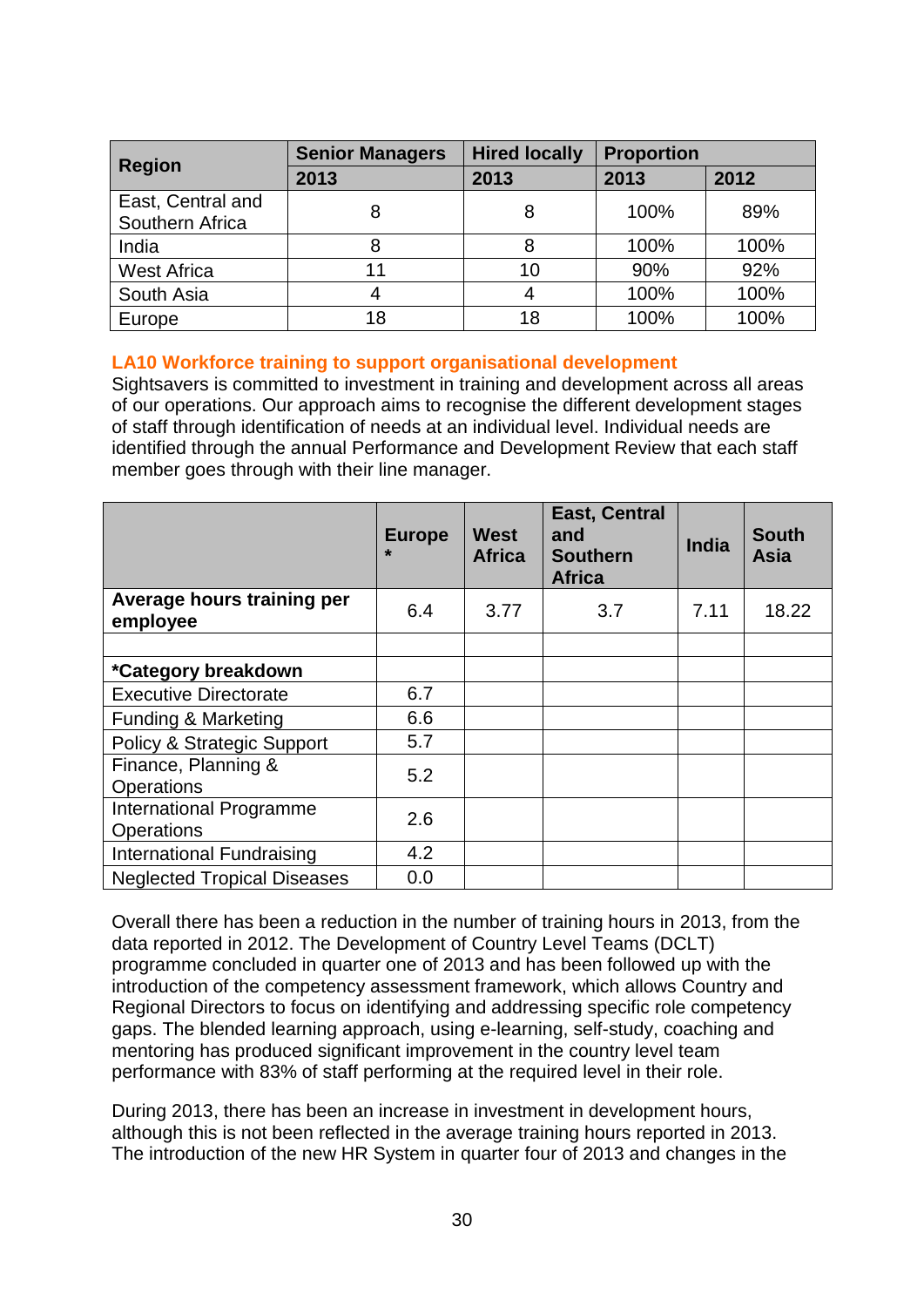processes for capturing training hours data will provide improved and more effective data reporting for 2014.

As described in the 2012 report, we introduced the 'Changing Gear' Management Development programme in early 2013, which was aimed at employees with leadership responsibilities included within their roles. The three year development programme is delivered on a modular basis and utilises a Manager Competency Tool to enable us to tailor the programme to the needs of the participants. The first group of managers to undertake this training completed the modules in December 2013. By the end of the programme each of the mangers had completed on average 84 hours of leadership development. The result of a competency based assessment taken prior to and at the end of the programme confirmed that the participants trained have demonstrated a significant uplift in specifically identified leadership competencies.

Our current E-learning platform is currently under used however during 2014 and 2015 an organisational training plan will be developed, through analysis of the P&DRs and to meet strategic objects. We will be working to establish core mandatory organisation wide training using bespoke Sightsavers e-learning modules. E-learning will form part of the organisational induction process.

The training data reported in the table above reflects the internal reporting systems through the HR database and the figures supplied to the Strategic Management Team on a twice-yearly basis. The employment categories used by this database are directorate and geographic and so the data above is broken down in this way. A "grading" type approach (e.g. showing senior management, middle management, administration etc.) is not adopted as we do not have set salary scales, meaning that the data is not captured in this way. This is consistent with the data presented in each LA indicator.

Of the 96 UK based volunteers identified in LA1, 40 received updated training focused on delivering service organisation talks during September and October 2013. The remaining volunteers were also invited but chose not to attend and therefore did not receive any training. One new volunteer was recruited and trained in 2013. The 10 regional coordinators had one meeting over two half days in 2013 to allow them to fulfil their additional responsibilities.

#### **LA12 performance reviews and career development plans**

The data below is a report on the percentage of employees receiving a Sightsavers' Performance and Development Review (PDR), which includes both performance assessment and personal development plans. The PDR process, revised following feedback from the 2011 employee survey, is now in its second year. The 2013 employment engagement survey reported an increase in positive feedback from on employee satisfaction with the PDR process. Our global HR team uses the PDR to support employees to put in place development plans for the year ahead. The outcome of the development plans will inform the global training plan for 2014.

The introduction of the competency framework assessments in 2013 has also assisted managers and staff in our country and regional offices to view regular and focused review of performance as a core activity. Competency framework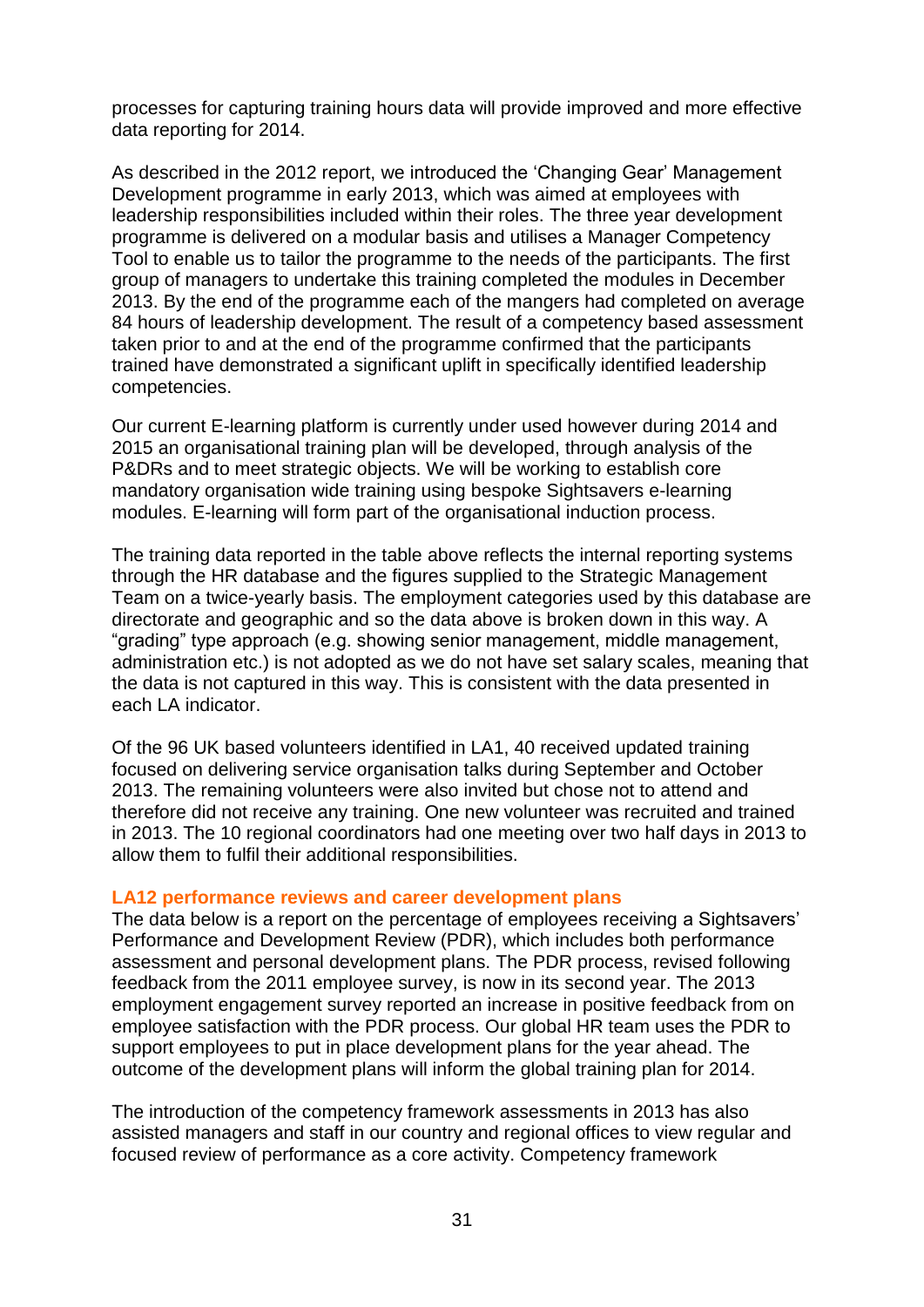assessments take place Q2 and inform performance and development reviews at the end of the year.

The Management Development Programme focused on improving the competency of leaders in specific management competencies. Having assessed the managers who have now completed the programme, using a management competency based assessment tool, the evidence confirms that there has been a significant uplift in their overall management competencies.

Our HR department are focusing on the development of a new organisation wide induction programme in 2014, which will be implemented during quarter one 2015. Included within the induction process, performance management training will now feature as a standard element of each new manager's induction.

|             | Sightsavers Europe Africa |     | West | <b>East, Central and</b><br>Southern Africa | India | <b>South</b><br>Asia |
|-------------|---------------------------|-----|------|---------------------------------------------|-------|----------------------|
| % Completed | 93.4%                     | 67% | 100% | 100%                                        | 100%  | 100%                 |

## The table below shows the percentage of people receiving a PDR in 2013.

## **LA13 diversity in your organisation displayed in the composition of governance bodies and employees**

The composition of governance bodies and the breakdown of employees per category is presented in the table below. The same employee categories have been used for this indicator as for LA10 above, reflecting the classifications in our HR database.

The split between the different governance bodies of Sightsavers is outlined under indicator 4.1 of this report.

|                   | <b>Strategic Management Team</b> |                | <b>Trustees</b> |                |  |
|-------------------|----------------------------------|----------------|-----------------|----------------|--|
|                   | 2012                             | 2013           | 2012            | 2013           |  |
| <b>Total</b>      | 8                                | 6              | 16              | 16             |  |
| Gender:           |                                  |                |                 |                |  |
| Male              | 5                                | $\overline{4}$ | 13              | 12             |  |
| Female            | 3                                | $\overline{2}$ | 3               | 4              |  |
|                   |                                  |                |                 |                |  |
| <b>Ethnicity:</b> |                                  |                |                 |                |  |
| White             | 7                                | 6              | 11              | 12             |  |
| <b>Black</b>      |                                  | 0              | $\overline{2}$  | $\overline{2}$ |  |
| Asian             | $\overline{0}$                   | $\overline{0}$ | 3               | $\overline{2}$ |  |
|                   |                                  |                |                 |                |  |
| Age:              |                                  |                |                 |                |  |
| Under 30          | $\overline{0}$                   | $\overline{0}$ | $\overline{0}$  | $\overline{0}$ |  |
| 30 - 50 years     | 6                                | 5              | 4               | 4              |  |
| Over 50           | $\overline{2}$                   | 1              | 12              | 12             |  |
|                   |                                  |                |                 |                |  |
| <b>Disability</b> | $\mathbf 0$                      | 0              | $\overline{2}$  | $\overline{2}$ |  |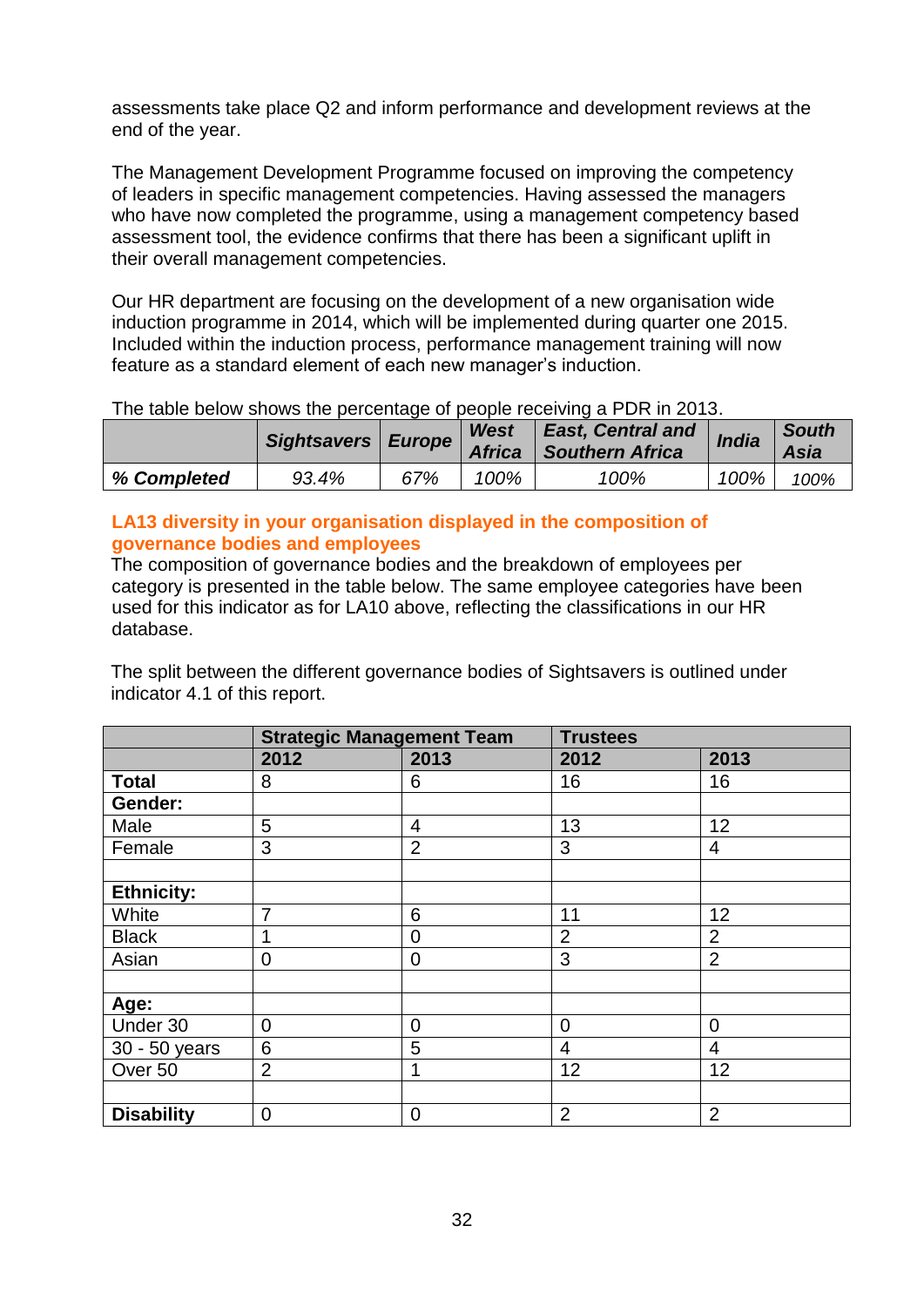|                      | <b>Sightsavers</b> |      | <b>Europe</b>  | <b>West</b>              | ECSA*          | India          | <b>South</b>   |
|----------------------|--------------------|------|----------------|--------------------------|----------------|----------------|----------------|
|                      | 2012               | 2013 |                | <b>Africa</b>            |                |                | <b>Asia</b>    |
| <b>Total</b>         | 402                | 398  |                |                          |                |                |                |
| Gender:              |                    |      |                |                          |                |                |                |
| Male                 |                    | 209  | 47             | 68                       | 33             | 32             | 29             |
| Female               |                    | 187  | 97             | 33                       | 24             | 32             | 14             |
|                      |                    |      |                |                          |                |                |                |
| <b>Ethnicity:</b>    |                    |      |                |                          |                |                |                |
| White                |                    |      |                |                          |                |                |                |
| <b>White British</b> |                    |      | 120            | $\mathbf{1}$             | $\mathbf{1}$   |                |                |
| <b>White Other</b>   |                    |      | 8              |                          |                |                |                |
| <b>White Irish</b>   |                    |      | $\mathbf{1}$   |                          |                |                |                |
| <b>White Black</b>   |                    |      | $\overline{1}$ |                          |                |                |                |
| Caribbean            |                    |      |                |                          |                |                |                |
| <b>Black</b>         |                    |      |                |                          |                |                |                |
| <b>Black African</b> |                    |      | $\overline{2}$ | 99                       | 56             |                |                |
| <b>Black</b>         |                    |      | $\overline{1}$ |                          |                |                |                |
| Caribbean            |                    |      |                |                          |                |                |                |
| <b>Asian</b>         |                    |      |                |                          |                |                |                |
| Asian                |                    |      | $\overline{2}$ |                          |                |                |                |
| <b>Asian Other</b>   |                    |      | $\overline{2}$ |                          |                |                |                |
| India                |                    |      |                |                          |                |                |                |
| Pakistan             |                    |      |                |                          |                |                |                |
| Bangladesh           |                    |      |                |                          |                |                |                |
| Sri Lanka            |                    |      |                |                          |                |                |                |
| Age:                 |                    |      |                |                          |                |                |                |
| Under 30             |                    |      | 28             | $\overline{4}$           | $\overline{0}$ | 6              | $\overline{4}$ |
| 30 - 50 years        |                    |      | 106            | $\overline{77}$          | 49             | 38             | 35             |
| Over <sub>50</sub>   |                    |      | 12             | 17                       | 6              | 5              | $\overline{4}$ |
|                      |                    |      |                |                          |                |                |                |
| <b>Disability</b>    |                    |      | 5              | $\overline{\mathcal{A}}$ |                | $\overline{2}$ | $\overline{2}$ |

\* *East, Central and Southern Africa*

We are in the process of introducing a new HR database, which will allow improved collection of data on ethnic origins of employees. A review of the data being transferred from the current system to the new database is in progress and this review will enable us to better understand how to collect ethnicity data from across the region and country offices.

The Disability in the Workplace Policy was rolled out in quarter one of 2013, however there has been a fall in the number of Sightsavers employees classified as having a disability.

## **NGO9 Mechanisms for workforce to raise grievances to management and their resolution**

Sightsavers does not have staff committees however the following mechanisms are in place for staff raise grievances to managers:

 **Grievance Procedure** - This mechanism is documented in the employee handbook and is the process that employees can follow to raise complaints on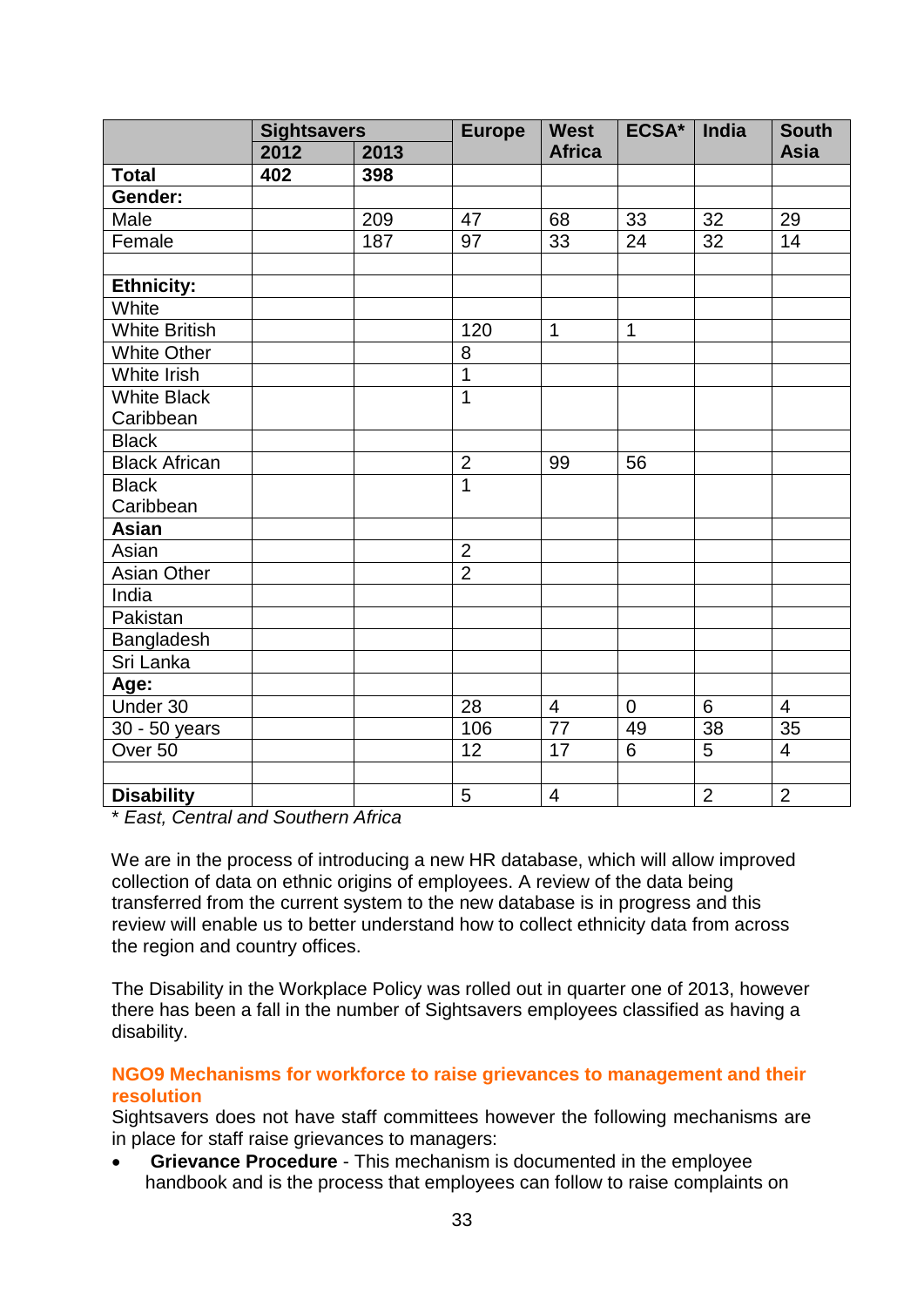issues directly affecting them. The full procedure is detailed in the handbook. Every grievance raised through this process is accorded attention, investigated and brought to a reasonable conclusion.

- **Performance Reviews** Performance reviews are conducted for every employee on an annual basis, whilst recognising the importance for regular reviews to be carried out throughout the year. Employees are provided feedback on their performance and are given opportunity to feedback on any areas of concern. The documentation goes beyond the direct line manager to the manager's manager. This ensures feedback reaches the appropriate quarters and any remedial action is taken.
- **Regional Meetings** Regional level meetings are held annually. Key organisational issues are communicated at these meetings and staff have the opportunity to discuss concerns and to provide feedback.
- **Whistle blowing Policy** Employees are able to make use of this anonymous process where they have complaints of any improper or illegal conduct within any part of the organisation.
- **Employee Surveys** This is an organisation-wide process conducted every 2 years, with the most recent survey carried out in May 2013, resulting in 94% participation from employees. Results from this exercise are a major source of feedback to the organisation on areas of employee concern, improvements made from previous issues raised as well as areas employees are most content with. The results of the employee survey provide information on the state of the organisation to the board of Trustees which is the highest governing body. Results from the survey are used to continuously improve employee engagement through finding practical solutions to improving areas of concern.
- **Human Resources directorate** Each of our geographic regions is supported by a Human Resource Partner. Employees make use of this channel to provide feedback on areas of issue or concern.

## **V. Responsible Management of Impacts on Society**

## **SO1 Impact of activities on the wider community**

As discussed under NGO6, in September 2013 Sightsavers began a process of strategic alignment to bring its global portfolio of programmes in alignment with the organisational and thematic strategies. As a result of the strategic realignment process, a number of projects were identified for exit.

To ensure consistency of approach in implementing and managing the exits, we created guidance, including clear timelines and a set of tools and resources. Whilst exit work is overseen from the centre, country offices are ultimately responsible for leading the exit process, including communication with partner organisations, identification and mitigation of potential risks, documentation of close-out considerations such as asset management, financial arrangements, and final reporting. Partners and, where applicable, beneficiaries have been informed as early in the process as possible, and involved in exit work where appropriate.

**Effectiveness of process -** The 2013, exit process was the first major activity involving a large number of projects, thus allowing us to have a body of data to analyse. The paucity of information and guidance within the sector surrounding approach to exit has been acknowledged; as such, Sightsavers is keen to learn from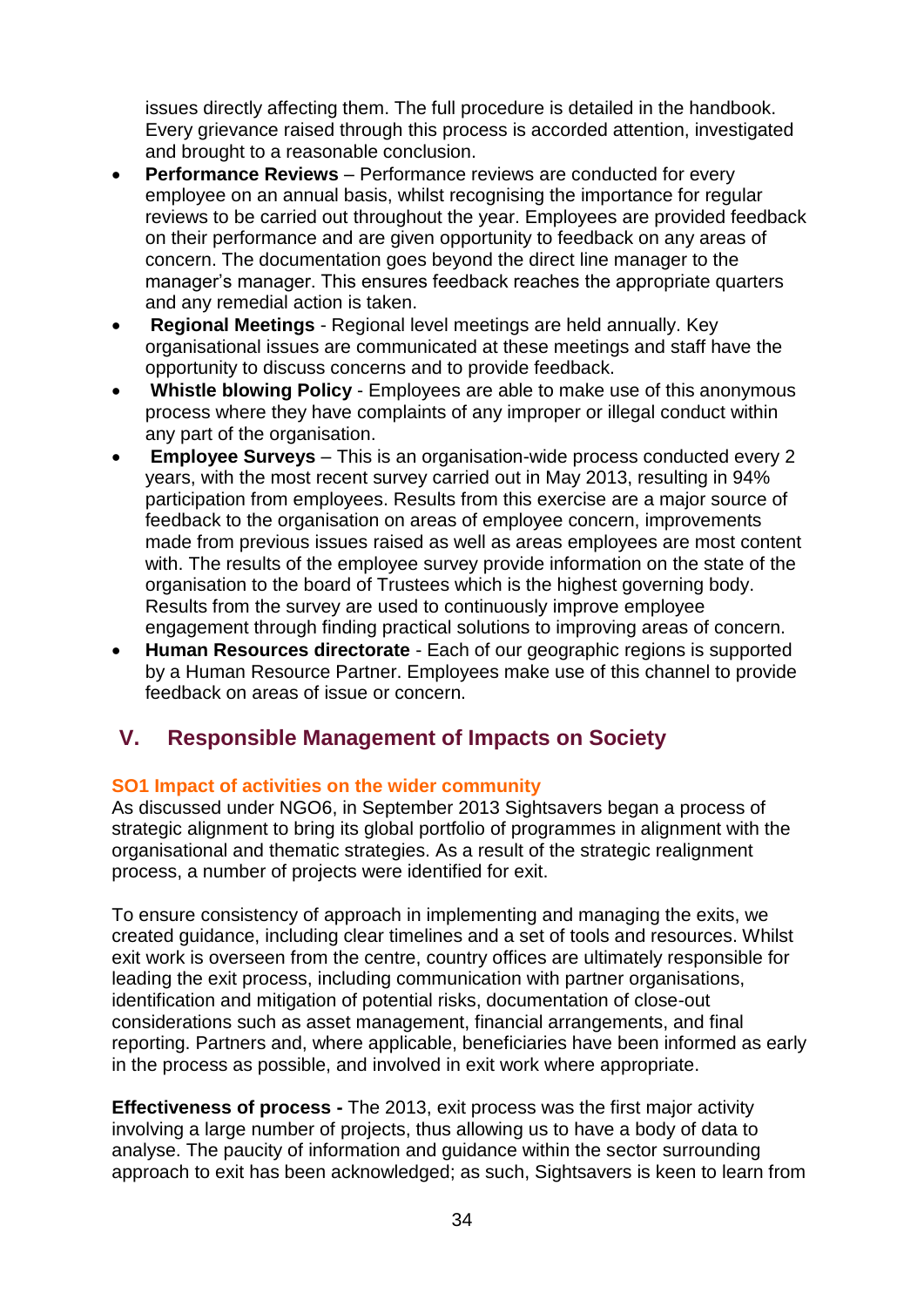the processes. So far there are clear areas for improvement already evident, such as longer timeframes for close-out and greater partner consultation. Exit resulting from the process of portfolio rationalisation has also highlighted the need to ensure that close-out is built into the project from the outset. With this in mind, we are working to incorporate generic procedures and considerations into its 'Programme Implementation Manual' so as to better guide countries at the project design stage. It is expected that the incorporation of these recommendations into formal processes of project development will ultimately improve sustainability outcomes, given the greater focus on identifying a project end-point and adequate preparation for this.

All feedback and learning will be incorporated into future exit work so as to improve and strengthen the process and its outcomes. Our recently introduced complaints policy described in NGO2 will go a long way in helping us capture the feedback we get from communities as well as deal with as provided for in that policy.

## **SO3 Process for ensuring effective anti-corruption policies and procedures**

Sightsavers has specific organisational policies regarding fraud, money laundering and other types of corruption. A deterrent effect is also in place as a result of our employment policies and partner contracts. The main plank of day to day prevention and detection is the strong control framework to prevent and detect fraud that is set out in the Financial Framework. This document is well known and implemented around the organisation, with compliance supported by internal and external audit visits to Sightsavers' locations of operation. There is an on-going programme of development of this Framework with formal updates undertaken every two years. Each formal update is followed by a round of training sessions with each office on the key changes that have been made.

We do not have a stand-alone training programme for employees on our policies and procedures that relate solely to anti-corruption. Instead, the practice followed is to introduce all employees joining Sightsavers to the policies as part of their induction process. Changes in policies and procedures are communicated to staff as they occur and an annual reminder about the fraud reporting, money laundering and whistle blowing policies is issued. This includes reference to the need to report any instances of bribery identified.

Sightsavers last undertook a risk assessment in this area in 2011 on the introduction of the UK Bribery Act. These happen periodically to inform the development of policies in this area. The key risks identified in 2011 related to the geographical spread of our work and the high levels of corruption in some countries of operation.

This approach has been in place for a number of years and we believe that it has been effective at raising awareness of these policies during that time. This can be evidenced by the fact that fraud reports have been received in line with the provisions of the fraud reporting policy (see SO4). However, we are always looking to develop our approach and have started to make improvements as part of the review of the global induction process. These improvements will go further in explaining how the policies are to be implemented in practice. This is the first outcome of the review of anti-corruption activity that Sightsavers has been undertaking. It is expected that others will follow in 2014.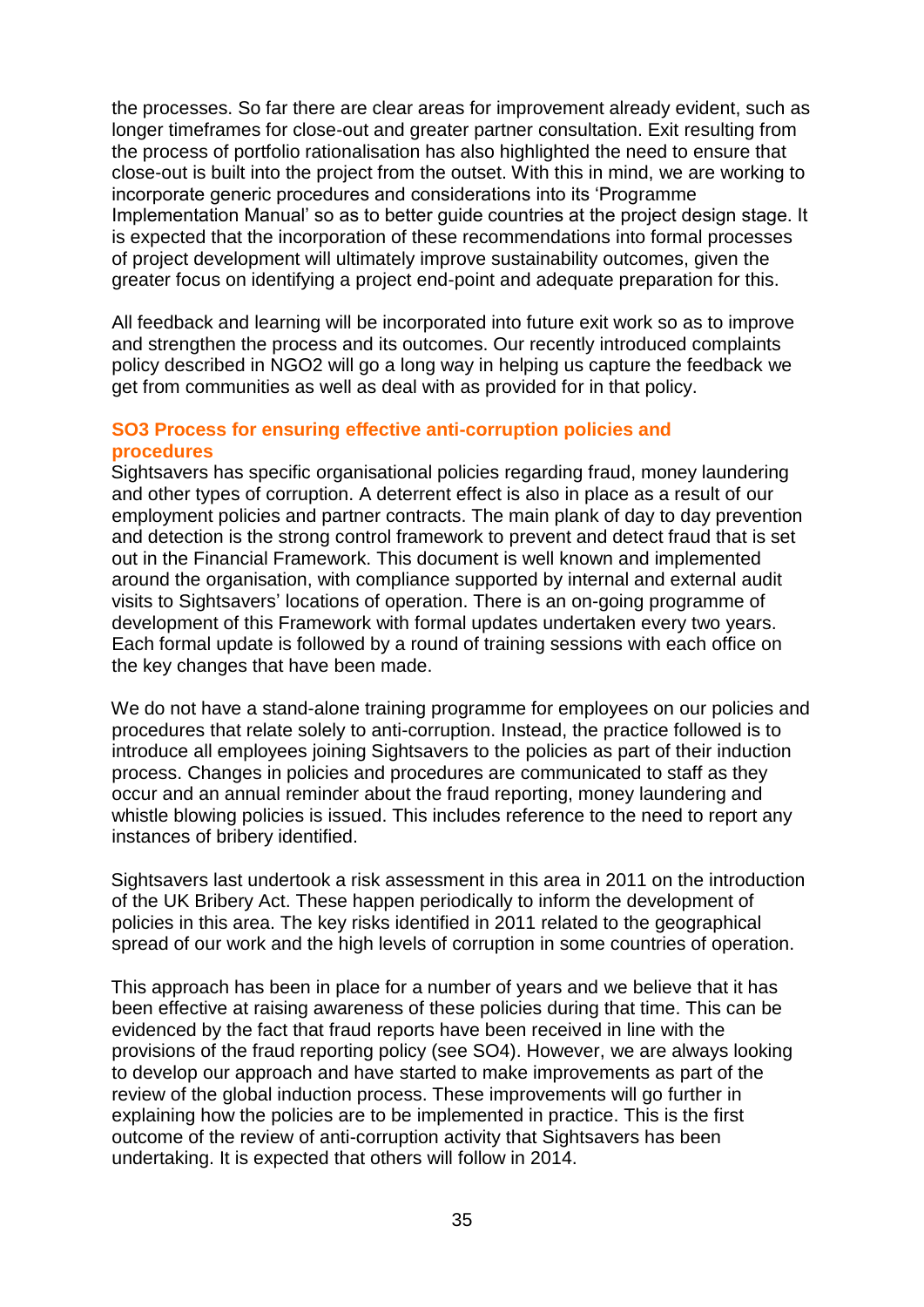In addition to the activities above, we have also developed a revised approach to complaints handling which it is hoped will enable any external concerns to be captured. This is being rolled out in 2014.

## **SO4 Actions taken in response of incidents of corruption**

Sightsavers has a zero tolerance approach to corruption in all forms, including fraud, money laundering and bribery. As a result, we are committed to investigating allegations of corruption and taking action where corruption is proved. This is underpinned for employees by the Disciplinary Policy, where it is defined as gross misconduct and for partners by the Project Funding Agreements that are in place.

The key policy relating to the identification of corrupt activity is the Fraud Reporting Policy. This defines the process for reporting and investigating fraudulent activity. The activities and controls that are likely to identify this activity are defined within the Financial Framework. Seven reports were received in 2013 under this policy. The reports received are analysed in the table below:

| <b>Location</b> | <b>Report</b>                                                                                                | <b>Outcome</b>                                                                                                                                                                                                                 |
|-----------------|--------------------------------------------------------------------------------------------------------------|--------------------------------------------------------------------------------------------------------------------------------------------------------------------------------------------------------------------------------|
| Sightsavers     | Theft of laptop by third party                                                                               | Theft confirmed. Requirements of policy<br>reinforced with staff member.                                                                                                                                                       |
| Sightsavers     | Theft of laptop by third party                                                                               | Theft confirmed. Requirements of policy<br>reinforced with staff member.                                                                                                                                                       |
| Sightsavers     | Theft of laptop by third party                                                                               | Theft confirmed. Requirements of policy<br>reinforced with staff member.                                                                                                                                                       |
| Sightsavers     | Theft of laptop by third party                                                                               | Theft confirmed. Requirements of policy<br>reinforced with staff member.                                                                                                                                                       |
| Partner         | Fraud committed at partner in non-<br>Sightsavers funded programme                                           | Sightsavers undertook an audit of its own<br>funding and found no evidence of fraud.<br>No further action.                                                                                                                     |
| Partner         | Alleged fraud committed by<br>employees of the partner. Identified<br>through partner monitoring activities. | Partner organisation investigated and<br>confirmed two instances of fraud totalling<br>less than £10k. Funds were recovered as<br>far as possible and employees dismissed.                                                     |
| Partner         | Alleged fraud committed by<br>employees of the partner. Allegation<br>made by an employee.                   | Investigation identified no financial loss<br>resulting from fraud. However, it was<br>found that the partner showed false<br>documentation to the auditor during the<br>investigation. Partnership terminated as a<br>result. |

No legal cases have been brought against Sightsavers regarding corrupt practices.

## **VI. Ethical Fundraising**

**PR6 Programs for adherence to laws, standards, and voluntary codes related to ethical fundraising, including advertising, promotion, and sponsorship**  Sightsavers has fundraising operations in several countries, although the UK and Ireland represents the majority of the activity. The other operations are based in India, UAE, Sweden, Italy and the US.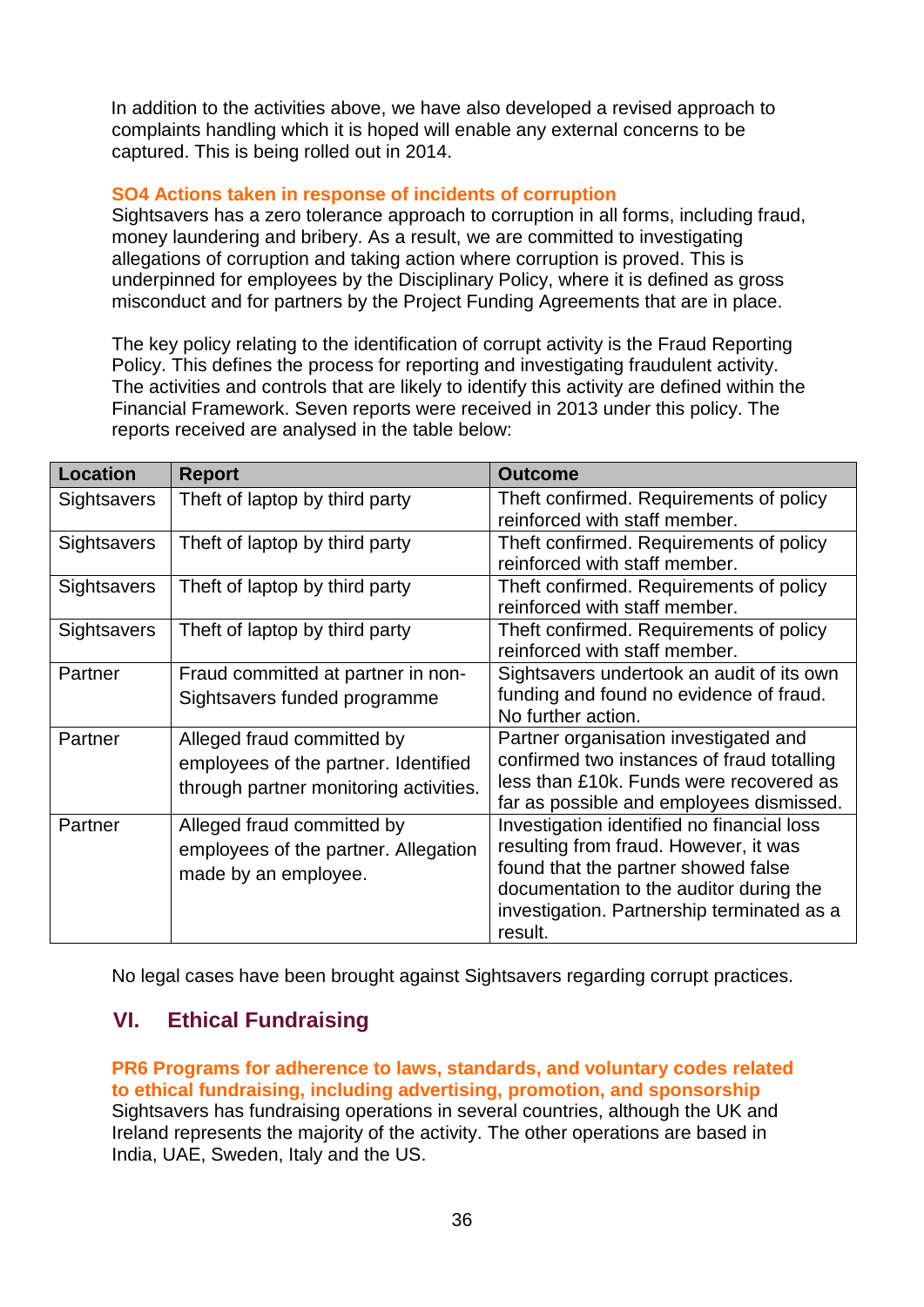In the UK, we are a member of the Fundraising Standards Board (FRSB) and the Institute of Fundraising and are subject to the Advertising Standards Authority. All UK fundraising is subject to the code of conduct published by the Institute of Fundraising which covers among other things, fundraising materials and the use of case studies, donation handling, transparency, restricted funding requests, engagement with external fundraising agencies. The code can be accessed through the Institute of Fundraising website.

For fundraising activities in the Middle East and India, no local bodies providing guidelines and standards have been identified and so standards established in the UK, as outlined above, are followed.

Sightsavers Ireland is a member of Fundraising Ireland, an Irish professional body that seeks to represent the concerns of professional fundraisers across the country. Its purpose is to promote the highest standards of fundraising, and to support and develop the knowledge and standards of all those who are engaged in fundraising activities. It is also subject to the ASAI's (Advertising Standards Authority for Ireland) Code of Standards for Advertising, Promotional and Direct Marketing who are the lead authority in Ireland on any complaints or breaches of standards in all advertising (for example, inappropriate imagery and/or inaccurate claims). Finally, Sightsavers Ireland is now compliant with the Code of Practice for Fundraising as set out by the Irish Charity Tax Reform.

In the US, Sightsavers is a member of the Association of Fundraising Professionals, which sets out principles of ethical fundraising. It is also registered with Guidestar, whose standards include a Donor Bill of Rights. Sightsavers assesses compliance with these standards annually. Sightsavers Italia operates within the fundraising guidelines issued by the Agenzia per il Terzo Settore.

Insamlingsstift Sightsavers International Svergie is registered with Svensk Insamlings Kontroll who regulate fundraising activities in Sweden. They issue us with a bank account prefixed with 90, which acts as a kite mark of legitimacy for NGO's among donors. As part of that standard we are required to follow various local codes of conduct about fundraising activity and expenditure.

We are also required to be compliant with the requirements of the Data Protection Act 1998 and the Electronic Communications Directive 2003, as regards supporters. This is recognised through employee contracts and regular staff training on the implications of this legislation. All external suppliers (e.g. mailing houses) must also sign data security statements.

In the UK, our FRSB membership requires us to submit an annual report on complaints and compliance. At the end of the year, Sightsavers must submit a report to the FRSB showing the number of complaints received, broken down by activity. For 2013, these were reported as follows: